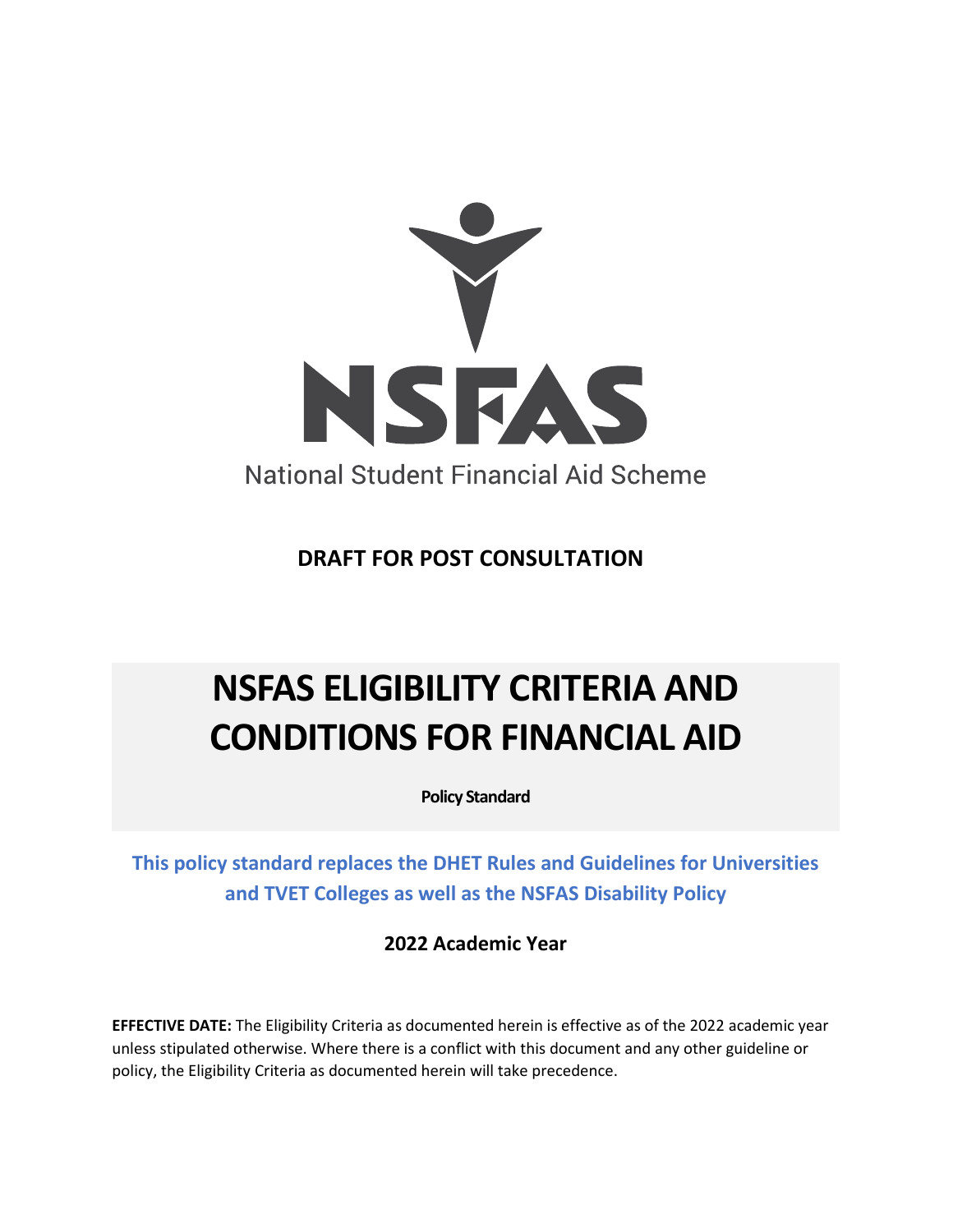

#### TABLE OF CONTENTS

| $\mathbf{1}$   |     |                                                                        |
|----------------|-----|------------------------------------------------------------------------|
| $\overline{2}$ |     |                                                                        |
|                | 2.1 |                                                                        |
|                | 2.2 |                                                                        |
|                | 2.3 |                                                                        |
|                | 2.4 |                                                                        |
|                | 2.5 |                                                                        |
|                | 2.6 |                                                                        |
|                | 2.7 |                                                                        |
| $\overline{3}$ |     |                                                                        |
|                | 3.1 |                                                                        |
|                | 3.2 |                                                                        |
|                | 3.3 |                                                                        |
|                | 3.4 |                                                                        |
|                | 3.5 |                                                                        |
|                | 3.6 |                                                                        |
| $\overline{4}$ |     |                                                                        |
|                | 4.1 |                                                                        |
|                | 4.2 |                                                                        |
|                | 4.3 |                                                                        |
|                | 4.4 |                                                                        |
| 5              |     |                                                                        |
|                | 5.1 |                                                                        |
|                | 5.2 |                                                                        |
|                | 5.3 |                                                                        |
| 6              |     |                                                                        |
|                | 6.1 | Alignment in NSFAS allowances between TVET and University Students  38 |
|                | 6.2 |                                                                        |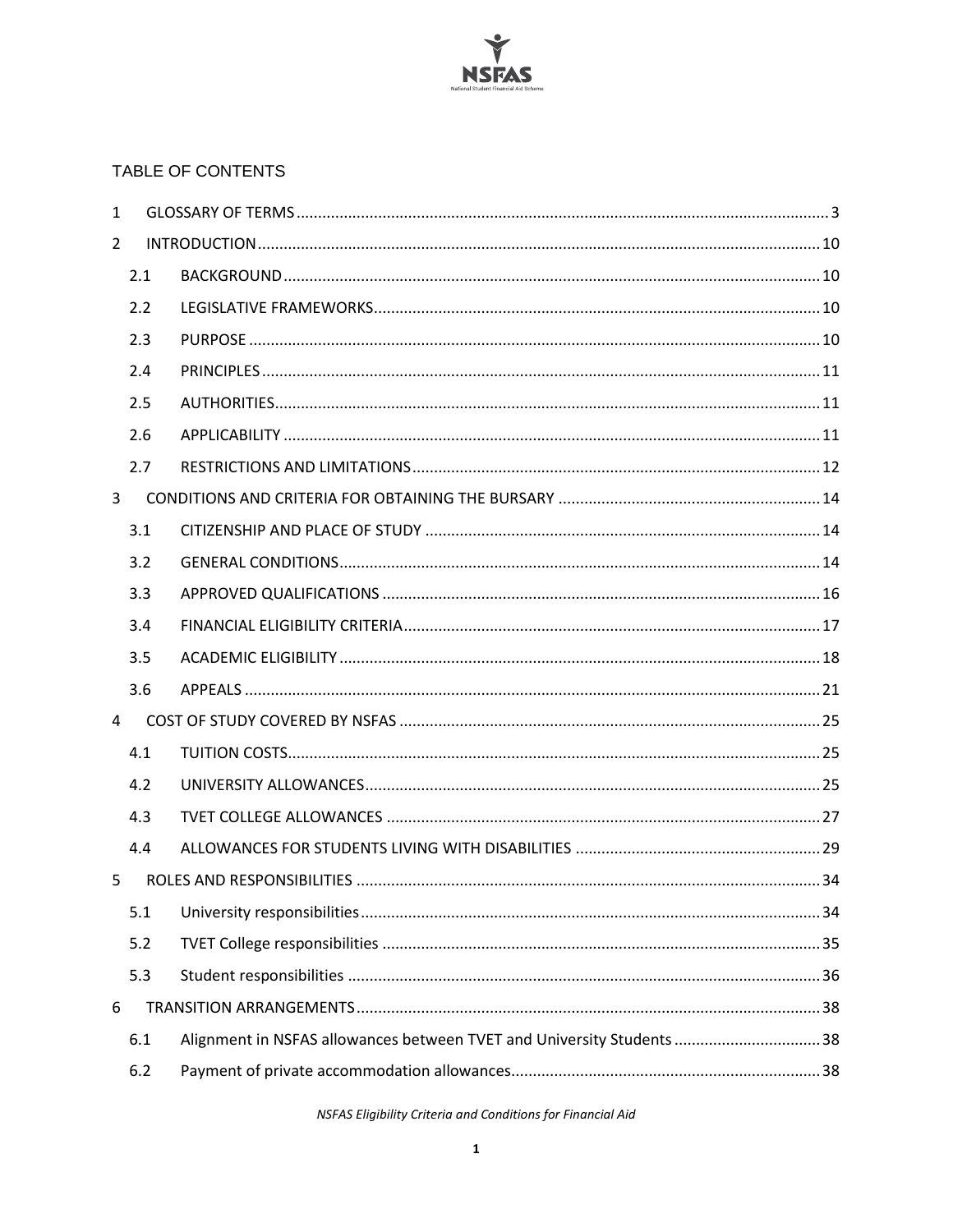

| 6.3  |                                                                                                          |  |
|------|----------------------------------------------------------------------------------------------------------|--|
| 6.4  | Revised financial eligibility threshold for university students who first registered prior to 2018<br>39 |  |
|      | New NSFAS academic eligibility requirements for continuing University students  39                       |  |
|      |                                                                                                          |  |
| 6.7  |                                                                                                          |  |
|      |                                                                                                          |  |
| 7.1  |                                                                                                          |  |
|      |                                                                                                          |  |
|      |                                                                                                          |  |
|      |                                                                                                          |  |
|      |                                                                                                          |  |
|      |                                                                                                          |  |
| 10.1 |                                                                                                          |  |
| 10.2 |                                                                                                          |  |
| 10.3 |                                                                                                          |  |
| 10.4 |                                                                                                          |  |
| 10.5 |                                                                                                          |  |
| 10.6 |                                                                                                          |  |
| 10.7 |                                                                                                          |  |
| 10.8 |                                                                                                          |  |
| 10.9 |                                                                                                          |  |
|      | 6.5<br>6.6<br>8.1<br>9.1<br>10                                                                           |  |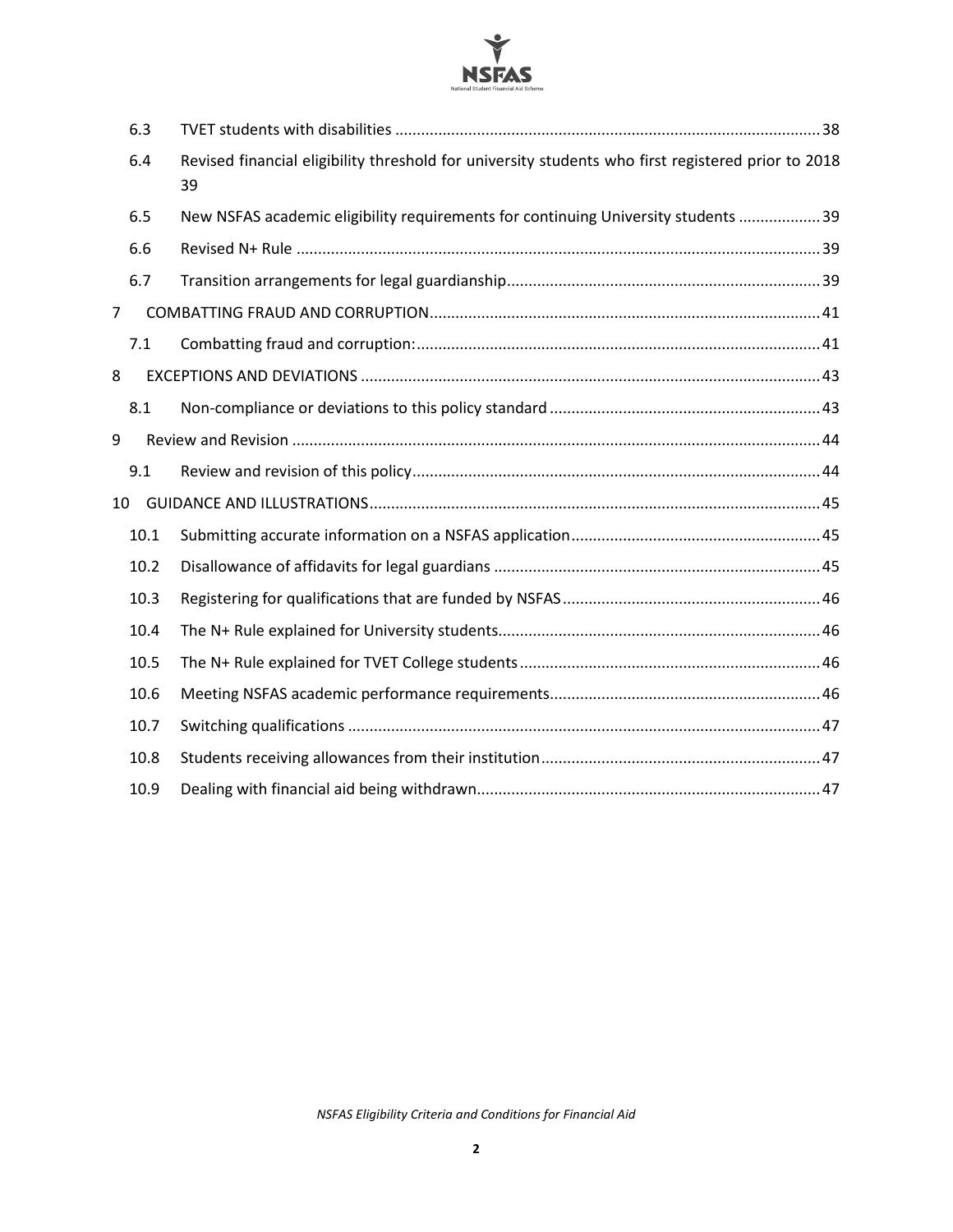

# **1 GLOSSARY OF TERMS**

<span id="page-3-0"></span>

| <b>Terminology &amp; Acronyms</b>       | <b>Definitions</b>                                                                                                                                                                                                                                 |  |  |  |
|-----------------------------------------|----------------------------------------------------------------------------------------------------------------------------------------------------------------------------------------------------------------------------------------------------|--|--|--|
| <b>Academically eligible</b><br>student | Students that are registered on a NSFAS approved qualification at an<br>institution who have satisfied relevant NSFAS academic progression<br>criteria and N+ rules.                                                                               |  |  |  |
| <b>Academic progression</b><br>pathways | The progression of a student from one type of qualification that is<br>approved for funding to another qualification that is also approved for<br>funding in terms of a NSFAS approved academic pathway.                                           |  |  |  |
| <b>Academic Term</b>                    | For University related studies, an academic term equates to an<br>academic year or semester, dependent on the type of academic terms<br>the qualification is composed of.<br>For TVET College related studies, an academic term equates to a year, |  |  |  |
|                                         | semester, or trimester, dependent on the type of academic terms the<br>qualification is composed of.                                                                                                                                               |  |  |  |
| <b>Appeal</b>                           | An appeal is a request submitted by a student whose application for<br>funding was rejected, or whose funding was withdrawn, requesting the<br>NSFAS to review or reconsider his or her eligibility.                                               |  |  |  |
| <b>Applicant</b>                        | Anyone who has applied for NSFAS financial aid. For the purposes of<br>this document, this includes senior students who may have progressed<br>beyond their first academic term (year, semester, trimester) but were<br>never funded by the NSFAS. |  |  |  |
| <b>Approved qualification</b>           | A qualification offered by an institution for which bursaries are<br>available as defined in the APPROVED QUALIFICATIONS section of this<br>document.                                                                                              |  |  |  |
| <b>Assistive devices</b>                | Assistive devices are mechanisms that aid students living with<br>disabilities to access learning and teaching resources.                                                                                                                          |  |  |  |
| <b>Bursary</b>                          | A form of financial support awarded to a student, that does not need<br>to be repaid, but which may carry other contractual obligations.                                                                                                           |  |  |  |
| <b>Certificate qualification</b>        | Refer to the APPROVED QUALIFICATIONS section of this document                                                                                                                                                                                      |  |  |  |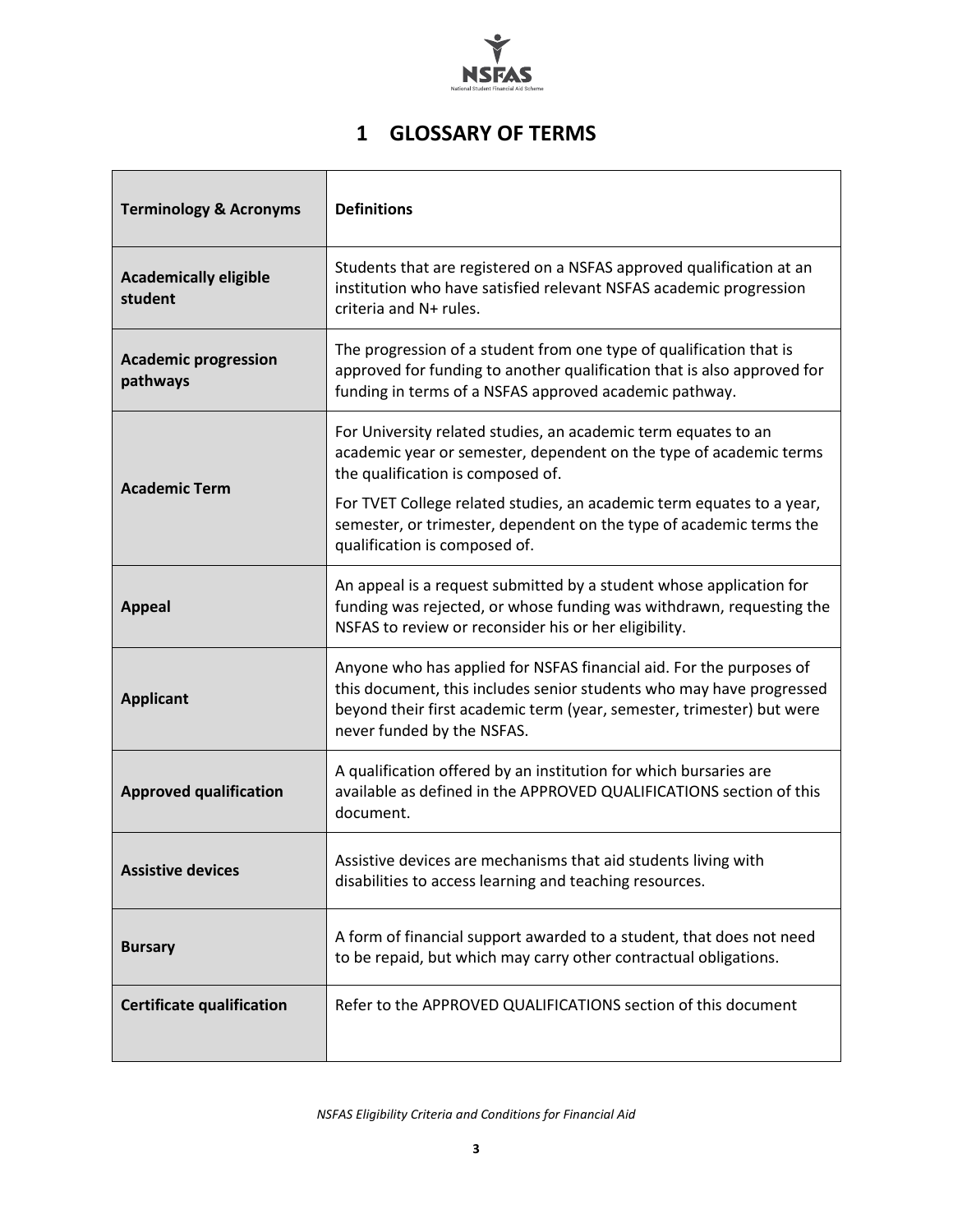

| <b>Terminology &amp; Acronyms</b>         | <b>Definitions</b>                                                                                                                                                                                                                                                                                                                                                                                                                                                                                                                                                                                                                                                                                                                                                                                                                                                                                                                |  |  |  |
|-------------------------------------------|-----------------------------------------------------------------------------------------------------------------------------------------------------------------------------------------------------------------------------------------------------------------------------------------------------------------------------------------------------------------------------------------------------------------------------------------------------------------------------------------------------------------------------------------------------------------------------------------------------------------------------------------------------------------------------------------------------------------------------------------------------------------------------------------------------------------------------------------------------------------------------------------------------------------------------------|--|--|--|
| Citizen, including<br>permanent residents | As per the South African Citizenship Amendment Act (1 of 2010), a<br>citizen by birth is one "who immediately prior to the date of<br>commencement of the South African Citizenship Amendment Act,<br>2010, was a South African citizen by birth; or who is born in or outside<br>the Republic, one of his or her parents, at the time of his or her birth,<br>being a South African citizen, shall be a South African citizen by birth."<br>"Any person born in the Republic of parents who have been admitted<br>into the Republic for permanent residence and who is not a South<br>African citizen, qualifies to be a South African citizen by birth, if-<br>(a) he or she has lived in the Republic from the date of his or her birth<br>to the date of becoming a major; and<br>(b) his or her birth is registered in the Republic in accordance with the<br>Births and Deaths Registration Act, 1992 (Act No. 51 of 1992)" |  |  |  |
| <b>Continuing Student</b>                 | An eligible student who was funded by the NSFAS in the immediate<br>prior academic term, and who is currently registered at an institution<br>for an approved qualification, and, who continues to be financially and<br>academically eligible, but excludes those students who is moving<br>through an academic progression pathway, or who has achieved his/<br>her first undergraduate qualification, or who has changed institution<br>types (i.e., shifted from a TVET College to a University or vice versa).<br>This has been differentiated from a returning student, who is a senior<br>student and was not funded by the NSFAS in the immediate prior<br>academic term and needs to re-apply for funding.                                                                                                                                                                                                               |  |  |  |
| <b>Course</b><br>(University only)        | A course is a component within a qualification that carries credits<br>towards the qualification. It has these characteristics:<br>(a) It is an identifiable teaching/learning component that may be<br>undertaken in more than a year, in a year or semester or<br>shorter period.<br>(b) Student performance in the component is assessed and<br>recorded in the central record system.<br>(c) The component has a unique identifying "course code" which<br>is assigned to it in the institution's central record system.<br>A course may be a component undertaken as coursework, or as a<br>project, or as a thesis, or as a dissertation, or as a practicum, or as a<br>mixture of such types.                                                                                                                                                                                                                              |  |  |  |
| Course pass rate                          | The course pass rate applies to university students only and refers to<br>the number of courses that a student must pass to remain                                                                                                                                                                                                                                                                                                                                                                                                                                                                                                                                                                                                                                                                                                                                                                                                |  |  |  |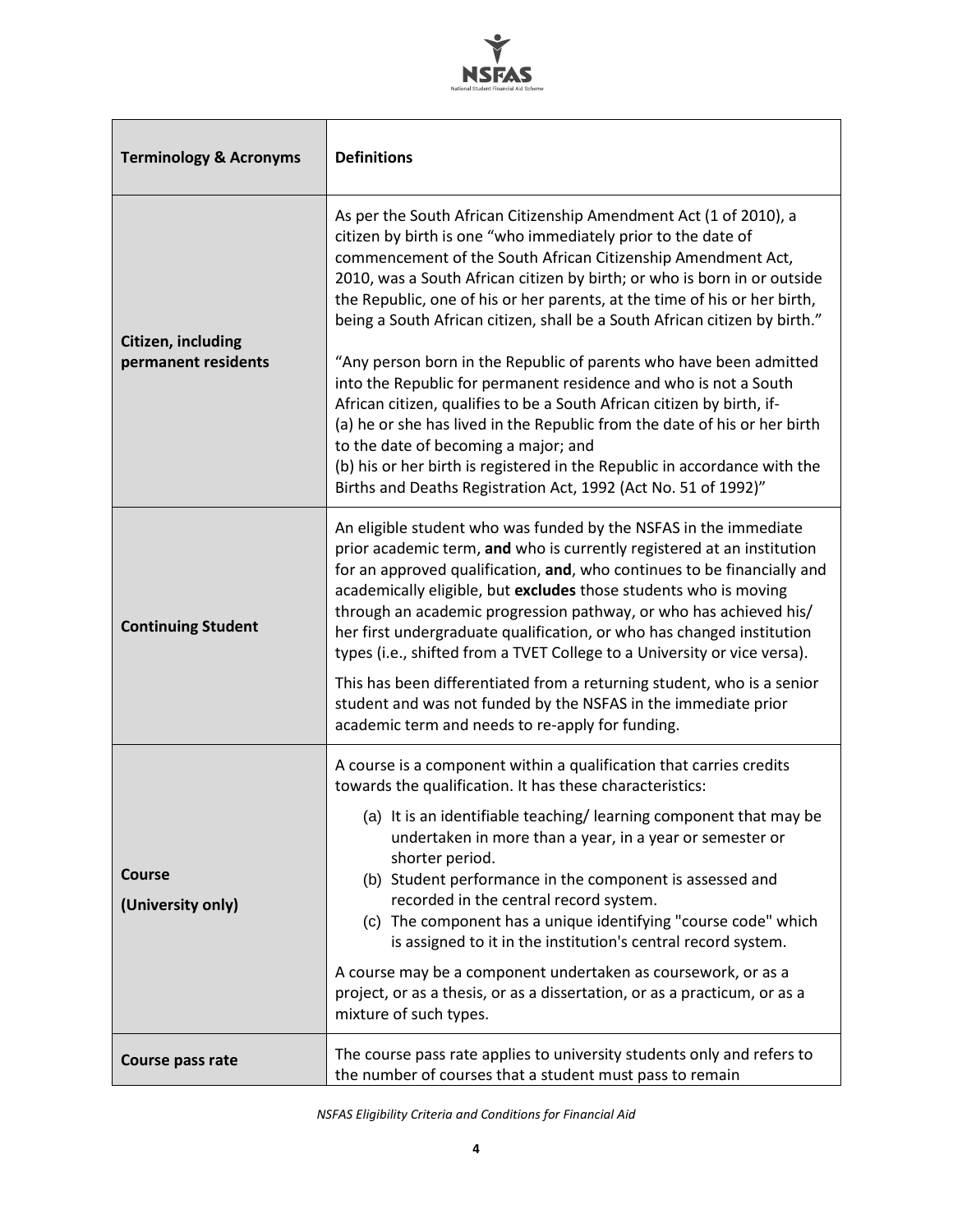

| <b>Terminology &amp; Acronyms</b>          | <b>Definitions</b>                                                                                                                                                                                                                          |  |  |  |
|--------------------------------------------|---------------------------------------------------------------------------------------------------------------------------------------------------------------------------------------------------------------------------------------------|--|--|--|
| (University only)                          | academically eligible for future NSFAS financial aid as specified in the<br>course pass rate table.                                                                                                                                         |  |  |  |
| <b>Course Credits</b><br>(University only) | Credits apply to University students only and refer to the level of study.<br>Each level of study equals 120 credits per academic year such that a<br>typical 3-year degree will be 360-credits and a 4-year degree will be<br>480 credits. |  |  |  |
| <b>DHET</b>                                | Department of Higher Education and Training                                                                                                                                                                                                 |  |  |  |
| <b>DHET Bursary Scheme</b>                 | A financial aid programme that provides fully-subsidised funding for<br>poor and working-class students registered at an institution.                                                                                                       |  |  |  |
| <b>Distance TVET college</b><br>student    | A TVET College student categorised as a distance learning student by<br>the TVET College and who is enrolled for the minimum number of<br>subjects required, namely 5 out of 7 subjects for NC(v) or 3 out of 4<br>subjects for Report 191. |  |  |  |
| <b>Distance university student</b>         | A university student studying at a non-contact university.                                                                                                                                                                                  |  |  |  |
| Double-dipping                             | This is when students receives financial aid from NSFAS and from other<br>funders such that they do not require the financial aid from NSFAS,<br>either in full or in part.                                                                 |  |  |  |
| Drop out student                           | A student who received financial aid from NSFAS, started a<br>qualification, has yet to attain the qualification and does not hold a<br>current registration to achieve the qualification.                                                  |  |  |  |
| <b>Eligibility assessment</b>              | The process by which NSFAS determines whether or not an applicant is<br>eligible to receive financial aid, or whether a student is eligible to<br>continue receiving financial aid.                                                         |  |  |  |
| <b>Eligible student</b>                    | A student that is both financially and academically eligible.                                                                                                                                                                               |  |  |  |
| <b>Financially eligible</b><br>applicant   | Those applicants who qualify for funding in terms of the financial<br>eligibility criteria.                                                                                                                                                 |  |  |  |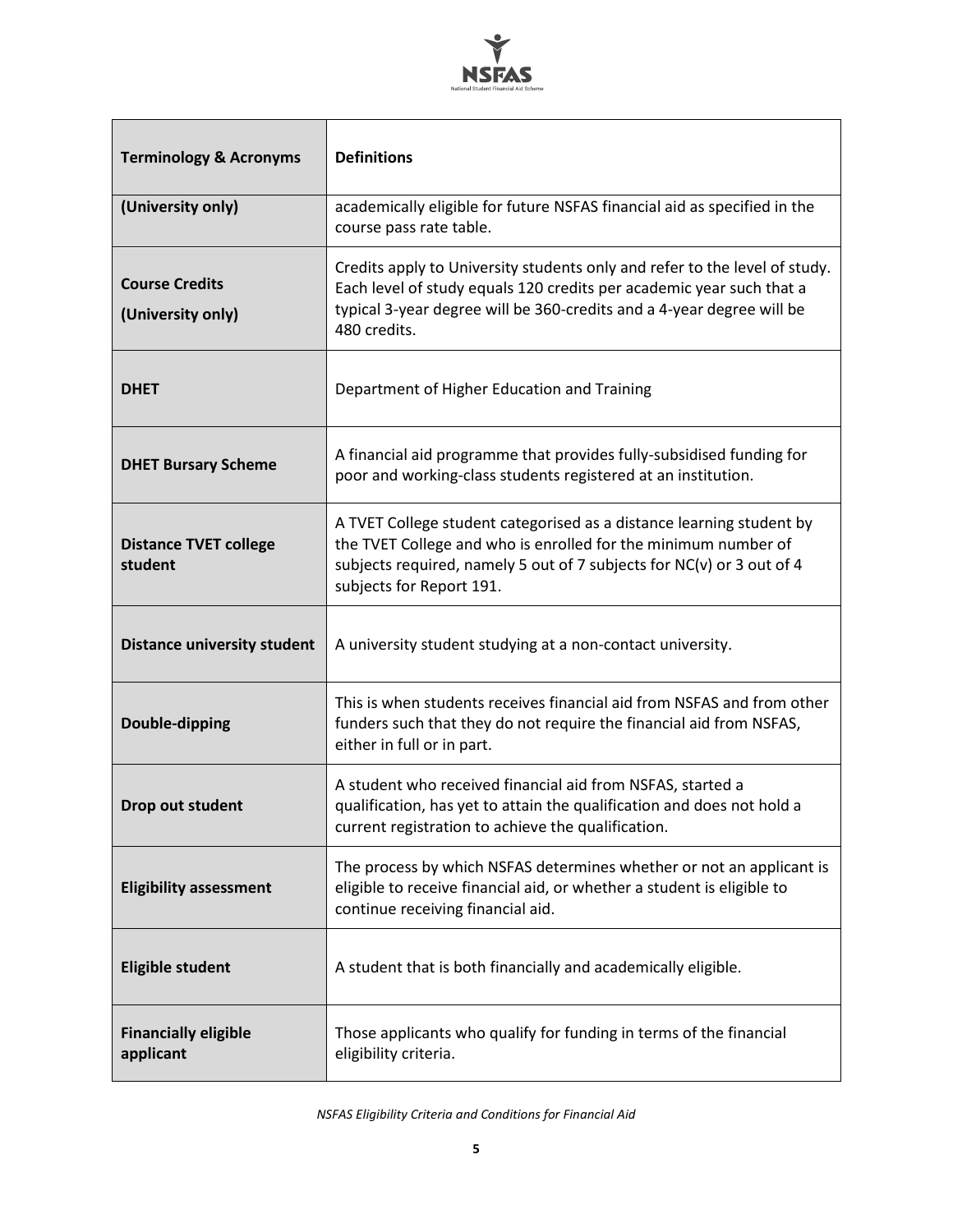

| <b>Terminology &amp; Acronyms</b>            | <b>Definitions</b>                                                                                                                                                                                                                                                                                                                                                                                                                                                            |  |  |  |
|----------------------------------------------|-------------------------------------------------------------------------------------------------------------------------------------------------------------------------------------------------------------------------------------------------------------------------------------------------------------------------------------------------------------------------------------------------------------------------------------------------------------------------------|--|--|--|
| <b>First time applicant</b>                  | An applicant who is applying for NSFAS funding for the first time.                                                                                                                                                                                                                                                                                                                                                                                                            |  |  |  |
| <b>First time entering (FTEN)</b><br>student | This is a student who is applying for academic admission to any<br>university for the first time, either directly from school or other.                                                                                                                                                                                                                                                                                                                                       |  |  |  |
| <b>First Time Funded</b>                     | This is a student studying at a TVET College and is funded by NSFAS for<br>the very first time.                                                                                                                                                                                                                                                                                                                                                                               |  |  |  |
| Full cost of study                           | Means the total cost of study for a student arising from registration<br>fees, tuition costs, accommodation, and other permitted allowances<br>related to formal teaching and learning activities, as determined by the<br>criteria contained in this document and subject to limitations.                                                                                                                                                                                    |  |  |  |
| <b>Funded student</b>                        | A student who has been issued a NSFAS Bursary Agreement following<br>registration at a public University or public TVET College.                                                                                                                                                                                                                                                                                                                                              |  |  |  |
| <b>Funder</b>                                | DHET or other government departments (national, provincial, or local),<br>government agencies, Sector Education and Training Authorities,<br>private companies and philanthropic organisations, etc, that have<br>signed an agreement with NSFAS to distribute funding to students for<br>the funding of their Higher Education or Technical Vocational and<br>Training education.                                                                                            |  |  |  |
| <b>Funding cap</b>                           | The maximum award size for an annual award to University students<br>who had entered the system prior to 2018 and is determined and set<br>annually by NSFAS.                                                                                                                                                                                                                                                                                                                 |  |  |  |
| <b>Household Income</b>                      | The combined annual gross income of the parents (or adoptive<br>parents, spouses or legal guardians, whichever is applicable) of the<br>applicant and the applicant. It includes every form of income, both<br>from the formal and informal sector (e.g., salaries, wages, retirement<br>income, near cash government transfers like food stamps, grants,<br>business incomes and investment gains).<br>In terms of the South African legal framework, biological parents are |  |  |  |
|                                              | primarily responsible for the student's maintenance, which includes<br>the provision of education, of their biological children (including those<br>above the age of 18), irrespective of the relationship between parents<br>or the relationship between parents and their children. Legal                                                                                                                                                                                   |  |  |  |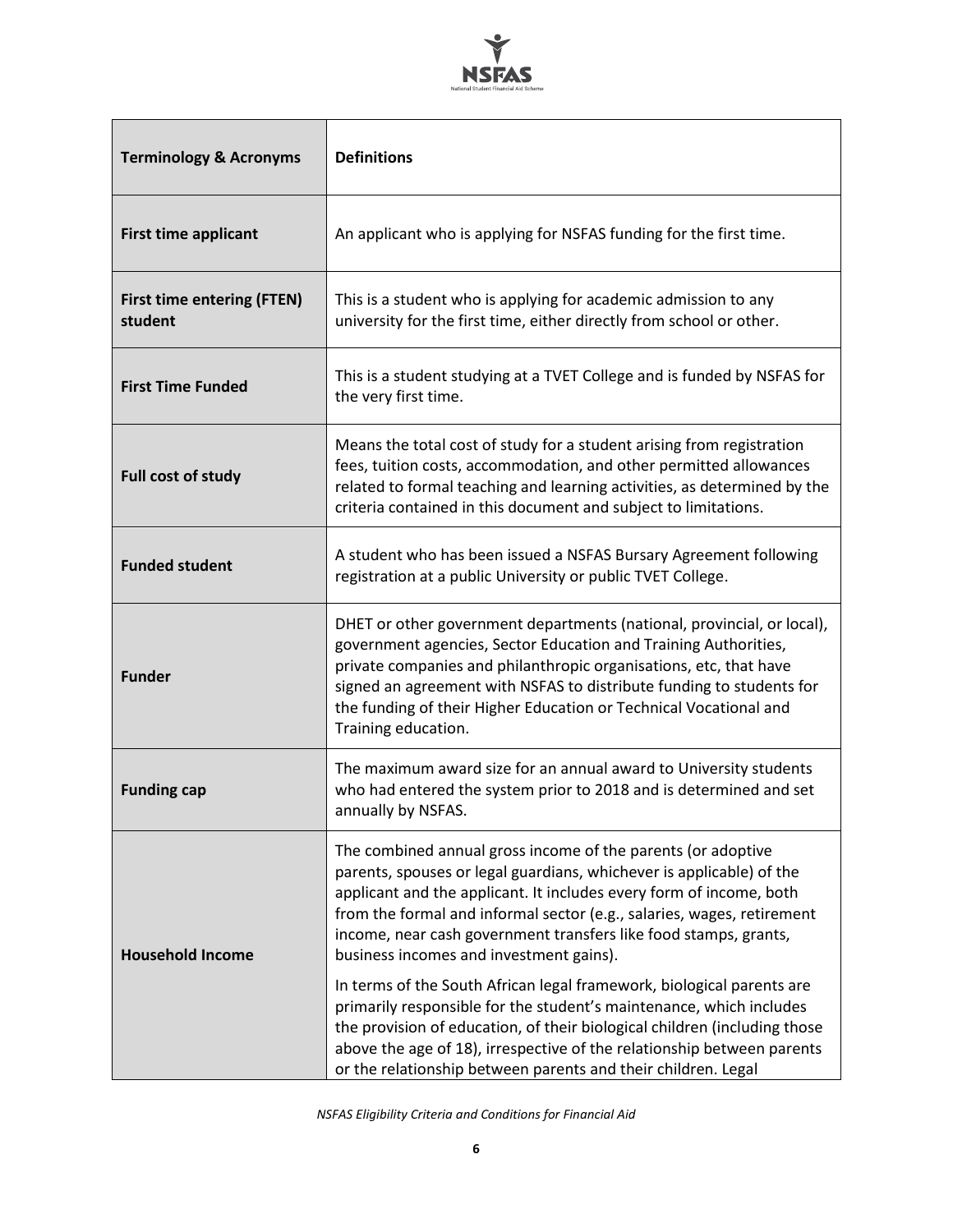

| <b>Terminology &amp; Acronyms</b>       | <b>Definitions</b>                                                                                                                                                                                                                                                                                                      |  |  |
|-----------------------------------------|-------------------------------------------------------------------------------------------------------------------------------------------------------------------------------------------------------------------------------------------------------------------------------------------------------------------------|--|--|
|                                         | guardians, as defined, and adoptive parents bear similar<br>responsibilities. The household income is based on this principle, and<br>makes provision for variations to this rule, within the context of the<br>South African legal framework.                                                                          |  |  |
| Institution                             | Any University established, deemed to be established or declared as a<br>public University, under the Higher Education Act 101 of 1997, and/or<br>subsequent amendments.<br>Any public Technical and Vocational Education and Training College as                                                                       |  |  |
|                                         | established by the Further Education and Training Act 16 of 2006<br>(replaced the Further Education and Training Act 98 of 1998).                                                                                                                                                                                       |  |  |
| <b>Immediate family members</b>         | For the purpose of this policy standard, immediate family member<br>means mother, father, grandmother, grandfather, son, daughter,<br>adoptive child, brother, sister; legal guardian, adoptive mother, or<br>adoptive father, of the student.                                                                          |  |  |
| <b>Legal Guardian</b>                   | A legal guardian is one which is appointed:<br>By a decision of the High Court as the supreme guardian of a<br>1.<br>minor child<br>In terms of a will that was written by a sole parent or sole<br>2.<br>caregiver who passed away.                                                                                    |  |  |
| <b>Loan Agreement Form</b><br>(LAF)     | This is the loan agreement documentation between the student and<br>NSFAS for loans provided in terms of the National Credit Act                                                                                                                                                                                        |  |  |
| NC(V)                                   | National Certificate Vocational (NCV) programmes were introduced in<br>2007 in a variety of vocational fields. The programmes are intended to<br>directly respond to the priority skills demands of the South African<br>economy. It is offered at Levels 2, 3 and 4 of the National<br>Qualifications Framework (NQF). |  |  |
| <b>NQF</b>                              | <b>National Qualifications Framework</b>                                                                                                                                                                                                                                                                                |  |  |
| <b>NSFAS</b>                            | National Student Financial Aid Scheme, as established by the National<br>Student Financial Aid Scheme Act 56 of 1999.                                                                                                                                                                                                   |  |  |
| <b>NSFAS Bursary Agreement</b><br>(NBA) | The written agreement between the student and NSFAS detailing the<br>terms and conditions of the bursary or grant.                                                                                                                                                                                                      |  |  |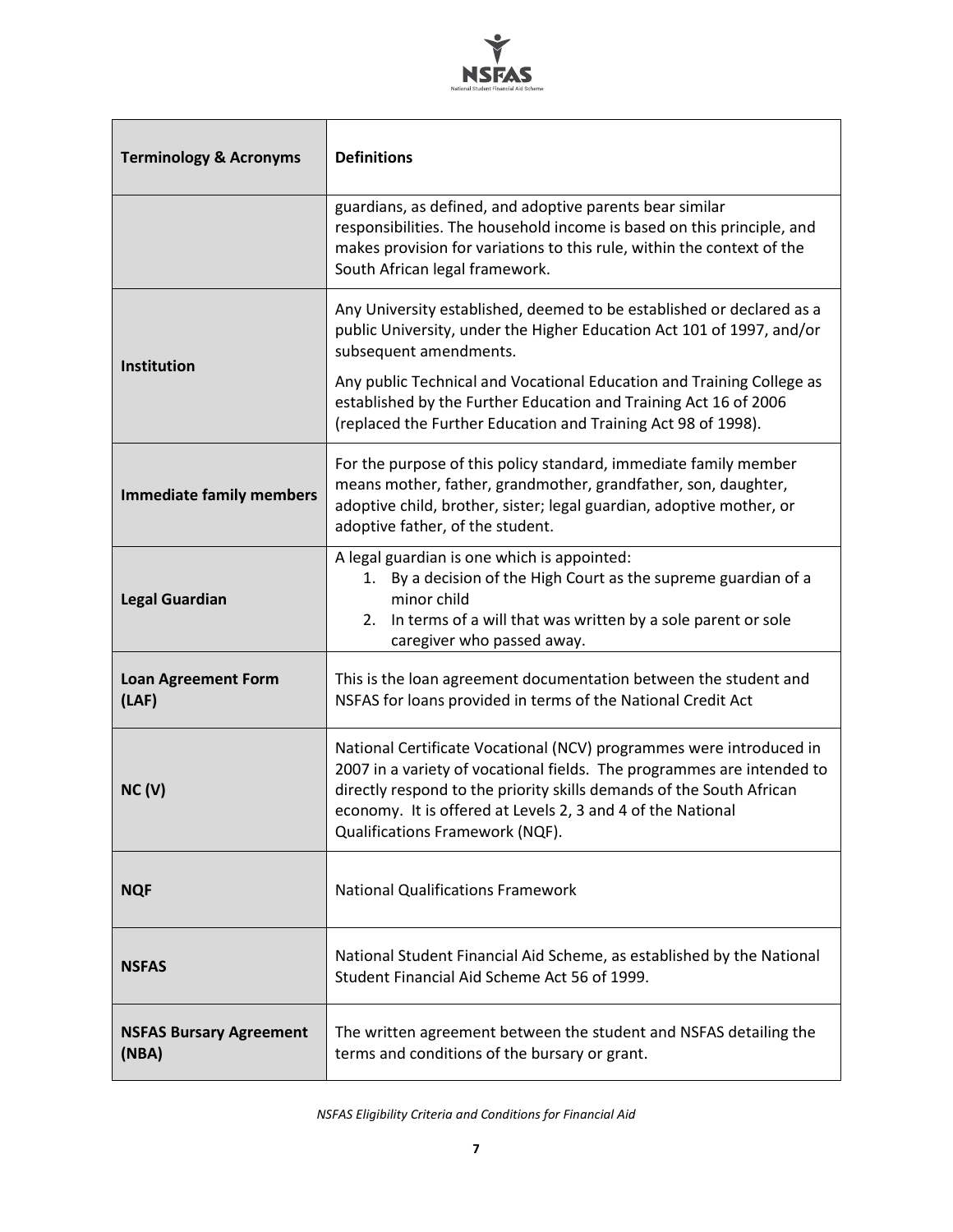

| <b>Terminology &amp; Acronyms</b>       | <b>Definitions</b>                                                                                                                                                                                                                                                                                                                                                                        |  |  |  |
|-----------------------------------------|-------------------------------------------------------------------------------------------------------------------------------------------------------------------------------------------------------------------------------------------------------------------------------------------------------------------------------------------------------------------------------------------|--|--|--|
| Nated (Report 191)<br><b>Programmes</b> | NATED/Report 191 programmes are delivered under the auspices of<br>the Department of Higher Education and Training and quality assured<br>by Umalusi.                                                                                                                                                                                                                                     |  |  |  |
| <b>National ID</b>                      | South African Identity Document number                                                                                                                                                                                                                                                                                                                                                    |  |  |  |
| <b>Permanent Resident</b>               | An individual who is in possession of a valid Permanent Residency<br>Permit issued by the Department of Home Affairs in South Africa.                                                                                                                                                                                                                                                     |  |  |  |
| <b>Registered student</b>               | A student registered on an approved qualification at an institution                                                                                                                                                                                                                                                                                                                       |  |  |  |
| <b>Returning student</b>                | A senior student who was not funded by the NSFAS in the immediate<br>prior academic term and needs to re-apply for funding                                                                                                                                                                                                                                                                |  |  |  |
| <b>SASSA</b>                            | South African Social Security Agency                                                                                                                                                                                                                                                                                                                                                      |  |  |  |
| <b>SASSA recipient</b>                  | An applicant or student who is a recipient of a SASSA grant, or who has<br>been a SASSA grant recipient of the Care Dependency, Child Support<br>and Foster Care grants within the previous three years of applying for<br>financial aid from NSFAS, but excludes those in receipt of the Social<br>Relief of Distress grant, including the R350 special grant as a result of<br>COVID-19 |  |  |  |
| <b>Senior student</b>                   | A student that has been registered at an institution in a previous<br>academic term, whether they have received NSFAS funding previously<br>or not.                                                                                                                                                                                                                                       |  |  |  |
| <b>TVET College</b>                     | Any Public Technical and Vocational Education and Training College as<br>established by the Further Education and Training Act 16 of 2006<br>(replaced the Further Education and Training Act 98 of 1998).                                                                                                                                                                                |  |  |  |
| Third party data source                 | Refers to any data obtained from third parties to validate data received<br>from applicants, students or institutions.                                                                                                                                                                                                                                                                    |  |  |  |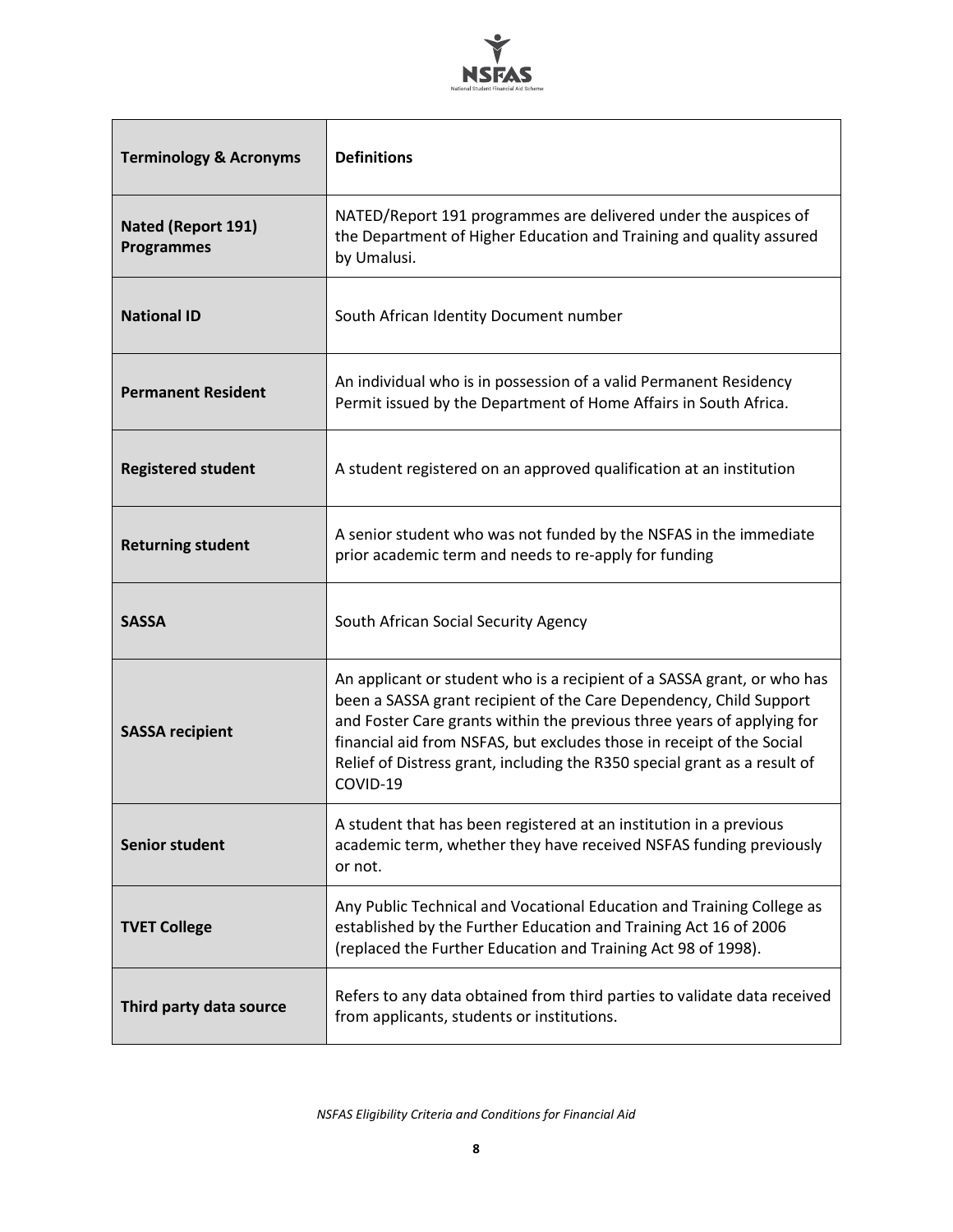

| <b>Terminology &amp; Acronyms</b> | <b>Definitions</b>                                                                                                                                                                  |
|-----------------------------------|-------------------------------------------------------------------------------------------------------------------------------------------------------------------------------------|
| <b>University</b>                 | This means any public University established, deemed to be<br>established or declared as a University, under the Higher Education Act<br>101 of 1997, and/or subsequent amendments. |
| Undergraduate<br>qualification    | Refer to the APPROVED QUALIFICATIONS section of this document                                                                                                                       |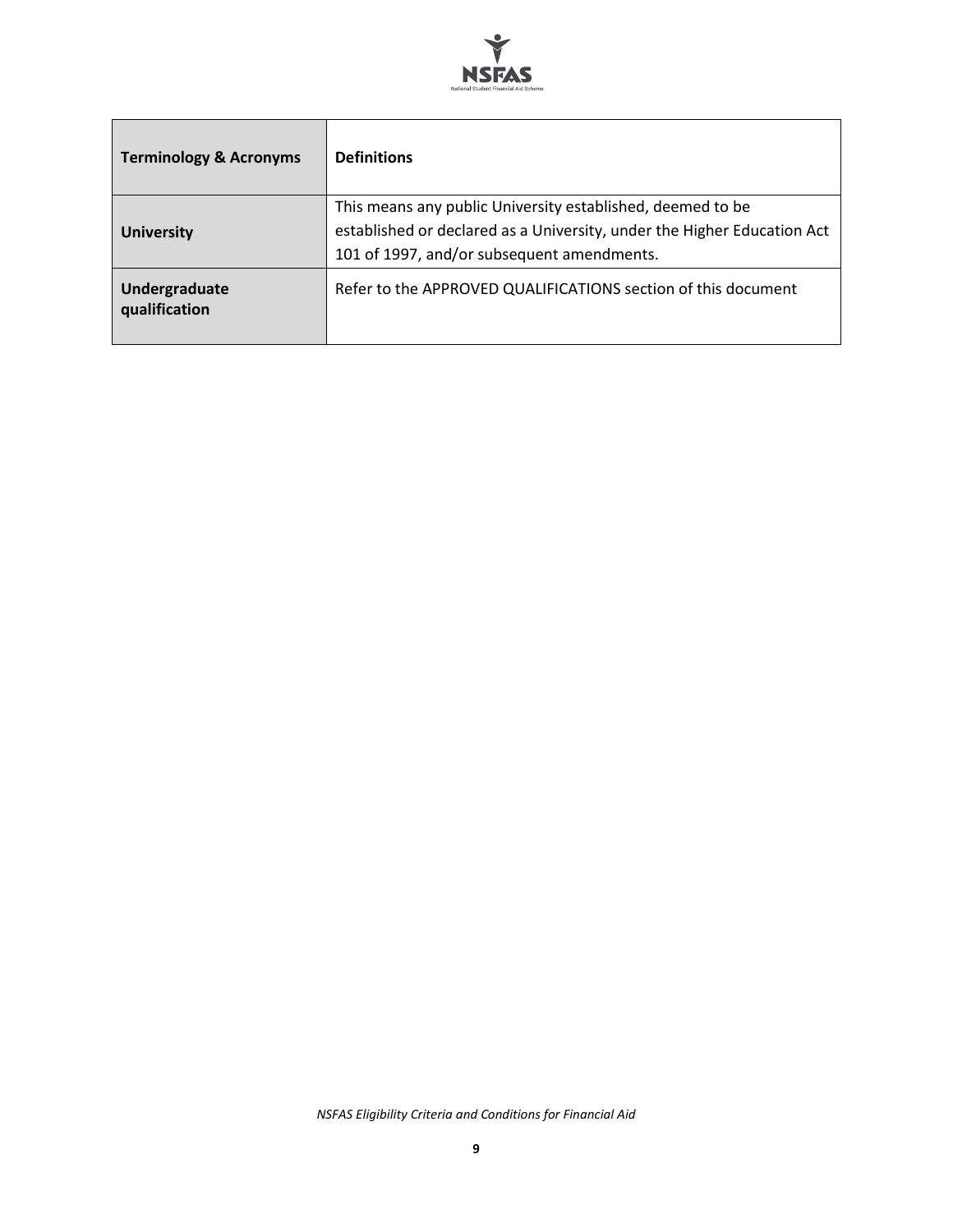

# **2 INTRODUCTION**

#### <span id="page-10-1"></span><span id="page-10-0"></span>**2.1 BACKGROUND**

The Bill of Rights of the Constitution of the Republic of South Africa Act (108 of 1996, as amended) states in section 29 (1) (a): "Everyone has the right…to a basic education, including adult basic education; and to further education, which the state, *through reasonable measures*, must make progressively available and accessible." NSFAS contributes to the attainment of the rights described in section 29 by providing financial aid to students from poor and working-class families.

Amongst its many legislated responsibilities, in terms of the NSFAS Act 56 of 1999 as amended, NSFAS is established to provide bursaries to eligible students, and to develop criteria and conditions for the granting of bursaries to eligible students in consultation with the Minister of Higher Education.

This document defines the NSFAS eligibility criteria and conditions for granting and administering funding to eligible students studying at an institution in South Africa.

#### <span id="page-10-2"></span>**2.2 LEGISLATIVE FRAMEWORKS**

- 2.2.1 This policy standard is subject to the following legislation:
	- 2.2.1.1 Constitution of the Republic of South Africa (1996).
	- 2.2.1.2 Higher Education Act, 1997 (Act 101 of 1997 as amended).
	- 2.2.1.3 National Student Financial Aid Scheme Act, 1999 (as amended).
	- 2.2.1.4 The Public Management Finance Act 1 of 1999.
	- 2.2.1.5 Continuing Education and Training Act.
	- 2.2.1.6 Norms and Standards for Funding TVET Colleges.
- 2.2.2 This policy standard is linked to the implementation of the following policy documents:
	- 2.2.2.1 The National Development Plan (2030).
	- 2.2.2.2 The White Paper for Post-School Education and Training (2013).

#### <span id="page-10-3"></span>**2.3 PURPOSE**

The primary purpose of this policy standard is to:

- 2.3.1 Provide a consistent and fair approach to assess and determine financial and academic eligibility to new applicants and continuing students.
- 2.3.2 Comply with the provisions of the National Student Financial Aid Scheme Act 56 of 1999, and all amendments of the Act.
- 2.3.3 Provide the criteria and conditions for granting of bursaries to eligible students.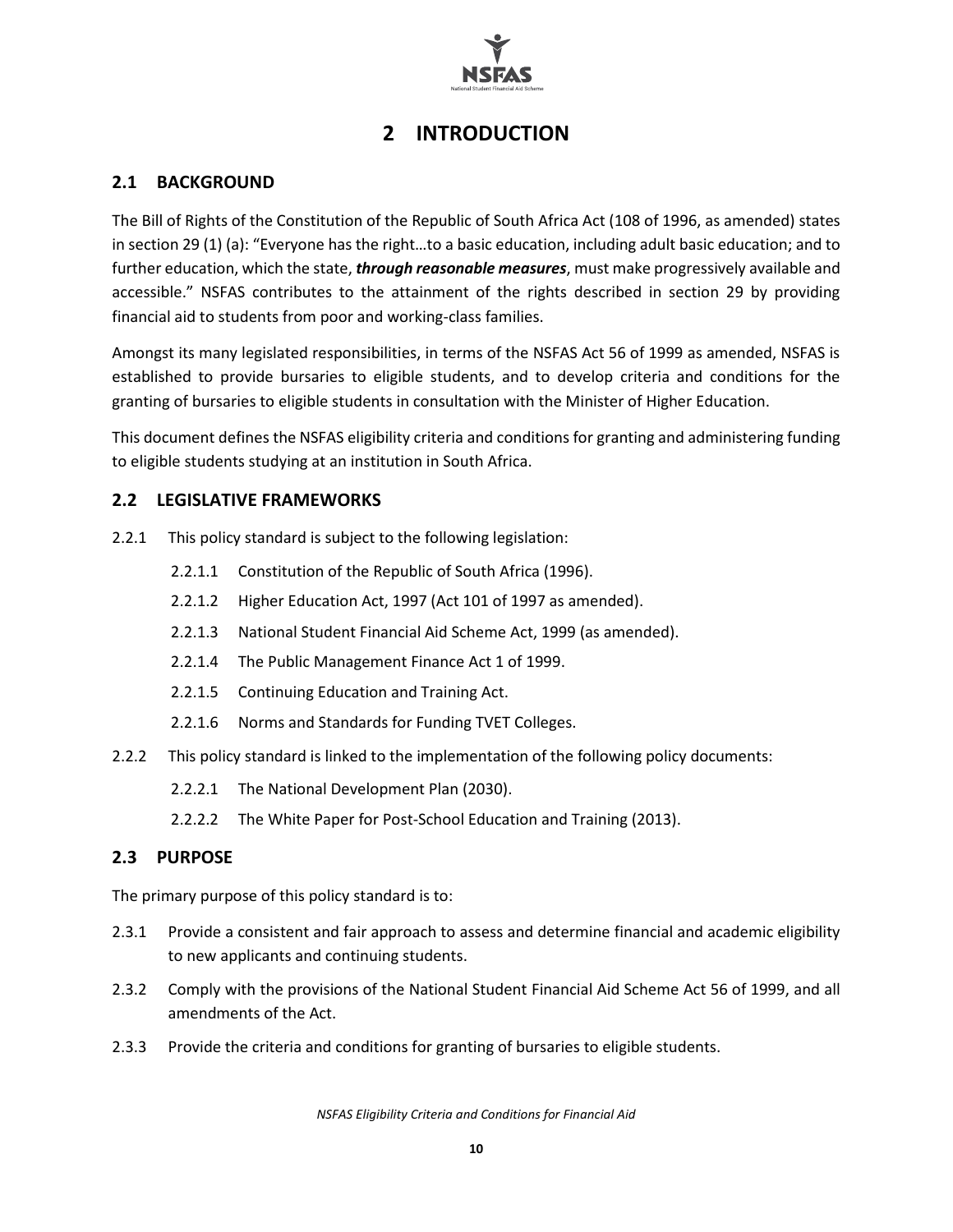

2.3.4 Provide the criteria and conditions for assessing appeals in respect of NSFAS funding decisions.

#### <span id="page-11-0"></span>**2.4 PRINCIPLES**

The following principles apply:

- 2.4.1 Section 19(6) of the NSFAS Act specifically provides that "A right to obtain a loan or bursary from the NSFAS cannot be construed from any provision of this Act."
- 2.4.2 NSFAS financial aid is aimed at students from the poor and working class, who meet the NSFAS eligibility criteria as set out in this document.
- 2.4.3 NSFAS seeks to provide ongoing financial aid to students only if the criteria for continued support are met. As such, continued funding is NOT guaranteed and students who are funded by NSFAS are expected to meet ongoing eligibility criteria to continue receiving financial aid support from NSFAS.
- 2.4.4 In the event that a student switches to a different qualification, continued financial support from NSFAS will only be provided if the institution determines that the student is able to complete his/ her revised qualification within the N+ Rule.
- 2.4.5 NSFAS assesses the household income as guided by the South African legal framework and considers the legal responsibility that biological parents and legal guardians have with respect to child maintenance, including children 18 years and older.
- 2.4.6 The student funding policy is aimed at being affordable and implementable, such that students are provided with the financial aid to enable them to succeed at attaining their qualification, subject to the parameters of the funding provided by government and the sustainability of the scheme into the future.
- 2.4.7 A distinction is made between continued NSFAS funding criteria and the decision by an institution on whether or not a student progresses academically. This means that a student may not be eligible for NSFAS funding but may be eligible to study further at an institution.
- 2.4.8 NSFAS has been exempted from obtaining consent for the processing of information and data by the Information Regulator. As such, NSFAS has, and will continue to expand, access to third party data sources to verify information and data submitted to NSFAS. Students/ applicants are thus obliged to submit all relevant and true information to NSFAS.

#### <span id="page-11-1"></span>**2.5 AUTHORITIES**

Consultation with the Minister of Higher Education, Science and Innovation for the NSFAS eligibility criteria and conditions for funding in line with the National Student Financial Aid Scheme Act 56 of 1999.

#### <span id="page-11-2"></span>**2.6 APPLICABILITY**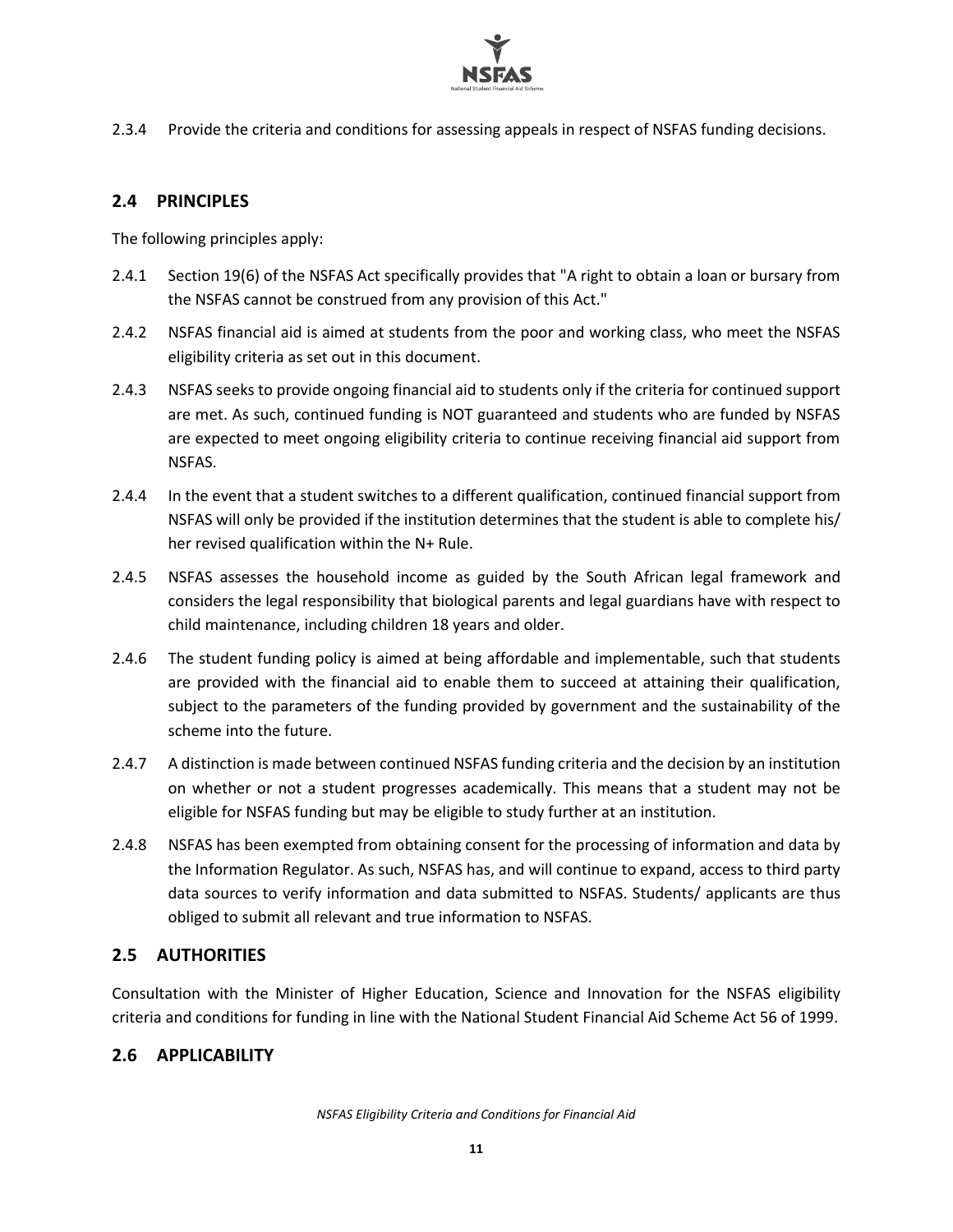

- 2.6.1 The policy standard applies to:
	- 2.6.1.1 Qualifying students studying a NSFAS approved qualification at institution, and who meet the qualifying criteria as specified in this document.
	- 2.6.1.2 Qualifying students living with disabilities studying a NSFAS approved qualification at an institution, who meet the qualifying criteria as specified in this document and who are funded by DHET or the National Skills Fund.
	- 2.6.1.3 All institutions are subjected to requirements and conditions as set out in this document and must abide by the rules herein.
- 2.6.2 NSFAS does **not** provide financial aid in the following instances:
	- 2.6.2.1 Students who have received loans, bursaries or scholarships from non-NSFAS sources to the extent that these defray their cost of study or allowances. (To the extent that these do not cover the full cost of study, NSFAS funding will be considered provided that all eligibility criteria are met.)
	- 2.6.2.2 Students who have already obtained a first undergraduate qualification (regardless of whether or not students received funding from NSFAS previously).
	- 2.6.2.3 Students who have already obtained a first certificate qualification (regardless of whether or not students received funding from NSFAS previously) and are registering for a second certificate qualification.
	- 2.6.2.4 Students studying at an institution other than a public University or a public TVET College.
	- 2.6.2.5 Students enrolled for qualifications that are not on the approved list.
	- 2.6.2.6 Any student who does not meet the eligibility criteria defined herein.

#### <span id="page-12-0"></span>**2.7 RESTRICTIONS AND LIMITATIONS**

- 2.7.1 The eligibility conditions and criteria as they pertain to the funding of Trades in the TVET Colleges are excluded from this policy. A separate notice will be circulated once the conditions and criteria for the funding of these programmes is finalised.
- 2.7.2 NSFAS is highly dependent on the submission of accurate data from institutions in a timely manner, as well as accurate and complete information from students. Should these not be received, or not received on time, NSFAS processes will be delayed and may result in applications being rejected or continued funding being withdrawn or paused.
- 2.7.3 Notwithstanding anything contained in this policy, NSFAS' responsibility shall be limited only to the provisions of financial aid in respect of the full cost of study, subject to the availability of funds.
- 2.7.4 For the avoidance of doubt, NSFAS shall not be responsible to fund any item or need which is not specifically provided for in this policy and the terms of the NSFAS Bursary Agreement.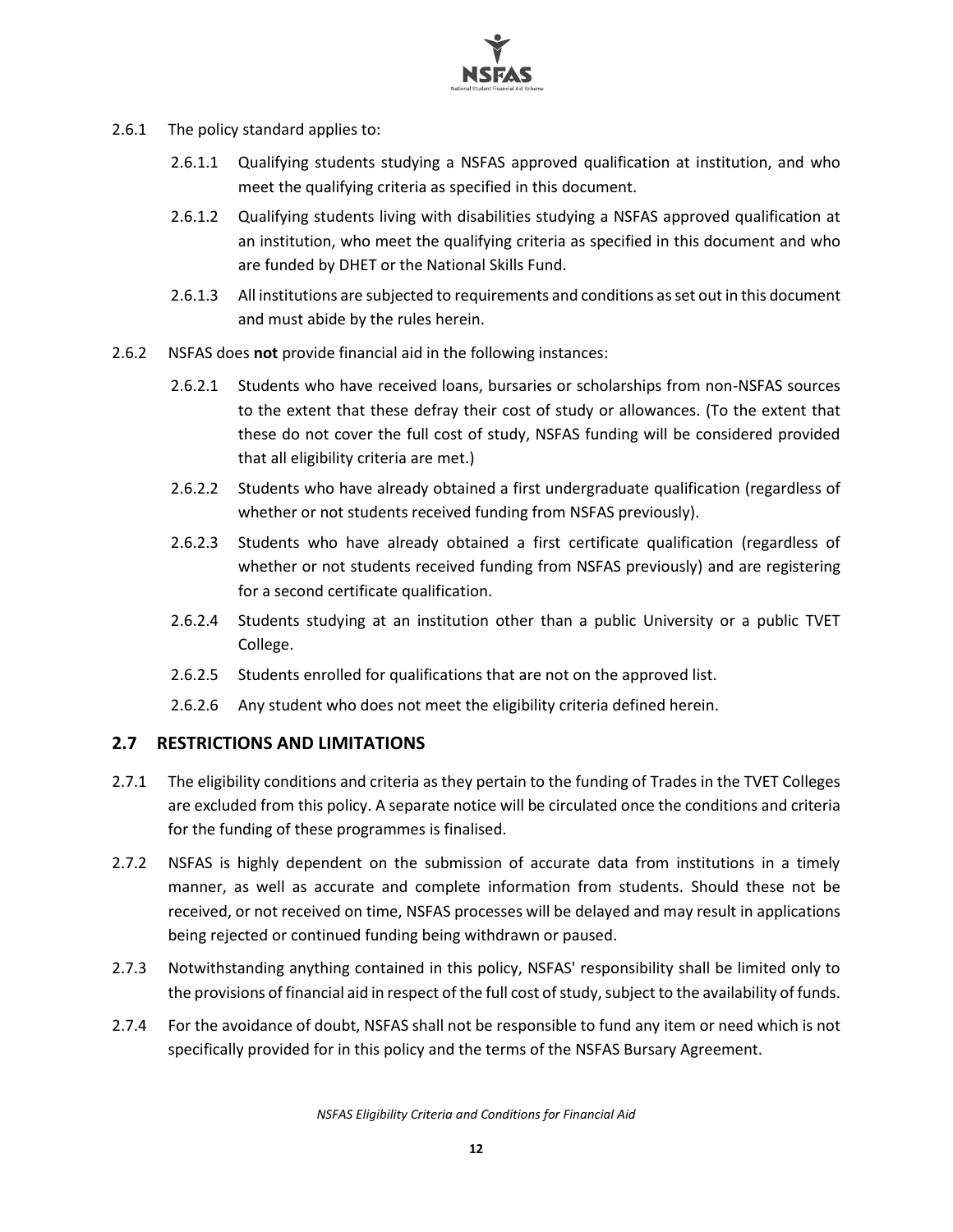

- <span id="page-13-0"></span>2.7.5 Financial aid is awarded for the first term of study only. Funding for subsequent years is at the discretion of NSFAS, subject to availability of funds and provided the student continues to meet the academic and financial criteria stipulated in this policy.
- 2.7.6 For the avoidance of any doubt, notwithstanding anything contained in this policy or any other policy and/or bursary agreement, NSFAS shall, under no circumstances, be liable for any general damages, special damages and/ or consequential losses, whether such are caused by negligence or any fault or deliberate actions of NSFAS and its employees.
- 2.7.7 It is a duty of all persons applying, and/or receiving funding to disclose accurate and complete information to institutions and NSFAS, in relation to their NSFAS funding and which may have an impact on their eligibility assessment.
- 2.7.8 It is further a duty of all persons in [2.7.55](#page-13-0) above to ensure that NSFAS is, at all times, in possession of current, accurate and complete information and that any changes in their circumstances is notified to NSFAS.
- 2.7.9 In the event that financial aid is extended to any person based on inaccurate, incomplete and/ or outdated information, NSFAS reserves the right to cancel such funding with immediate effect and claim back all funds already disbursed based on such inaccurate and/ or incomplete and/ or outdated information.
- 2.7.10 Further: Any funding granted to any person who is later found not to have been eligible for funding shall be cancelled with immediate effect and NSFAS reserves the right to claim back all funds already disbursed.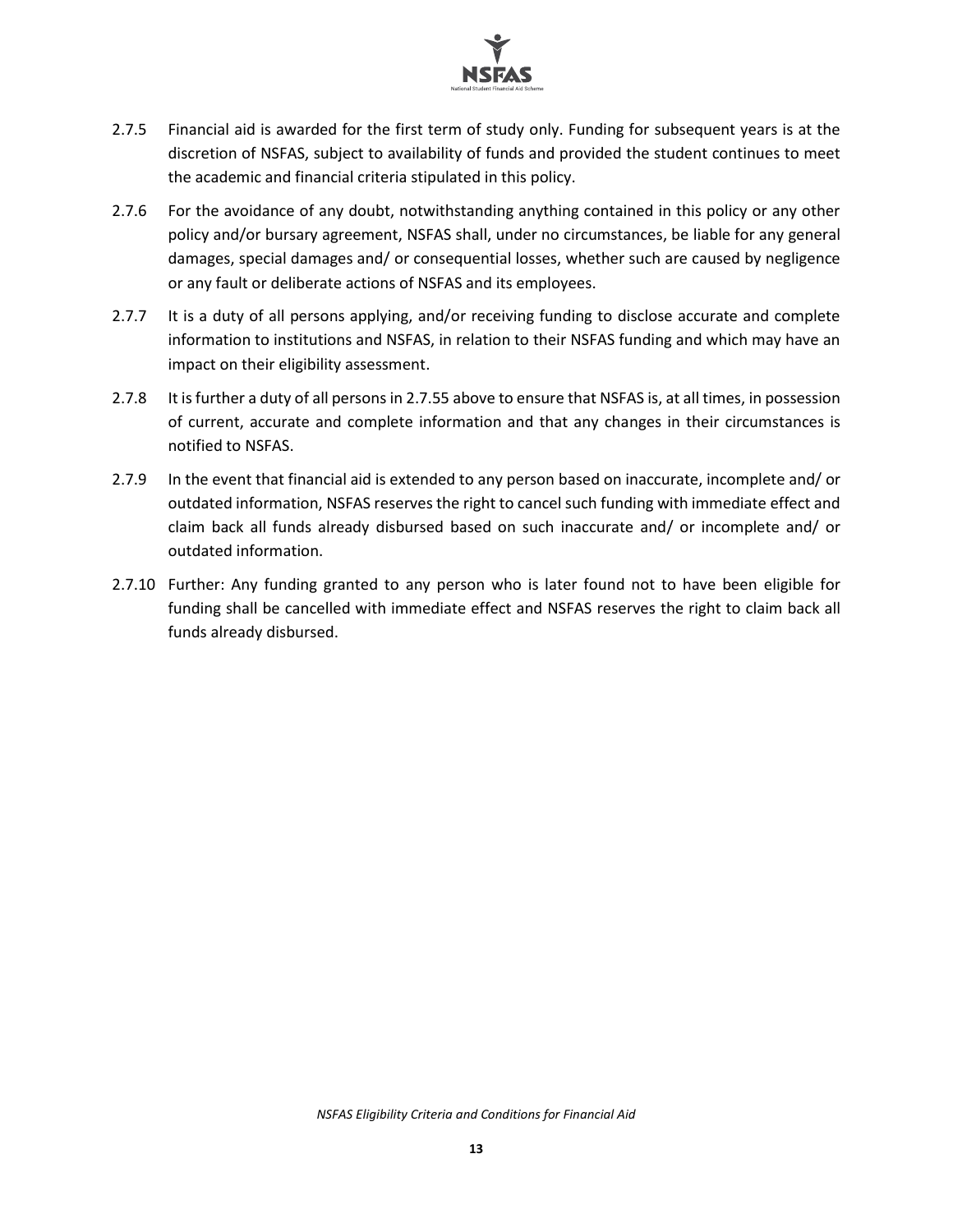

# **3 CONDITIONS AND CRITERIA FOR OBTAINING THE BURSARY**

<span id="page-14-0"></span>The conditions for obtaining the NSFAS Bursary are explained below.

#### <span id="page-14-1"></span>**3.1 CITIZENSHIP AND PLACE OF STUDY**

Only South African citizens and permanent residents with a valid South African ID number registered at an institution are eligible for NSFAS DHET funding.

#### <span id="page-14-2"></span>**3.2 GENERAL CONDITIONS**

- 3.2.1 Students must be formally registered to study for an approved NSFAS funded qualification at an institution, subject to institutional DHET approved enrolment plans, and meet the financial eligibility criteria, and academic criteria before a bursary award is confirmed.
- 3.2.2 The financial need of the student is assessed at the point of first application, and continuing students do not need to re-apply annually, subject to paragraph 3.2.3.
- 3.2.3 NSFAS may re-assess the eligibility of any student at any point whilst funded by NSFAS and reserves the right to withdraw funding if the student no longer meets the eligibility criteria.
- 3.2.4 Returning students and University students that move through the NSFAS funding academic pathway must re-apply and meet the continuing student academic eligibility requirements.
- 3.2.5 Students who change institution types (i.e. shift from TVET College to University or vice versa) must re-apply for funding.
- 3.2.6 Students who de-register or drop out during an academic term, and wish to resume their studies in future academic terms, must re-apply.
- 3.2.7 A student can only be funded for one qualification at one institution at any one time.
- 3.2.8 Applicants for financial aid accept the terms and conditions of the NSFAS Bursary Agreement (NBA) at the point of application, which indicates that they accept the obligations and responsibilities of the Bursary Programme should they be funded.
- 3.2.9 New applicants, returning and continuing students are deemed to have accepted the NBA once the NBA is issued and benefit is derived in terms of the bursary awarded, unless explicitly rejected by the student.
- 3.2.10 If a student receives a full bursary from another source, the NSFAS bursary is withdrawn, and all funds are refunded to NSFAS.
- 3.2.11 If a student receives a partial bursary from another source, a NSFAS bursary may be awarded, but the NSFAS allocations must be reduced accordingly, and any excess refunded to NSFAS.
- 3.2.12 In terms of 3.2.11, where the other funder did not specify the allocation of the financial support between tuition and allowances, it is assumed that the financial support granted is for tuition in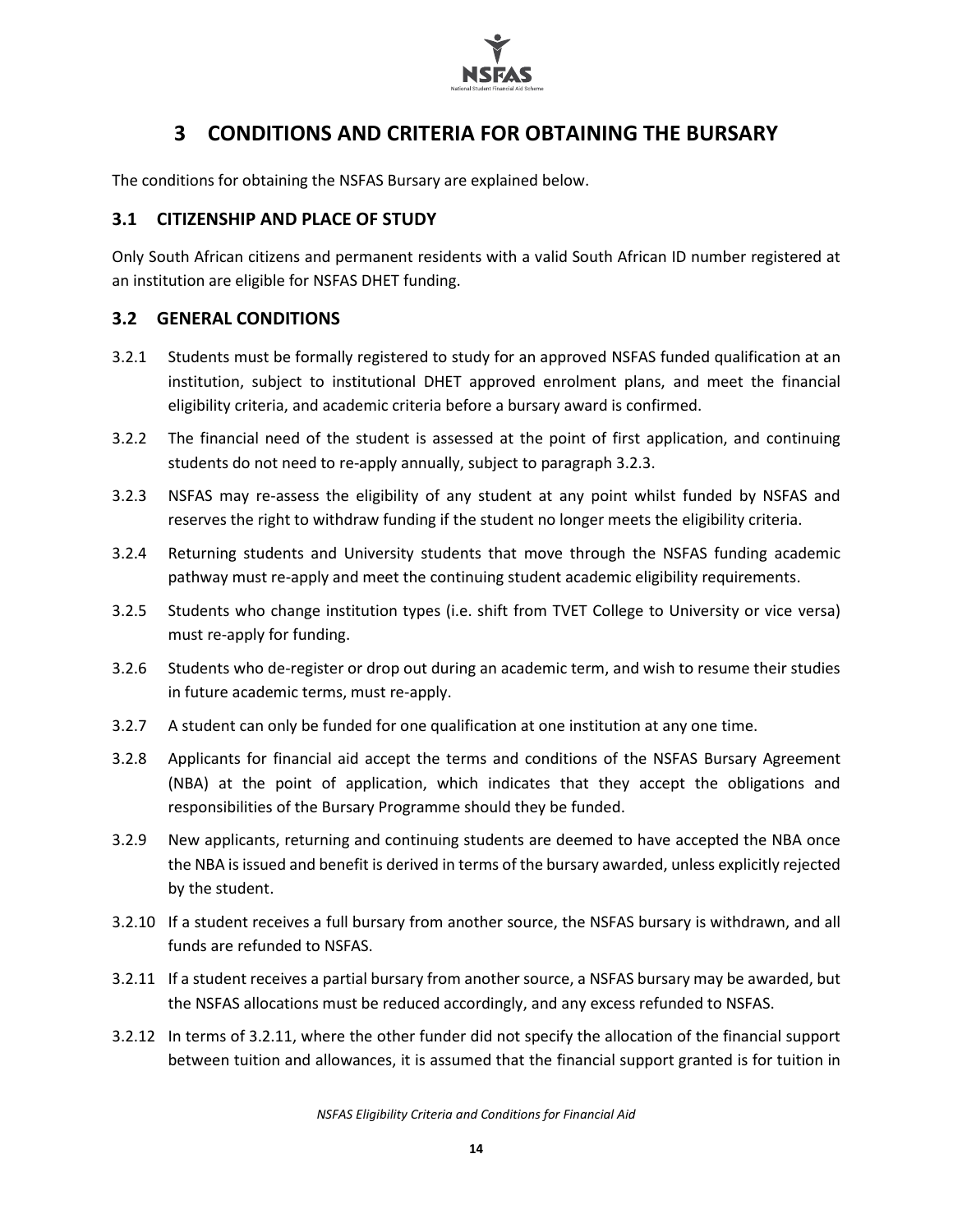

the first instance, then accommodation, then other allowances as may be applicable. If the funder has specified the allocation of the financial support granted, then the excess to be returned to NSFAS is calculated on this basis.

- 3.2.13 A student who receives financial aid from a funder other than NSFAS, and loses this financial aid during the academic term and the NSFAS window for applications is not open, is allowed to apply to NSFAS for financial aid through their institution, provided that they meet all NSFAS eligibility criteria as set out in this policy standard.
- 3.2.14 In respect of paragraph 3.2.13, NSFAS will not fund a student who has been defunded by another funder if the reason for that defunding is due to poor academic performance.
- 3.2.15 A student that no longer complies with the University N+ rule or TVET College N+ rule may not be funded.
- 3.2.16 Financial aid received cannot be used to settle historic debt, unless it is specified as such.
- 3.2.17 NSFAS reserves the right to withdraw or cease financial aid to a student under the following circumstances:
	- 3.2.17.1 The student no longer meets the financial or academic eligibility as set out in this policy standard; or
	- 3.2.17.2 The student has been found to have defrauded NSFAS or another NSFAS beneficiary;
	- 3.2.17.3 The student was funded in error; or
	- 3.2.17.4 Incorrect information was submitted by the institution, leading to the student being funded erroneously; or
	- 3.2.17.5 Incorrect or false information was submitted by the student when requested to do so; or
	- 3.2.17.6 Dual registration records have been received from different institutions for the same student and the dual registration remains unresolved.
- 3.2.18 NSFAS must comply with the National Treasury and PFMA requirements. As such, all NSFAS funding decisions and payments are subject to these requirements and restrictions.
- 3.2.19 University Specific Conditions:
	- 3.2.19.1 Students must be studying towards their first certificate qualification or undergraduate qualification.
	- 3.2.19.2 Students who have already studied at a University or obtained a prior University qualification do not qualify as FTEN students even if they are entering the first academic term of a new qualification. However, students starting a University qualification for the first time, but who have already achieved a TVET qualification, qualify as a University FTEN student.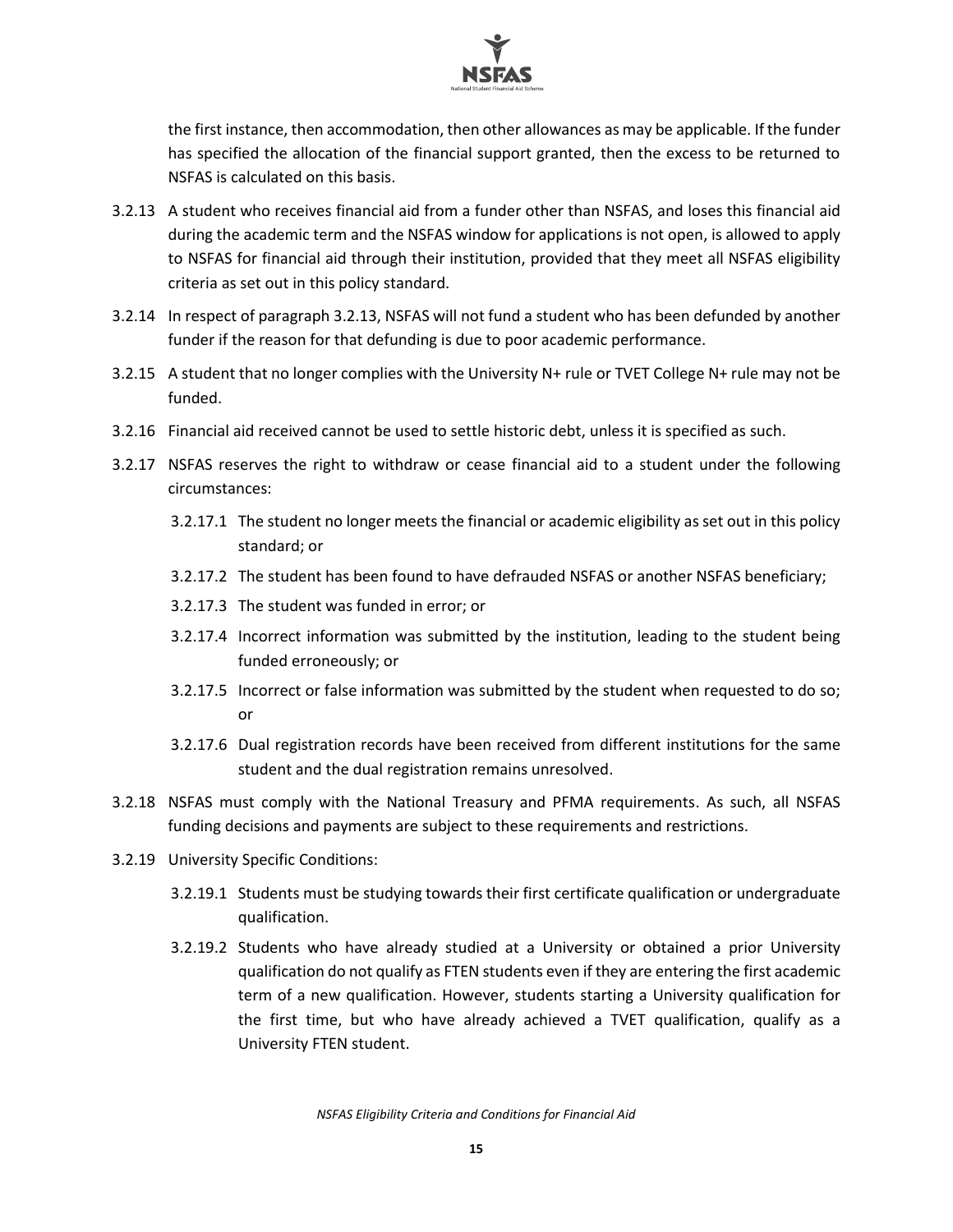

- 3.2.19.3 Any funding received by a senior University student prior to 2018 is subject to the conditions of the Loan Agreement already signed.
- 3.2.19.4 University students who drop out of university studies before they complete a qualification, and wish to register at a TVET College, are allowed to change institutions, subject to the TVET College N+ rules.
- 3.2.19.5 University students referred to in 3.2.19.4 must re-apply for funding and may not register for an NCV at a TVET College.
- <span id="page-16-1"></span>3.2.20 Specific conditions for students living with disabilities:
	- 3.2.20.1 Students living with disabilities are eligible for the Disability funding programme if their primary Disability is regarded as an impairment which is long-term (at least 12 months), a recurring physical, mental (psychological), intellectual or sensory impairment and substantially limiting in that the impairment hinderstheir full and effective participation in society on an equal basis with others and all other eligibility criteria are met.
	- 3.2.20.2 The definition of a primary Disability includes chronic illness or other chronic medical conditions, where this condition manifests itself as a physical, mental, intellectual or sensory impairment (as above) and limits the student's daily functioning, severely impacting on the teaching and learning process of the student.
	- 3.2.20.3 Chronic illness includes chronic diabetes, chronic epilepsy and chronic heart conditions.
	- 3.2.20.4 A detailed medical report from a medical professional registered with the Health Professions Council of South Africa is required to support applications in terms of [3.2.20.1](#page-16-1) t[o 3.2.20.3.](#page-16-2)
	- 3.2.20.5 Any other chronic diseases or medical conditions can only be considered on the basis of a full medical evaluation, and a detailed report outlining how the condition is manifested in the students' difficulties in accessing teaching and learning, with or without support.

#### <span id="page-16-2"></span><span id="page-16-0"></span>**3.3 APPROVED QUALIFICATIONS**

- 3.3.1 The University and TVET Colleges funded qualifications are approved by the NSFAS and implemented in conjunction with this eligibility criteria.
- <span id="page-16-3"></span>3.3.2 University approved funded qualifications are qualifications that have been accredited by the Council on Higher Education, are registered on the NQF with the institution listed as the originator. These qualifications fall into two broad categories each of which have the following attributes on the NQF.
	- 3.3.2.1 Certificate qualifications are qualifications that have been registered on the NQF on NQF Level 5 and have a qualification type of Higher Certificate or National Higher Certificate.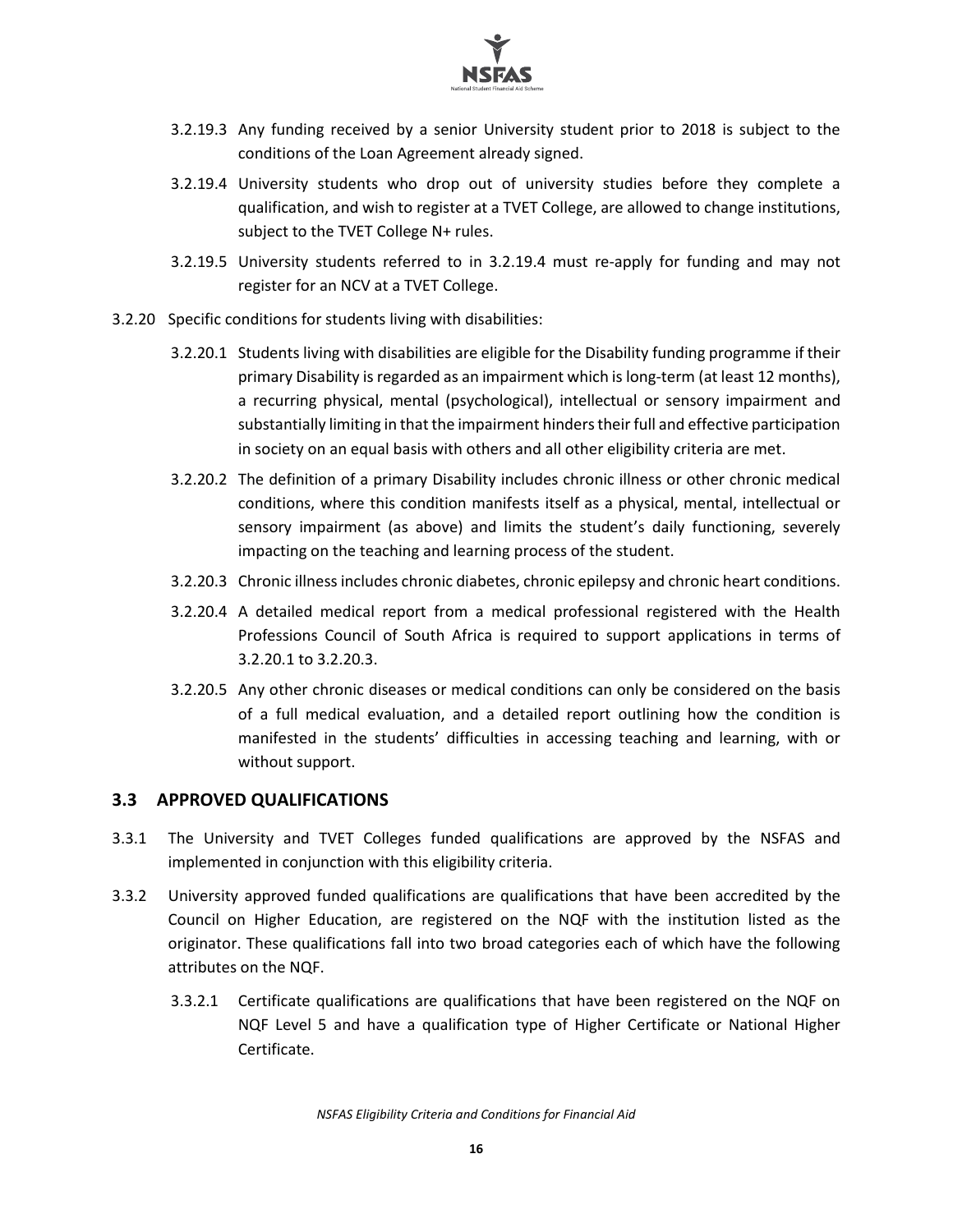

- 3.3.2.2 Undergraduate qualifications are qualifications that have been registered on the NQF on:
	- 3.3.2.2.1 NQF Level 6 and have a qualification type of Advanced Certificate, Diploma (minimum course credits of 240), Diploma (minimum course credits of 360) or National Diploma, or
	- 3.3.2.2.2 NQF Level 7 or 8 and have a qualification type of National First Degree, or National First Degree (minimum course credits of 480).
- 3.3.3 TVET College approved funded qualifications fall into three broad categories, each of which have the following attributes on the NQF.
	- 3.3.3.1 Pre-Vocational Learning Programme (PLP), this qualification is not registered on the NQF and NSFAS will only fund a student for one academic term on this qualification.
	- 3.3.3.2 NATED/Report 191 qualifications which are registered on the NQF as National N certificates.
	- 3.3.3.3 NC(V) qualifications which are registered on the NQF as belonging to the General and Further Education and Training Sub- framework, with the originator defined as Generic Provider – NCV and with the qualification type National Certificate.

#### <span id="page-17-0"></span>**3.4 FINANCIAL ELIGIBILITY CRITERIA**

3.4.1 Financial eligibility criteria are used to assess prospective students applying for funding for the first time continuing and returning students.

#### 3.4.2 HOUSEHOLD INCOME

- 3.4.2.1 Household income is applicable to non-SASSA recipients only and is determined as follows:
	- 3.4.2.1.1 Where the student/ applicant is unmarried, household income is the sum of the gross income (from all sources) of the biological (or adoptive) mother, the biological (or adoptive) father and the student/ applicant.
	- 3.4.2.1.2 Where the student/ applicant is under legal guardianship, the household income is the sum of the gross income (from all sources) of the legal guardian and that of the student/ applicant.
	- 3.4.2.1.3 Where the student/ applicant is married, the household income (from all sources) is the sum of the gross income of the student's spouse and that of the student/ applicant.
	- 3.4.2.1.4 Students/ applicants who are unmarried and independent of their parents must substantiate this by submitting a report from a social worker (if the student/ applicant is not a SASSA recipient) or a court order to this effect.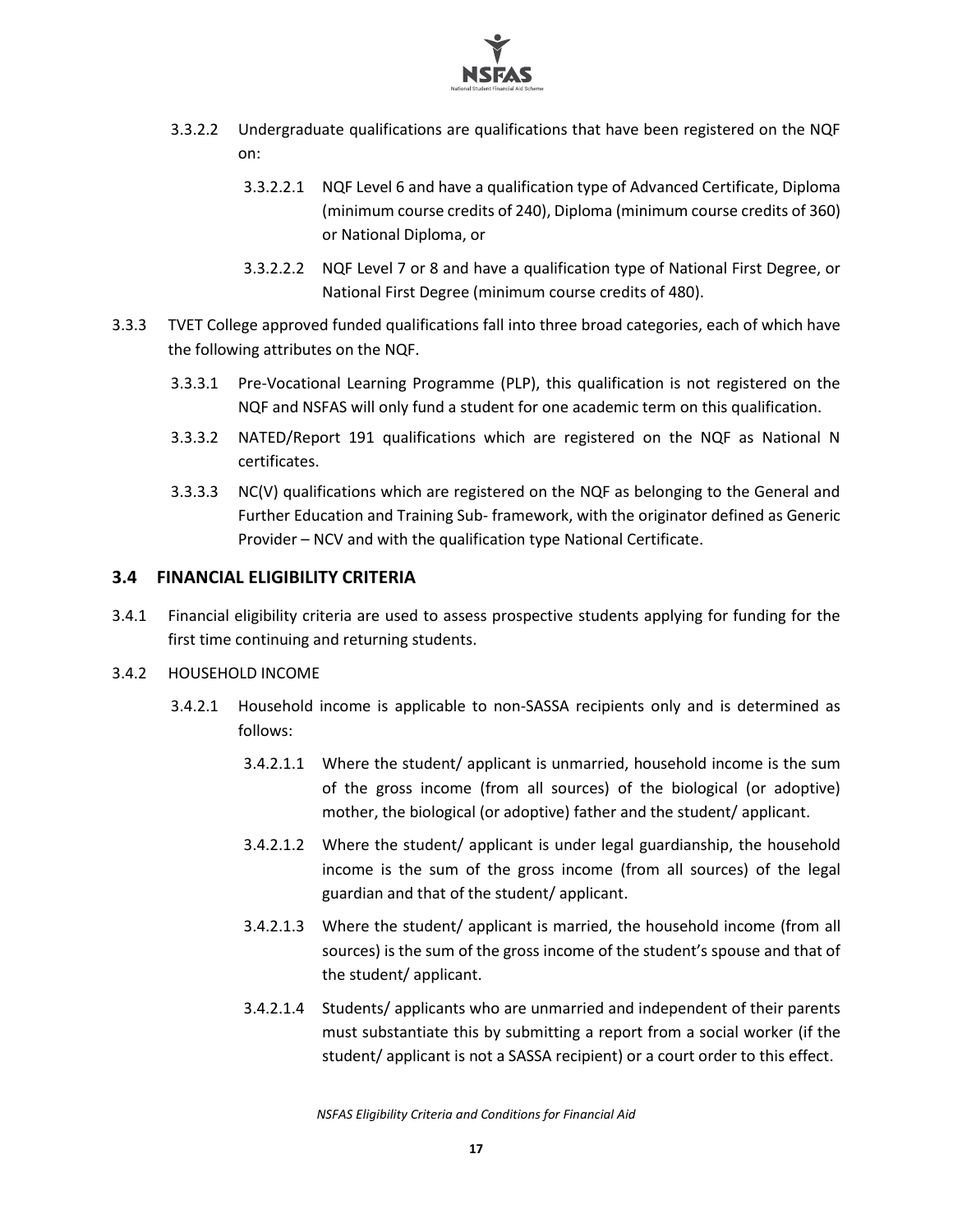

- 3.4.3 SOCIAL GRANTS RECIPIENTS (SASSA)
	- 3.4.3.1 Any student who is a South African Social Security Agency (SASSA) recipient, as validated by NSFAS, automatically meets the financial eligibility criteria and will be eligible for a bursary award if they are registered at an institution and are academically eligible.
- 3.4.4 NON-SOCIAL GRANTS RECIPIENTS (NON-SASSA):
	- 3.4.4.1 As of the 2022 academic year, all students (except those with disabilities), irrespective of when they first registered at an institution:
		- 3.4.4.1.1 The applicant is financially eligible if the household income is R350,000 or less.
	- 3.4.4.2 Applicants living with a Disability:
		- 3.4.4.2.1 The applicant is financially eligible if the household income is R600,000 or less.
- 3.4.5 Third party data sources
	- 3.4.5.1 NSFAS may use any third-party data source, over and above the declared household income to determine an applicant's financial eligibility.

#### <span id="page-18-0"></span>**3.5 ACADEMIC ELIGIBILITY**

#### 3.5.1 ACADEMIC ELIGIBILITY CRITERIA

- 3.5.1.1 Students who receive financial aid from NSFAS must meet set academic achievements in order to continue being eligible for financial aid.
- 3.5.1.2 As of the 2023 academic year, University students must pass the number of courses as indicated in the course pass rate table below:

| # of courses a university<br>student is registered for in any<br>academic term | # of courses that<br>university students must<br>pass for that academic<br>term |
|--------------------------------------------------------------------------------|---------------------------------------------------------------------------------|
|                                                                                |                                                                                 |
| 2                                                                              | $\mathfrak z$                                                                   |
| 3                                                                              | $\overline{2}$                                                                  |
| 4                                                                              | 3                                                                               |
| 5                                                                              | 3                                                                               |
| 6                                                                              | 4                                                                               |
|                                                                                |                                                                                 |
| 8                                                                              | 5                                                                               |
| 9                                                                              | 6                                                                               |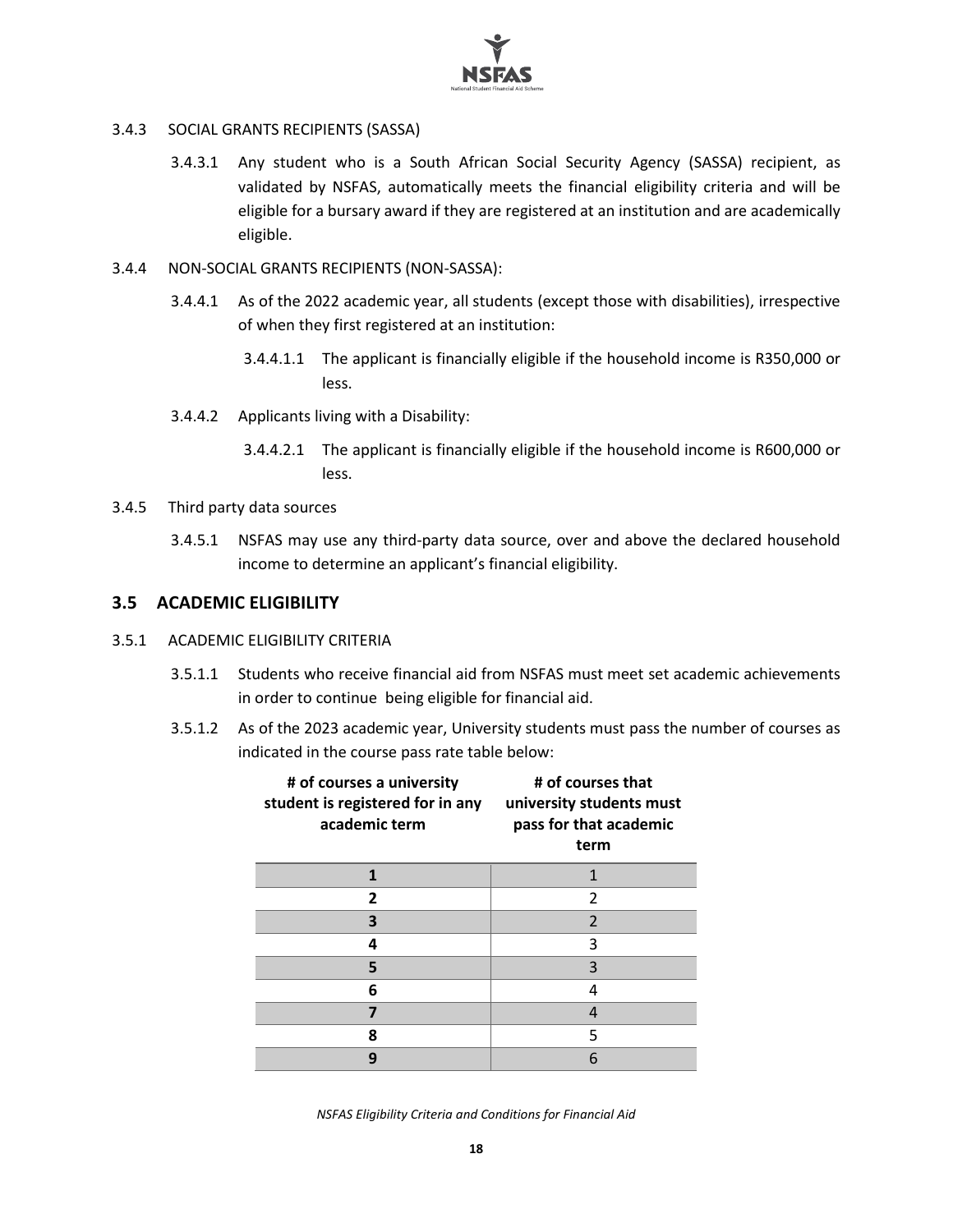

| student is registered for in any<br>academic term | university students must<br>pass for that academic |
|---------------------------------------------------|----------------------------------------------------|
|                                                   |                                                    |
|                                                   |                                                    |
|                                                   | term                                               |
| 10                                                | 6                                                  |
| 11                                                | $\overline{7}$                                     |
| 12                                                | 8                                                  |
| 13                                                | 8                                                  |
| 14                                                | 9                                                  |
| 15                                                | 9                                                  |
| 16                                                | 10                                                 |
| 17                                                | 11                                                 |
| 18                                                | 11                                                 |
| 19                                                | 12                                                 |
| 20                                                | 12                                                 |
| 21                                                | 13                                                 |
| 22                                                | 14                                                 |
| 23                                                | 14                                                 |
| 24                                                | 15                                                 |
| 25                                                | 15                                                 |
| 26                                                | 16                                                 |
| 27                                                | 17                                                 |
| 28                                                | 17                                                 |
| 29                                                | 18                                                 |
| 30                                                | 18                                                 |
| 31                                                | 19                                                 |
| 32                                                | 20                                                 |
| 33                                                | 20                                                 |
| 34                                                | 21                                                 |
| 35                                                | 21                                                 |
| 36                                                | 22                                                 |
| 37                                                | 23                                                 |
| 38                                                | 23                                                 |
| 39                                                | 24                                                 |
| 40                                                | 24                                                 |

- 3.5.1.3 For the 2022 academic year, the 2021 academic pass rates apply for University students.
- 3.5.1.4 The criteria is applied as follows to students in **TVET Colleges**:
	- 3.5.1.4.1 A bursary may only be awarded to students progressing to the next NC (V) level if they passed at least 5 subjects in the previous NC (V) level. In cases where the criteria for progression to the next level is stricter as per the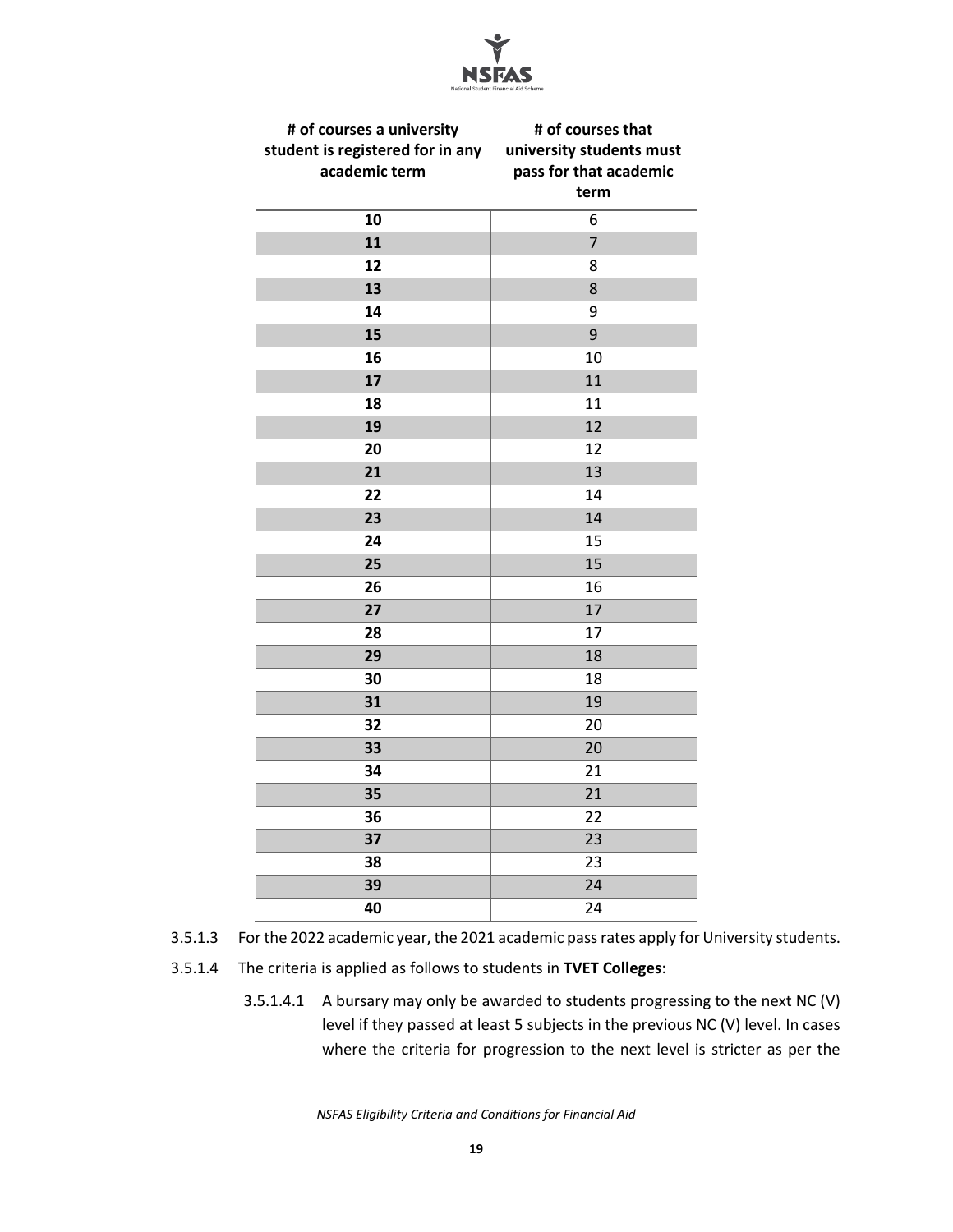

progression policy of the College, then the College progression policy will apply.

- 3.5.1.4.2 A bursary may only be awarded to students progressing to the next Report 191 level if they passed a minimum of 3 subjects in the previous N-Level. However, in cases where the criteria for progression to the next level is stricter as per the progression policy of the College, then the College progression policy will apply.
- 3.5.1.5 Once a student is rejected for further funding due not meeting the NSFAS academic eligibility requirements, the student is no longer eligible for financial aid from NSFAS, unless as a result of a successful appeal.

#### 3.5.2 N+ RULE

- 3.5.2.1 The N+ Rule sets the outer limits for the duration that a student may receive financial aid from NSFAS and is outlined in 3.5.4.
- 3.5.2.2 A student that no longer complies with the University N+ rule may not be funded to study at a University or TVET College.
- 3.5.2.3 Similarly, a student that no longer complies with the TVET College N+ rule may not be funded to study at a University.

#### 3.5.3 ACADEMIC PROGRESSION PATHWAYS

- 3.5.3.1 Only NSFAS approved University and TVET College academic progression pathways are funded and implemented in conjunction with this eligibility criteria and can be described as follows:
	- 3.5.3.1.1 The only approved University progression pathway is from a qualification that has been defined as a certificate qualification to a qualification that has been defined as an undergraduate qualification (refer to sectio[n 3.3.2\)](#page-16-3), noting that NSFAS only funds students studying towards their first certificate or undergraduate qualification.
	- 3.5.3.1.2 The approved TVET progression pathways for PLP, NC(V) and Report 191 qualifications are as follows:
		- 3.5.3.1.2.1 The approved progression pathway from a PLP is to a Report 191 Level 1 qualification or a NC(V) Level 2 qualification.
		- 3.5.3.1.2.2 Bursary recipients who switch from one programme to another (i.e. from NC(V) to Report 191 programme  $N1 - N3$ or vice-versa) or change programmes within an NC(V) or Report 191 programme during the course of their studies are not eligible for financial assistance, unless the student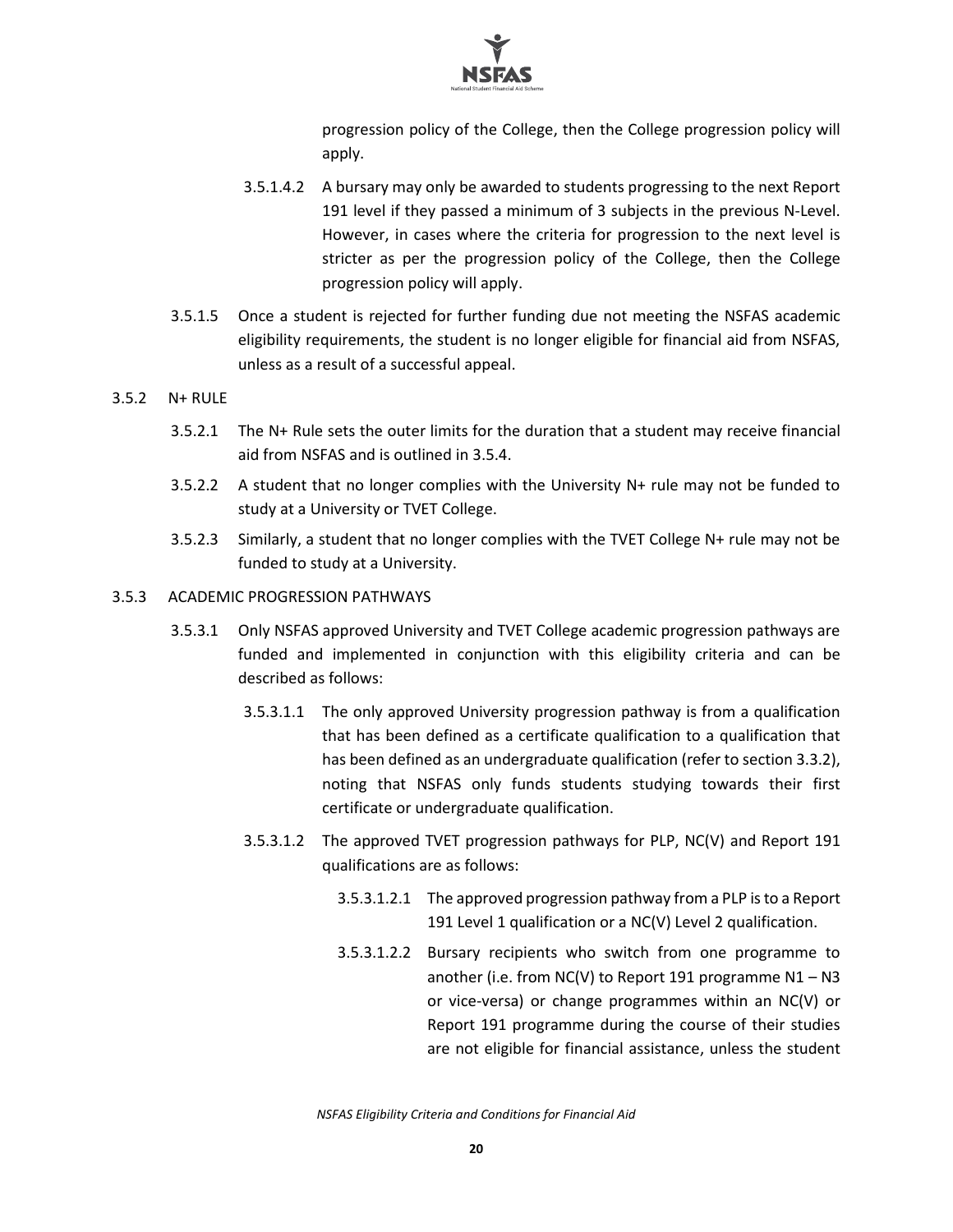

was an FTF and has completed only one academic term of study.

- 3.5.3.1.2.3 Furthermore, bursary recipients who complete NC(V) Level 4 are not eligible for financial assistance should they want to enrol for another NC(V) programme or Report 191 programme N1 – N3.
- 3.5.3.1.2.4 Similarly, bursary recipients who complete Report 191 N4 N6 are not eligible for financial assistance should they want to enrol for another Report 191 programme or an NC(V) programme.

#### 3.5.4 DURATION OF STUDY

- 3.5.4.1 The University N+ Rule is based on number of years in the higher education sector.
- 3.5.4.2 The TVET College N+ Rule is based on NSFAS funded academic terms at TVET Colleges.
- 3.5.4.3 The N period of study equates to the minimum time required to complete a qualification.
- 3.5.4.4 In the instance of distance university students studying at a non-contact university, the N period of study equates to double the minimum time required to complete the qualification.
- 3.5.4.5 The N+1 Rule applies to all students who receive financial aid from NSFAS.
- 3.5.4.6 The N+2 Rule applies to students with disabilities.
- 3.5.4.7 The additional funding (denoted by 1 or 2) is applied once over a student's academic career within the sector (University or TVET College).
- 3.5.4.8 The N+ rule is applied to the qualification that the student is registered for in the relevant academic term. The N thus changes for students who change qualifications from one academic term to the next.
- 3.5.4.9 Where a student has changed their qualification and the remaining N is not sufficient to complete the different qualification, the student will no longer receive financial aid.

#### <span id="page-21-0"></span>**3.6 APPEALS**

- 3.6.1 A student whose application for financial aid is rejected, or the financial aid for a continuing student is withdrawn, may lodge an appeal with the NSFAS.
- 3.6.2 All appeal decisions are subject to budget availability.
- 3.6.3 Appeals must be received within the specified deadlines to be considered. Late appeals will be rejected.
- 3.6.4 Appeals will only be considered for students who have applied to NSFAS for financial aid.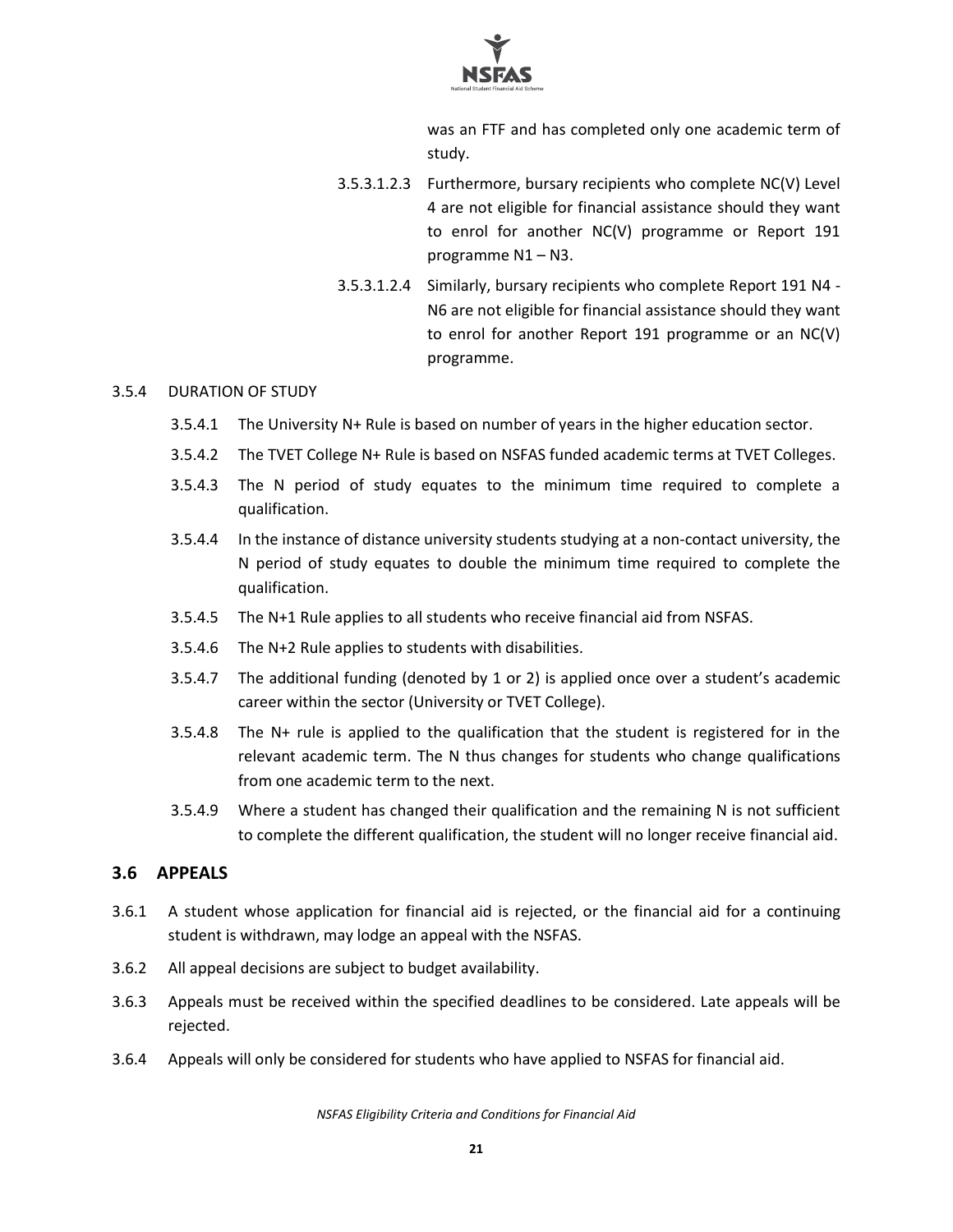

- 3.6.5 Appeals from students who exceed the income thresholds will only be considered if:
	- 3.6.5.1 The financial circumstances of their household have changed since the submission of their application and evidence of this is provided to NSFAS.
	- 3.6.5.2 Students can provide evidence that their household income is indeed below the threshold.
	- 3.6.5.3 A key contributor to their household income has become incapacitated or is deceased since the submission of their application.
	- 3.6.5.4 The student/ applicant has been declared independent of their biological parents by a court and the court has determined that the parents are not responsible for the student's/ applicant's maintenance, including the cost of his/ her education.
	- 3.6.5.5 The student/ applicant is from a child headed household and this is substantiated by a report from a social worker registered with the Department of Social Development.
	- 3.6.5.6 The parents of a student/ applicant are divorced and in terms of the divorce decree, a court has determined that the responsibility for child maintenance, including the responsibility for the cost of education, is restricted to one parent.
- 3.6.6 Appeals from students who failed to meet the academic eligibility criteria will only be considered if:
	- 3.6.6.1 The student is a continuing student who was not a FTEN or FTF student in their previous academic term of study; **AND**
	- 3.6.6.2 The student's failure to complete their academic term successfully is due to severe ill health for 2 or more months of the academic term or during examinations, **or** there has been death in his/ her immediate family during the academic term, **or** the student was the subject of a violent crime (such as rape or abuse), **or** the student was pregnant and gave birth during the academic term, **and** the institution has evaluated that the student has the propensity to complete their qualification within an additional academic term; **OR**
	- 3.6.6.3 The student is a student living with a Disability and a medical report indicates that the student failed to complete their academic term due to the nature of their Disability and the institution has evaluated that the student has the propensity to complete their qualification within an additional academic term; **OR**
	- 3.6.6.4 The student can evidence that the academic results received by NSFAS are incorrect.
	- 3.6.6.5 A continuing student who was a FTEN or FTF student in their previous academic term of study does not need to appeal as the student will automatically be funded for their next academic term, provided that all other eligibility criteria are met.
- 3.6.7 Appeals from students who no longer meets the N+ Rule will only be considered if: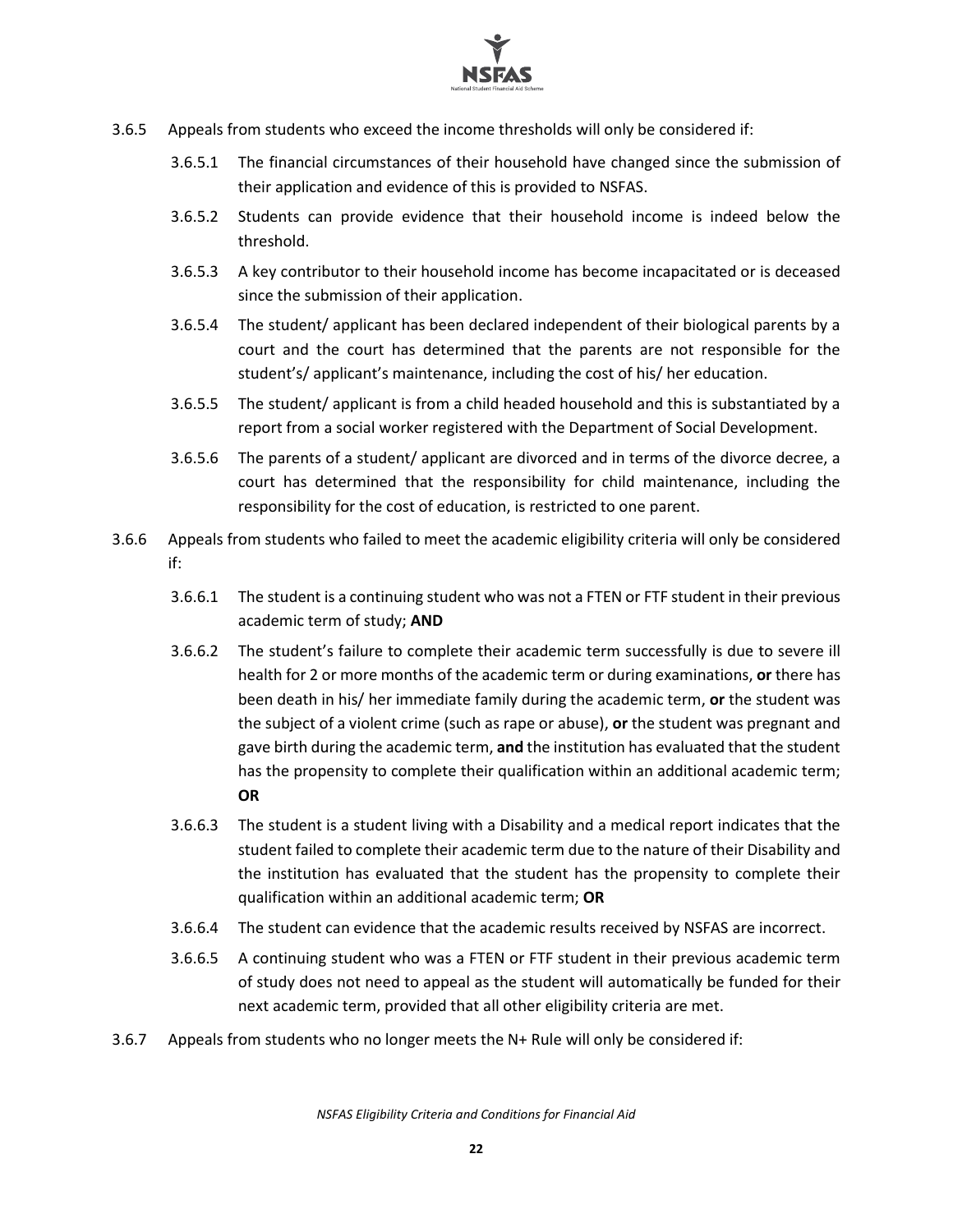

- 3.6.7.1 The student's failure to complete their academic term successfully is due to severe ill health for 2 or more months of the academic term or during examinations, **or** there has been death in his/ her immediate family during the academic term, **or** the student was the subject of a violent crime (such as rape or abuse), **or** the student was pregnant and gave birth during the academic term, **and** the institution has evaluated that the student has the propensity to complete their qualification within an additional academic term; **OR**
- 3.6.7.2 The student is a student living with a Disability and a medical report indicates that the student failed to complete their academic term due to the nature of their Disability and the institution has evaluated that the student has the propensity to complete their qualification within an additional academic term; **OR**
- 3.6.7.3 The student is a university student who can prove that he/ she has 60 or less course credits to complete to achieve his/ her qualification. University students who fall into this category will be funded similar to distance university students, provided that their appeal is successful; **OR**
- 3.6.7.4 The student is a TVET student who can prove that he/ she has less than than 2 or less subjects left in order to complete their Report 191 qualification or 3 or less subjects to complete their NC(v) Qualification. TVET students who fall into this category will be funded similar to distance TVET students, provided that their appeal is successful; **AND**
- 3.6.7.5 The student has not reached or exceeded N+2 (or N+3 in the case of a student with Disability) , or will not exceed N+2 (or N+3 in the case of a student with Disability) should the appeal be approved.
- 3.6.8 In situations where a student has not been allowed to progress academically by an institution, appeals in relation to this must be directed at the institution.
- 3.6.9 Appeals from students who were rejected for financial aid by NSFAS due to data or information errors submitted by them will only be considered if:
	- 3.6.9.1 The error does **not** relate to an error in the ID number, first name or surname of the student entered on the application – students must submit their correct identity details as it appears on their ID documentation. Failure to do so will result in applications being rejected. Should the application window still be open, students may reapply for funding.
	- 3.6.9.2 Students provide sufficient evidence that the data or information submitted was indeed incorrect.
- 3.6.10 Students are not permitted to appeal if:
	- 3.6.10.1 They are registered for a qualification that NSFAS does not fund.
	- 3.6.10.2 They have reached N+2 (N+3 in the case of a student living with a Disability).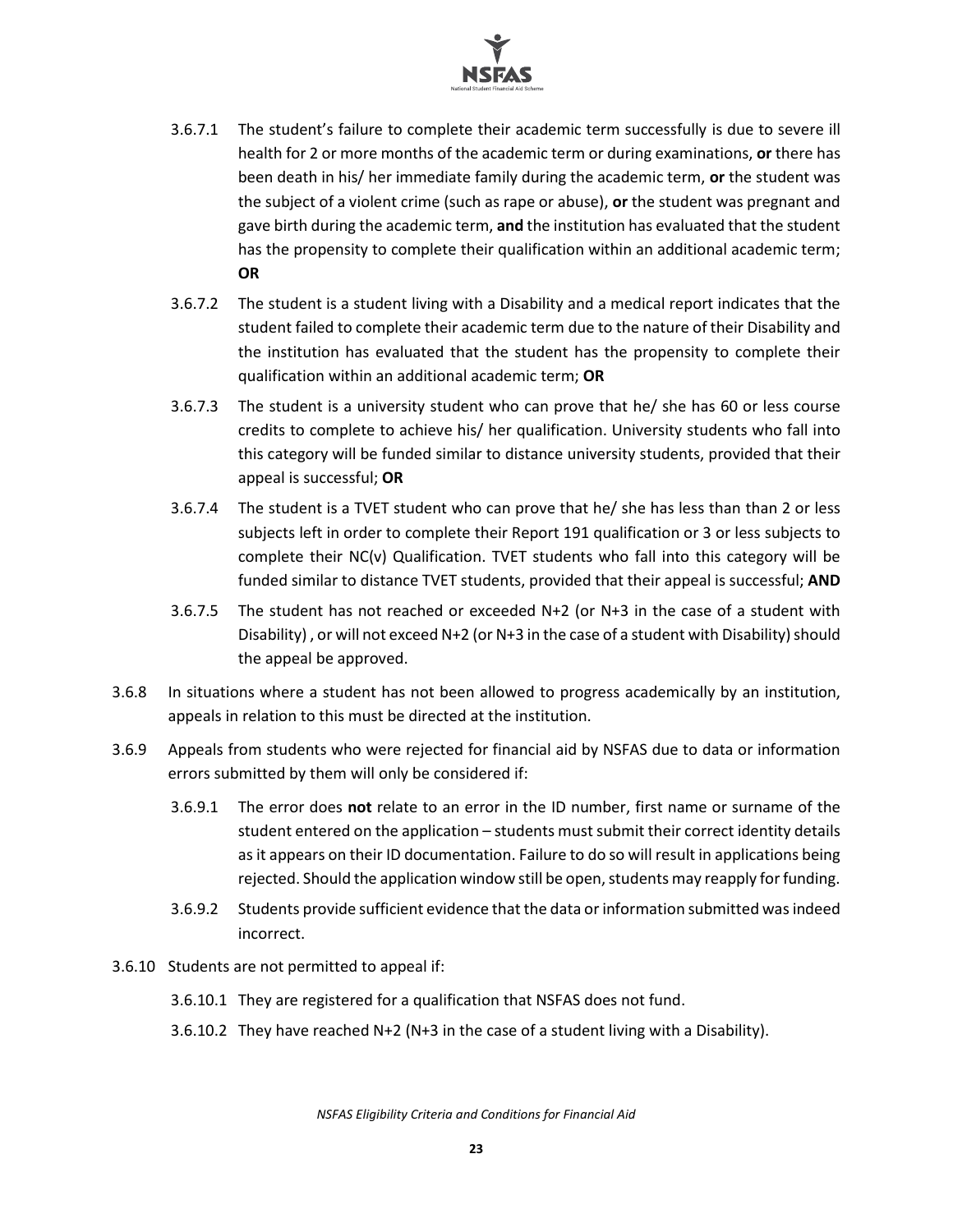

- 3.6.10.3 The detail of the appeal indicates that the student is disclosing different parental or legal guardian information than disclosed in the application, or if the student is now indicating that he/ she is independent which is different to the application.
- 3.6.10.4 The student is a gap year student who NSFAS previously declined to provide financial aid to due to not meeting the academic eligibility criteria.
- 3.6.10.5 The institution has not submitted their registration record or submitted an incorrect registration record to NSFAS – such queries must be directed to the institution.
- 3.6.11 Failure to provide sufficient and substantive evidence in support of an appeal as required within the time frames required will lead to an appeal being rejected.
- 3.6.12 NSFAS reserves the right to validate all appeal documentation to confirm the validity of the appeal, including third party data sources, and will reject an appeal where the supporting evidence cannot be validated or confirmed.
- 3.6.13 NSFAS reserves the right to reject supporting evidence based on affidavits.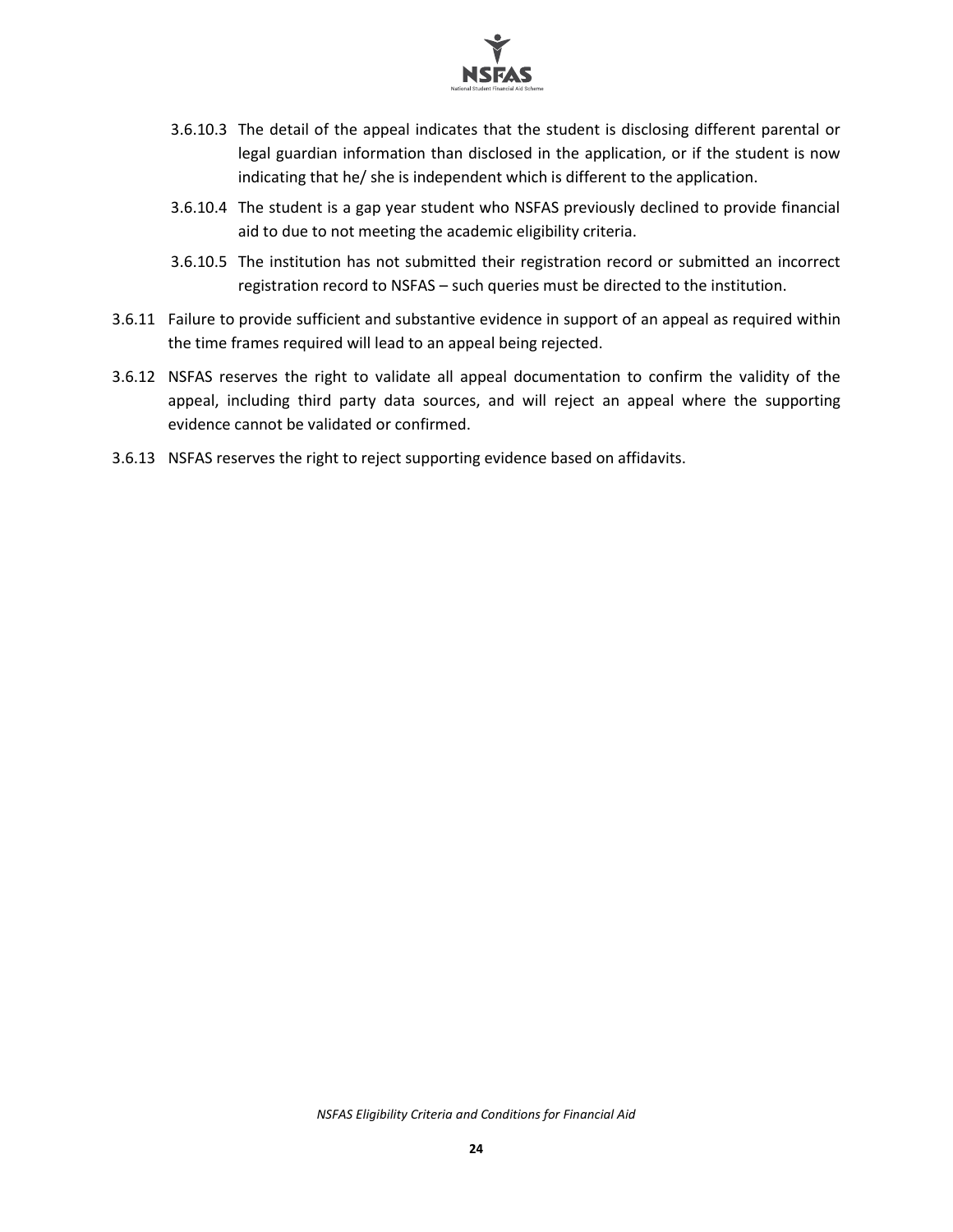

# **4 COST OF STUDY COVERED BY NSFAS**

#### <span id="page-25-1"></span><span id="page-25-0"></span>**4.1 TUITION COSTS**

- 4.1.1 The tuition cost is the agreed institutional tuition cost for the actual programme of study for each student. NSFAS will only pay tuition costs in line with the agreed sector increase on the tuition cost for 2022.
- 4.1.2 The registration fee must be included in the tuition cost. This should reflect as one cost rather than as separate items, regardless of how institutions manage their payment processes. Students qualifying for NSFAS funding are not required to pay the initial registration.

#### <span id="page-25-2"></span>**4.2 UNIVERSITY ALLOWANCES**

4.2.1 The table below provides an indication of which allowances are applicable to different categories of accommodation for **contact** University studentsin any academic year. The allowances have not been adjusted and are subject to change once the NSFAS budget allocation has been finalised for the 2022 academic year.

|                                                                                                 | Allowance type               |                      |                                   |                                                                               |                                         |  |
|-------------------------------------------------------------------------------------------------|------------------------------|----------------------|-----------------------------------|-------------------------------------------------------------------------------|-----------------------------------------|--|
| <b>Accommodation type</b>                                                                       | Learning<br><b>Materials</b> | Living<br>Allowance  | <b>Personal Care</b><br>Allowance | <b>Accommodation</b>                                                          | <b>Travel</b>                           |  |
| University managed and<br>catered                                                               | R5,200                       | n/a                  | R2,900                            | Actual costs per<br>annum <sup>1</sup>                                        | n/a                                     |  |
| University managed self-<br>catering                                                            | R5,200                       | R <sub>15</sub> ,000 | n/a                               | Actual costs per<br>annum <sup>2</sup>                                        | n/a                                     |  |
| Living off campus in non-<br>accredited accommodation or<br>who made their own<br>arrangements. | R5,200                       | R <sub>15</sub> ,000 | n/a                               | n/a                                                                           | Actual<br>costs<br>limited to<br>R7,500 |  |
| Private off campus accredited<br>accommodation                                                  | R5,200                       | R15,000              | n/a                               | Actual costs limited<br>to university<br>equivalent (with<br>lease agreement) | n/a                                     |  |

4.2.2 Distance University students, and, as of the 2023 academic year, students who are studying less than 60 credits towards their qualification, qualify for the learning materials allowances only.

<sup>1</sup> Paid directly to the institution

<sup>2</sup> Paid directly to the institution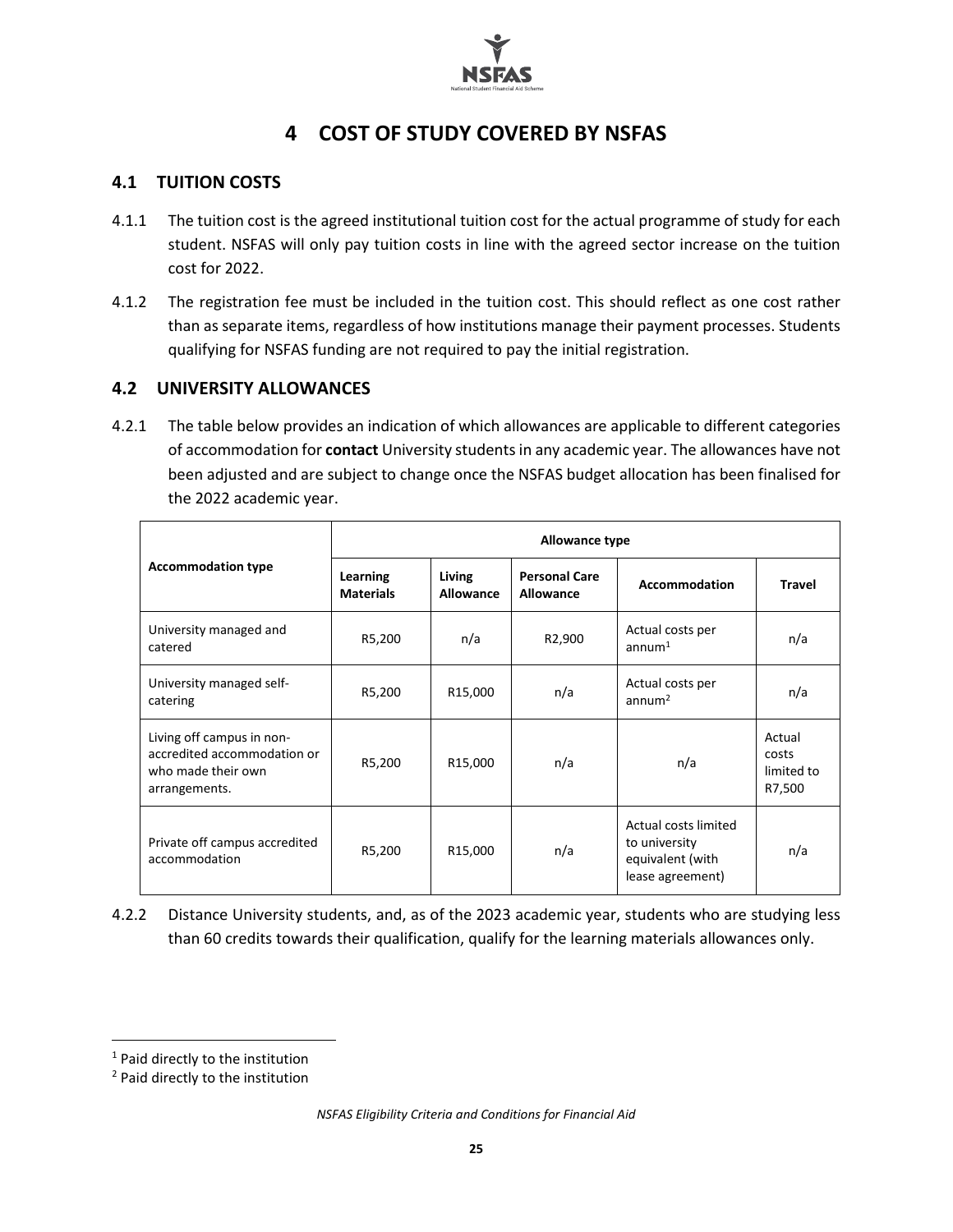

- 4.2.3 Distance students studying an equivalent full-time course load qualify for the ipersonal care allowance of R2900 per academic year . This requires a student to be registered for a minimum of 120 course credits in one academic year.
- 4.2.4 Living allowance
	- 4.2.4.1 Subject to paragraphs 4.2.2 and 4.2.3, the following provisions apply:
		- 4.2.4.1.1 A living allowance is provided to all NSFAS funded students at Universities not accommodated in catered residences to cover food and incidental expenses. In 2022, this allowance will be R15,000.
		- 4.2.4.1.2 Students in catered *residences*, qualify for a personal care allowance of R2,900 per academic year for 2022.
- 4.2.5 Accommodation and travel allowances
	- 4.2.5.1 Subject to paragraphs 4.2.2 and 4.2.3, the following provisions apply:
		- 4.2.5.1.1 Students may either qualify for the travel allowances or the accommodation allowance.
		- 4.2.5.1.2 Students residing with immediate family members do not qualify for accommodation allowances.
		- 4.2.5.1.3 Students living in University accommodation qualify for the actual costs of the accommodation charged by the institution
		- 4.2.5.1.4 Students living in University-managed off campus accommodation qualify for the actual costs of accommodation, limited to the maximum cost of equivalent university owned on-campus accommodation at a particular institution.
		- 4.2.5.1.5 University students applying for private accommodation allowance must provide the following documents:
			- 4.2.5.1.5.1 A signed lease agreement; and
			- 4.2.5.1.5.2 Proof of the student's home address and the student is not residing with immediate family members.
		- 4.2.5.1.6 The private accommodation allowance is limited to the maximum cost of the equivalent University owned on-campus accommodation at a particular institution.. Proof of a lease agreement must be retained by the institution for audit purposes.
		- 4.2.5.1.7 It is assumed that transport costs are included in the costs of the accommodation allowance.
		- 4.2.5.1.8 .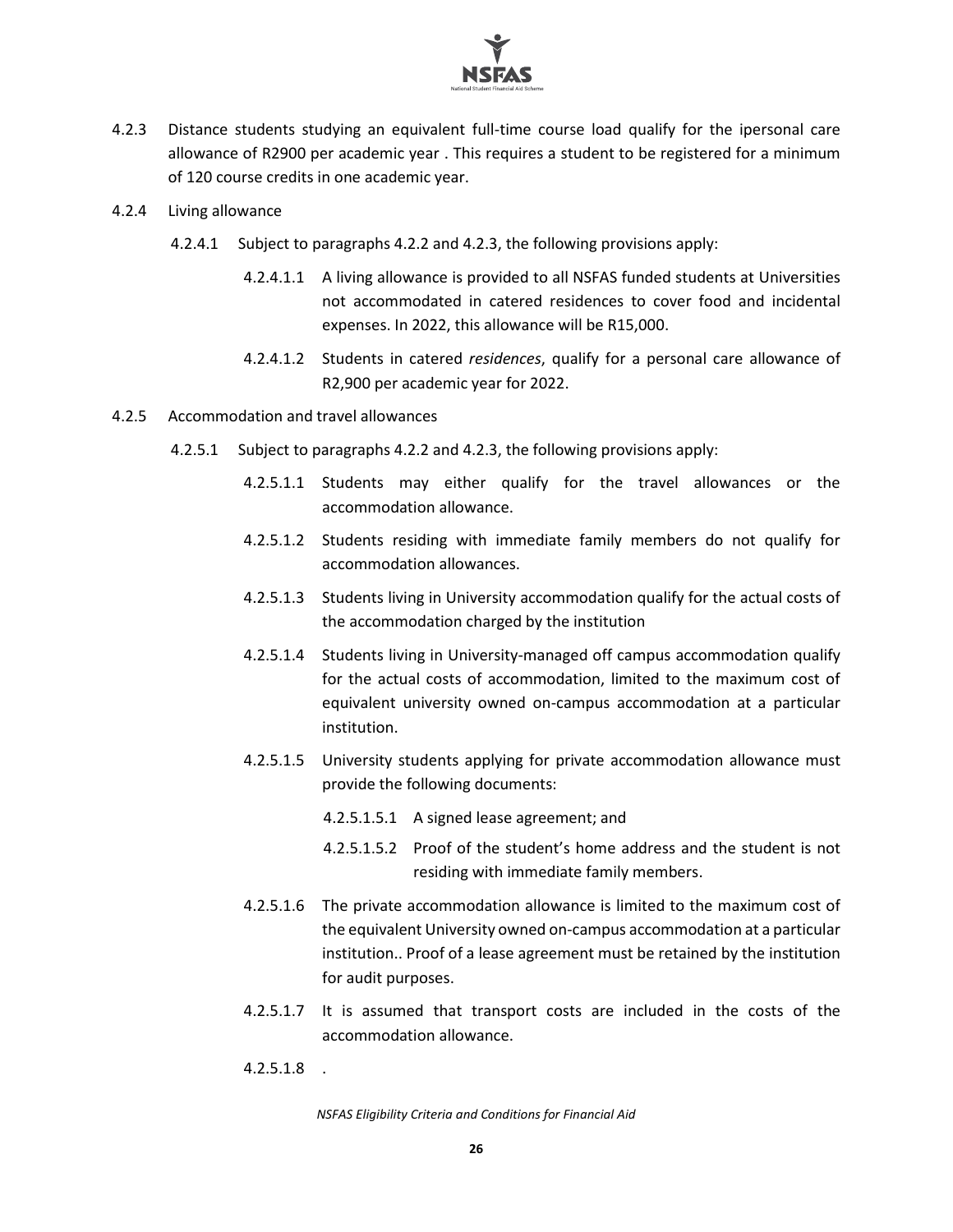

- 4.2.5.1.9 Students only qualify for one accommodation allowance type per academic term.
- 4.2.5.1.10 Student who opt to make their own accommodation arrangements do not qualify for the accommodation allowance. Instead, these students qualify for a travel allowance determined by the institution, up to a maximum of R7,500 in 2022.
- 4.2.6 Learning materials allowance
	- 4.2.6.1 Subject to paragraphs 4.2.2 and 4.2.3, the following provisions apply:
		- 4.2.6.1.1 All University students qualify for a learning material allowance, which is set at a maximum amount of R5,200 for students for the 2022 academic year.
		- 4.2.6.1.2 The learning material allowances must be used for the purchase of academic books and materials and/ or a learning device. Only one allowance is provided per student per academic year.
		- 4.2.6.1.3 A student who is receiving financial aid from NSFAS for the first time is required to purchase a digital learning device in that year of study if the student is not in possession of a digital learning device already.
		- 4.2.6.1.4 Allowances for students in distance education programmes are calculated based on the number of courses registered up to a maximum of R5,200.
		- 4.2.6.1.5 Universities may mandate students to utilise part or all of the allowances for the purchase of digital devices.
		- 4.2.6.1.6 Students receive a set learning material allowance for each year of study. Any costs relating to insurance, maintenance and/or repairs of computer equipment purchased, or data, must be covered by the student.

#### <span id="page-27-0"></span>**4.3 TVET COLLEGE ALLOWANCES**

- 4.3.1 TVET College students who are eligible for NSFAS financial aid must apply to the college for access to allowances.
- 4.3.2 The awarding of allowances is based on the recommendations of the College after evaluating the qualifying criteria for the different types of allowances. The institutional registration claims submitted to NSFAS should be based on approved enrolment numbers as agreed with the Department and linked to and subject to the available budget.
- 4.3.3 The table below indicates the allowances applicable to TVET College students for the 2022 academic year and who are not categorised as distance TVET College students. The allowances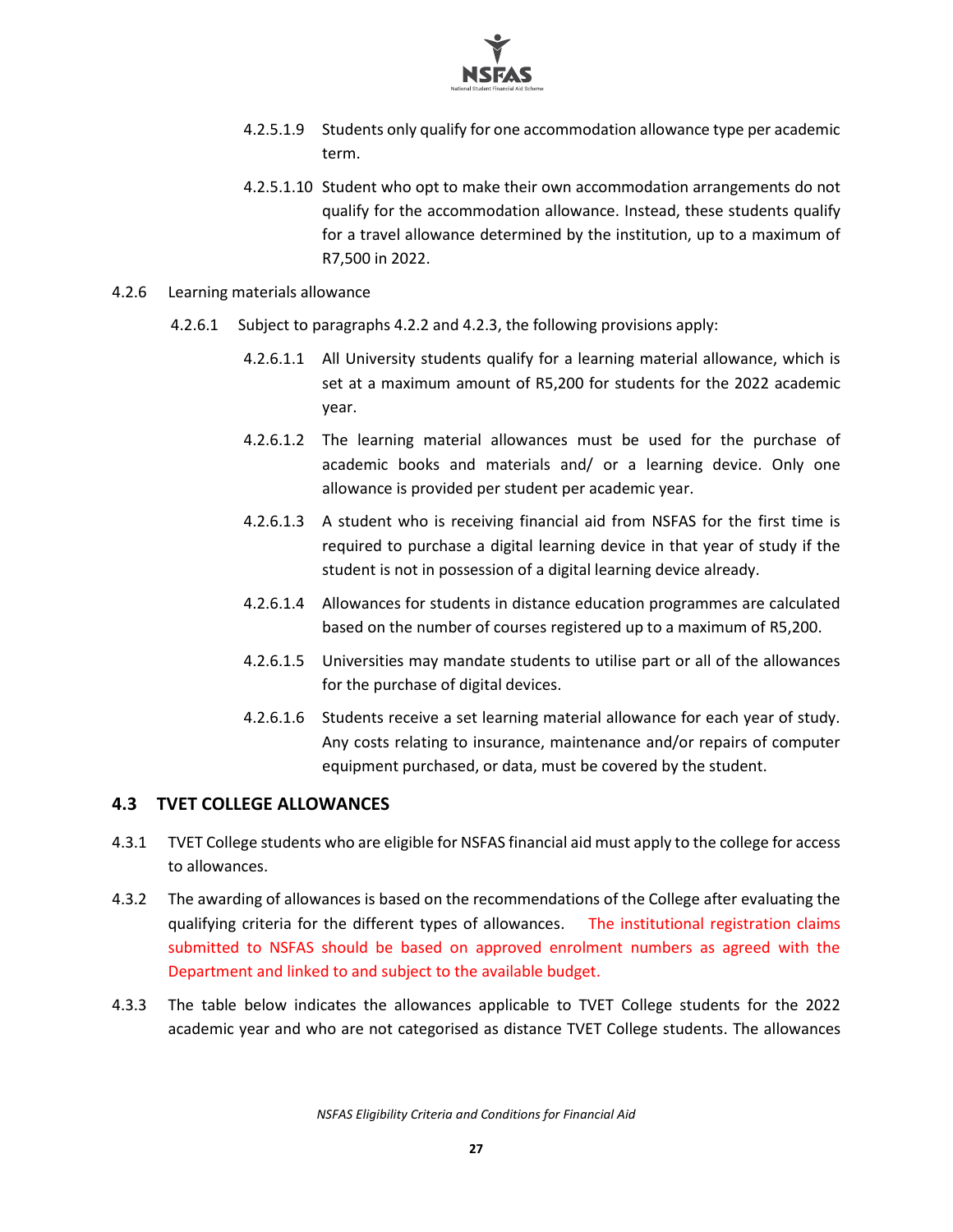

have not been adjusted and is subject to change once the NSFAS budget allocation has been finalised for the 2022 academic year.

| <b>Accommodation type</b>                                                                                 | Allowance type                    |                                |               |
|-----------------------------------------------------------------------------------------------------------|-----------------------------------|--------------------------------|---------------|
|                                                                                                           | <b>Personal Care</b><br>Allowance | <b>Accommodation</b>           | <b>Travel</b> |
| <b>TVET College managed</b>                                                                               | R <sub>2</sub> ,900               | R33,000 per annum              | n/a           |
| Rural private<br>accommodation                                                                            | R <sub>2</sub> , 900              | R15,750 per annum              | n/a           |
| Peri-urban private<br>accommodation                                                                       | R 2, 900                          | R <sub>18</sub> ,900 per annum | n/a           |
| Urban private<br>accommodation                                                                            | R 2, 900                          | R25,200 per annum              | n/a           |
| Residing less than 40 km<br>from the College (this<br>means from 0 km and<br>beyond but up to 39.9<br>km) | R <sub>2</sub> , 900              | n/a                            | R7,350        |

#### *Note: TVET College accommodation is inclusive of meals.*

- 4.3.4 Distance TVET College students qualify for the personal care allowance only.
- 4.3.5 TVET College student may either qualify for the travel allowance or the accommodation allowance.
- 4.3.6 Students only qualify for one accommodation allowance type per academic term.
- 4.3.7 Students residing with immediate family members do not qualify for accommodation allowances.
- 4.3.8 TVET College students applying for the private accommodation allowance must provide the following supporting documents:
	- 4.3.8.1 A signed rental agreement; and
	- 4.3.8.2 Proof of the student's home address and the student is not residing with immediate family members.
- 4.3.9 TVET College students who do not provide the supporting documents specified in 4.3.8.1 and 4.3.8.2 will automatically qualify for the travel allowance and not the accommodation allowance.
- 4.3.10 The DHET will determine the categorisation of private accommodation providers per campus on the basis of spatial information, triangulated with socio-economic factors and information from Statistics South Africa.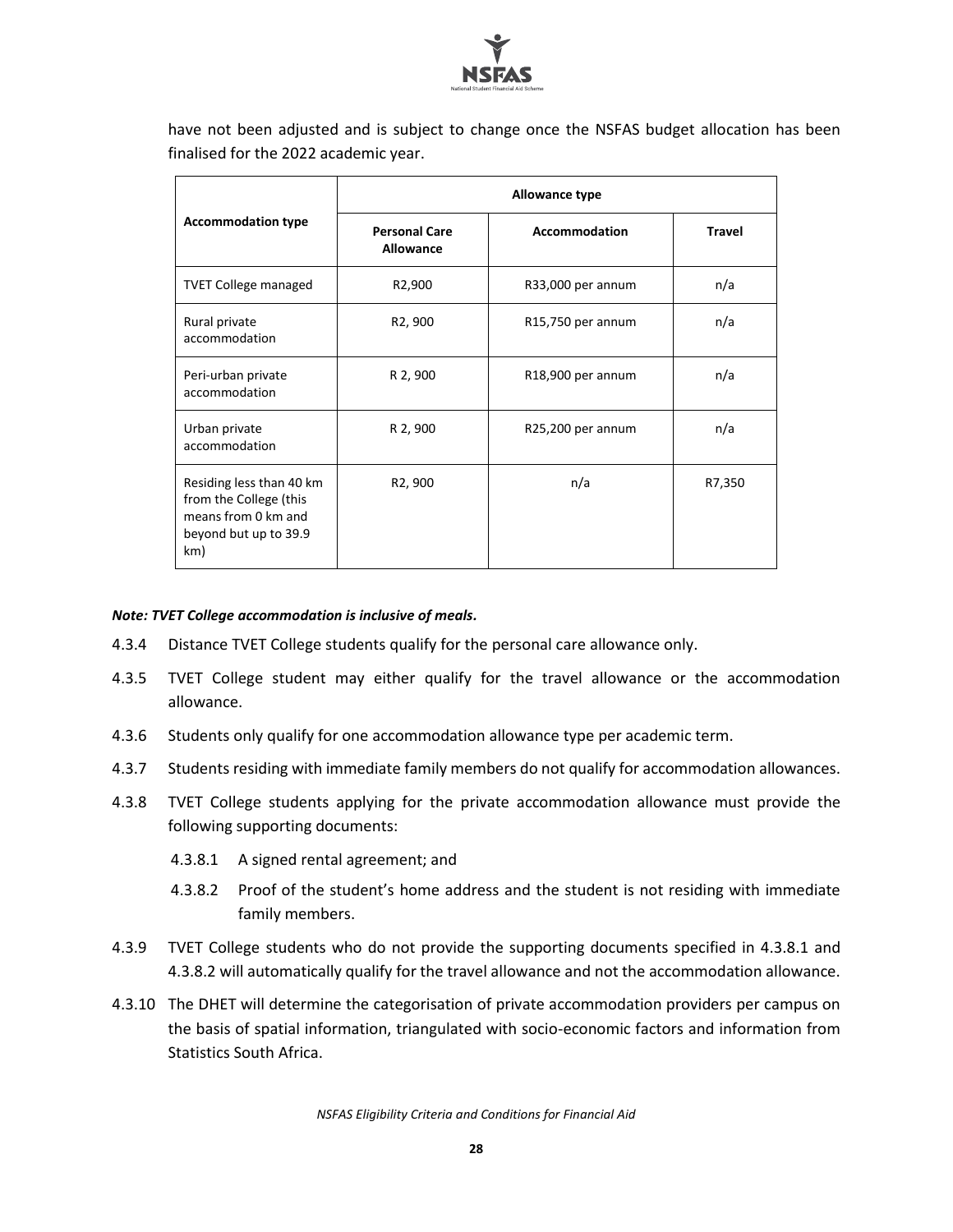

4.3.11 Colleges will be required to provide a written motivation should they not agree with the predetermined categorisation for a particular campus on receipt of the categorisation list.

#### <span id="page-29-0"></span>**4.4 ALLOWANCES FOR STUDENTS LIVING WITH DISABILITIES**

- 4.4.1 Students living with disabilities attending TVET Colleges are supported directly by the TVET College.
- 4.4.2 University students living with disabilities qualify for the same allowances as University students, except for the following:

| Allowance                                          | <b>Applicability</b>                                                                                                                                                                                                                                                                                                                                      | <b>Conditions</b>                                                                                                                                                                                                             | <b>Amount</b>                                                 |
|----------------------------------------------------|-----------------------------------------------------------------------------------------------------------------------------------------------------------------------------------------------------------------------------------------------------------------------------------------------------------------------------------------------------------|-------------------------------------------------------------------------------------------------------------------------------------------------------------------------------------------------------------------------------|---------------------------------------------------------------|
| Living allowance<br>(including meals)              | Students qualify on the same<br>basis as all their University<br>students                                                                                                                                                                                                                                                                                 | The same conditions apply as to<br>other University students. No<br>separate meal allowance is<br>provided for human support.                                                                                                 | R20,000 per academic year                                     |
| Learning materials<br>allowance                    | Students qualify on the same<br>basis as all other University<br>students                                                                                                                                                                                                                                                                                 | The same conditions apply as to<br>other University students.                                                                                                                                                                 | R6,000 per academic year                                      |
| Assistive devices                                  | Students may only qualify for an<br>assistive device if this is required<br>in terms of a report from<br>medical doctor, approved by the<br>institution's Disability Unit and<br>approved by NSFAS.<br>Students qualify for one<br>assistive device over the<br>duration of their studies.                                                                | The device must be relevant to<br>the student's Disability and<br>must be in respect of devices<br>that are required to facilitate<br>access to teaching and learning<br>resources.                                           | Actual cost limited to<br>R50,000 as a once off<br>allowance. |
| Repairs and<br>maintenance of<br>assistive devices | Students qualify for a repairs<br>and maintenance of assistive<br>devices if these are required as<br>a result of normal wear and<br>tear.                                                                                                                                                                                                                | No new assistive devices can be<br>purchased with this allowance<br>Damage or breakage of the<br>assistive device must be as a<br>result of normal wear and tear<br>and not as a result of neglect,<br>abuse or carelessness. | Actual cost limited to<br>R2,000 per academic year.           |
| Human support                                      | Students may only qualify for<br>human support if this is<br>required in terms of a report<br>from medical practitioner<br>registered with the Health<br>Professions Council of South<br>Africa (HPCSA), approved by the<br>institution's Disability Unit and<br>approved by NSFAS. Students<br>qualify for a single human<br>support each academic year. | The human support must be<br>relevant to the student's<br>Disability and must be in respect<br>of support that is required to<br>facilitate access to teaching and<br>learning resources.                                     | Actual cost limited to<br>R50,000 per academic year.          |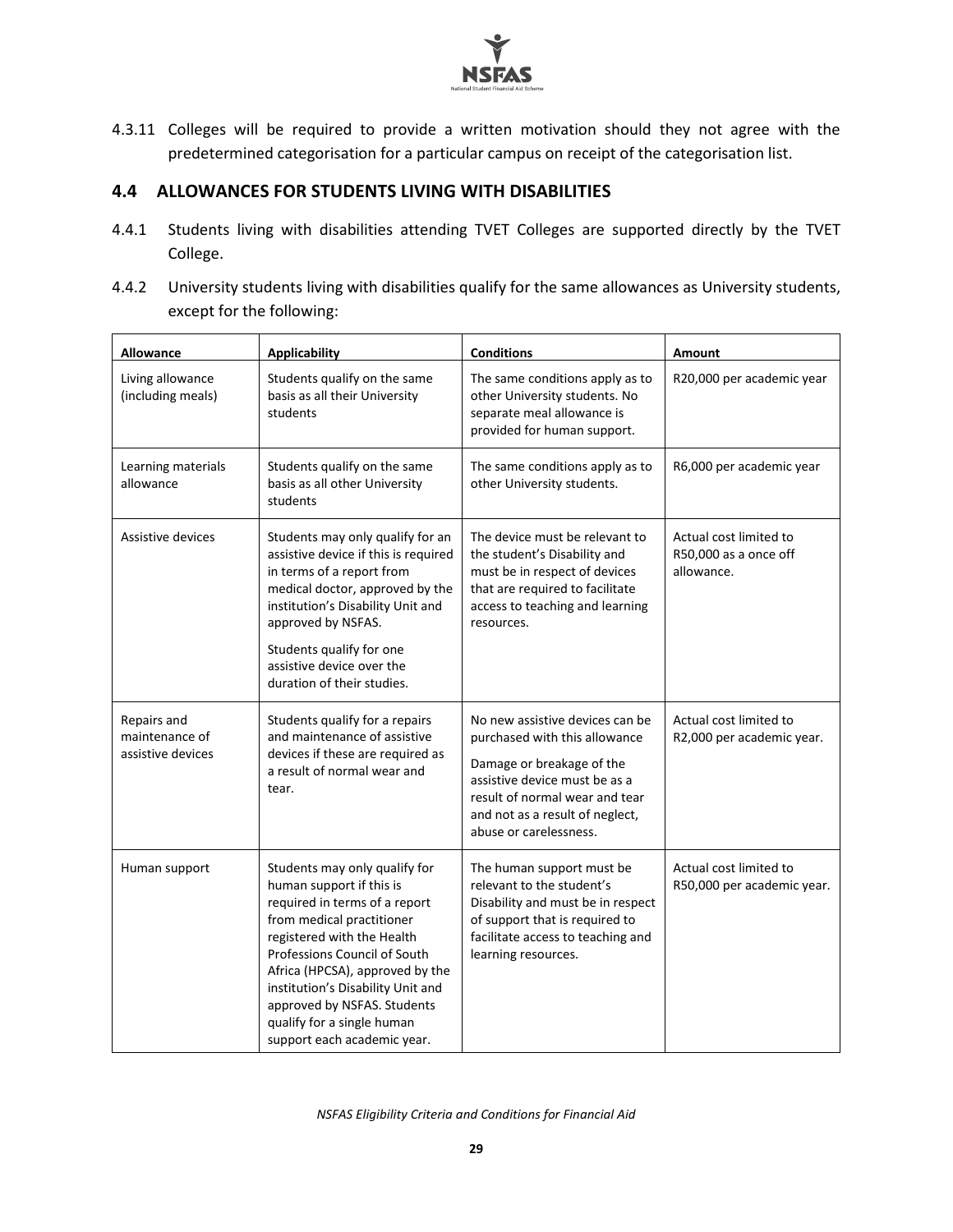

| <b>Allowance</b> | <b>Applicability</b>                                                                                                                                                                                                | <b>Conditions</b>                                                                                                                                                                  | Amount                                                       |
|------------------|---------------------------------------------------------------------------------------------------------------------------------------------------------------------------------------------------------------------|------------------------------------------------------------------------------------------------------------------------------------------------------------------------------------|--------------------------------------------------------------|
| Assessment costs | Students qualify for an<br>assessment cost allowance only<br>if requested by the Disability<br>Unit (and approved by NSFAS)<br>for the purpose of determining<br>the teaching and learning<br>support requirements. | The assessment must be for the<br>purposes of determining the<br>human support or assistive<br>device required by the student<br>for access to teaching and<br>learning resources. | Actual cost limited to<br>R2,000 as a once off<br>allowance. |

#### 4.4.3 ASSISTIVE DEVICES

- 4.4.3.1 Students living with disabilities do not automatically qualify for the allowance for assistive devices, or the repairs and maintenance thereof. The allowances are only granted if the student application for these allowances are approved and all conditions and criteria are met as set out in this policy standard.
- 4.4.3.2 Only products from an accredited supplier will be approved by the NSFAS.
- 4.4.3.3 If students transfer from one University to another, the annual threshold limit for the duration of the study period still applies
- 4.4.3.4 The purchase of duplicate devices is not permitted.
- 4.4.3.5 NSFAS will honour payments for assistive devices, repairs and maintenance of assistive devices and assessment costs on condition that:
	- 4.4.3.5.1 The nature of the goods and services meets the criteria and conditions as set out in this policy standard.
	- 4.4.3.5.2 The accredited suppliers are used for the procurement of these goods and services
	- 4.4.3.5.3 The required supporting quotations and invoices are submitted to NSFAS.
- 4.4.3.6 The following table illustrates examples of assistive devices:

| <b>Disability</b>                                                        | <b>Assistive Device</b>                                                                                                                                                                                                                                                                      |
|--------------------------------------------------------------------------|----------------------------------------------------------------------------------------------------------------------------------------------------------------------------------------------------------------------------------------------------------------------------------------------|
| <b>Physical Disability Impairment</b><br>(movement, mobility, locomotor) | Wheel chairs<br>$\bullet$<br>Computer (Tetra and Quadriplegic)<br>$\bullet$<br>Recorder (Tetra & Quadriplegic)<br>$\bullet$<br>Boots (footwear)<br>$\bullet$<br><b>Walking stick</b><br>$\bullet$<br>Crutches, callipers, ferrules<br>٠<br>Walking frame<br>$\bullet$<br>Writing splint<br>٠ |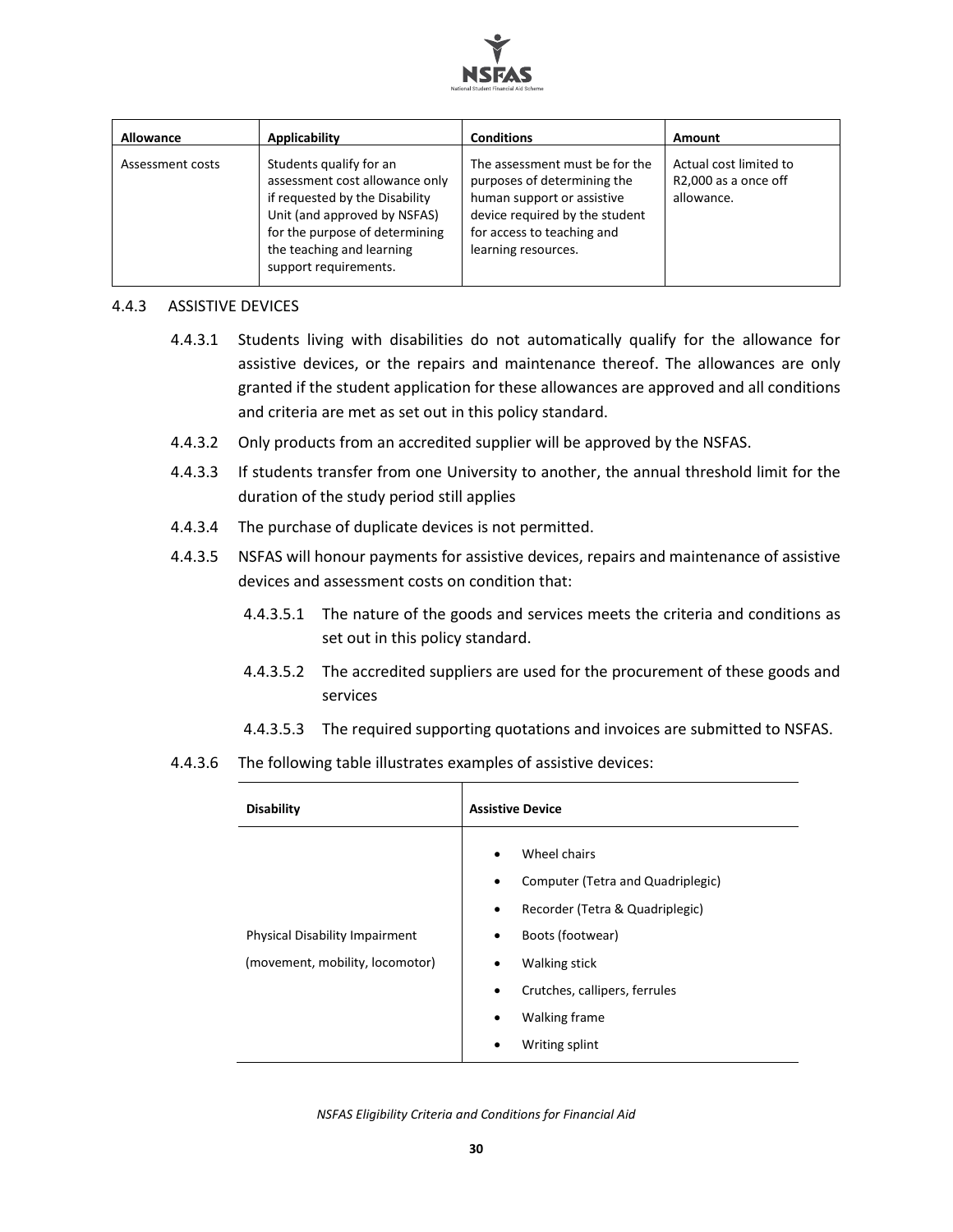

| <b>Disability</b>                                                                                                                 | <b>Assistive Device</b>                                                                                                                                                                          |
|-----------------------------------------------------------------------------------------------------------------------------------|--------------------------------------------------------------------------------------------------------------------------------------------------------------------------------------------------|
|                                                                                                                                   | Ankle Brace and splints<br>Foot and leg orthotics<br>And any other as required                                                                                                                   |
| Visual impairment or Disability<br>(blind and partially-sighted)                                                                  | <b>Perkins Braille</b><br>Recorder/ digital recorder<br>Specialised digital device<br>Spectacles/magnifiers: Refraction only single<br>vision, bifocals fixed tints<br>And any other as required |
| Hard of hearing or Disability<br>(hearing loss/impairment and/or<br>deafness)                                                     | Hearing aids and ear moulds<br>Assistive Listening Devices (ALDs)                                                                                                                                |
| Learning Disability and/ or other<br>communication disorders (ADD,<br>ADHD, spectrum disorders, dyslexia<br>dyspraxia, dysphasia) | Digital voice recorders<br>Fluency device<br><b>Autistic Augmentative and Alternative</b><br><b>Communication Devices</b><br>And any other as required                                           |

#### 4.4.4 HUMAN SUPPORT

- 4.4.4.1 Students living with disabilities do not automatically qualify for the allowance for human support. The allowance is only granted if the student application for this allowance is approved and all conditions and criteria are met as set out in this policy standard.
- 4.4.4.2 NSFAS will honour payments for human support on condition that:
	- 4.4.4.2.1 The nature of the human support meets the criteria and conditions as set out in this policy standard.
	- 4.4.4.2.2 The institution confirms it has approved and retained supporting invoices or contracts for all costs claimed.
- 4.4.4.3 The following are examples of human support:
	- 4.4.4.3.1 Guide dog
	- 4.4.4.3.2 Scribes
	- 4.4.4.3.3 Note takers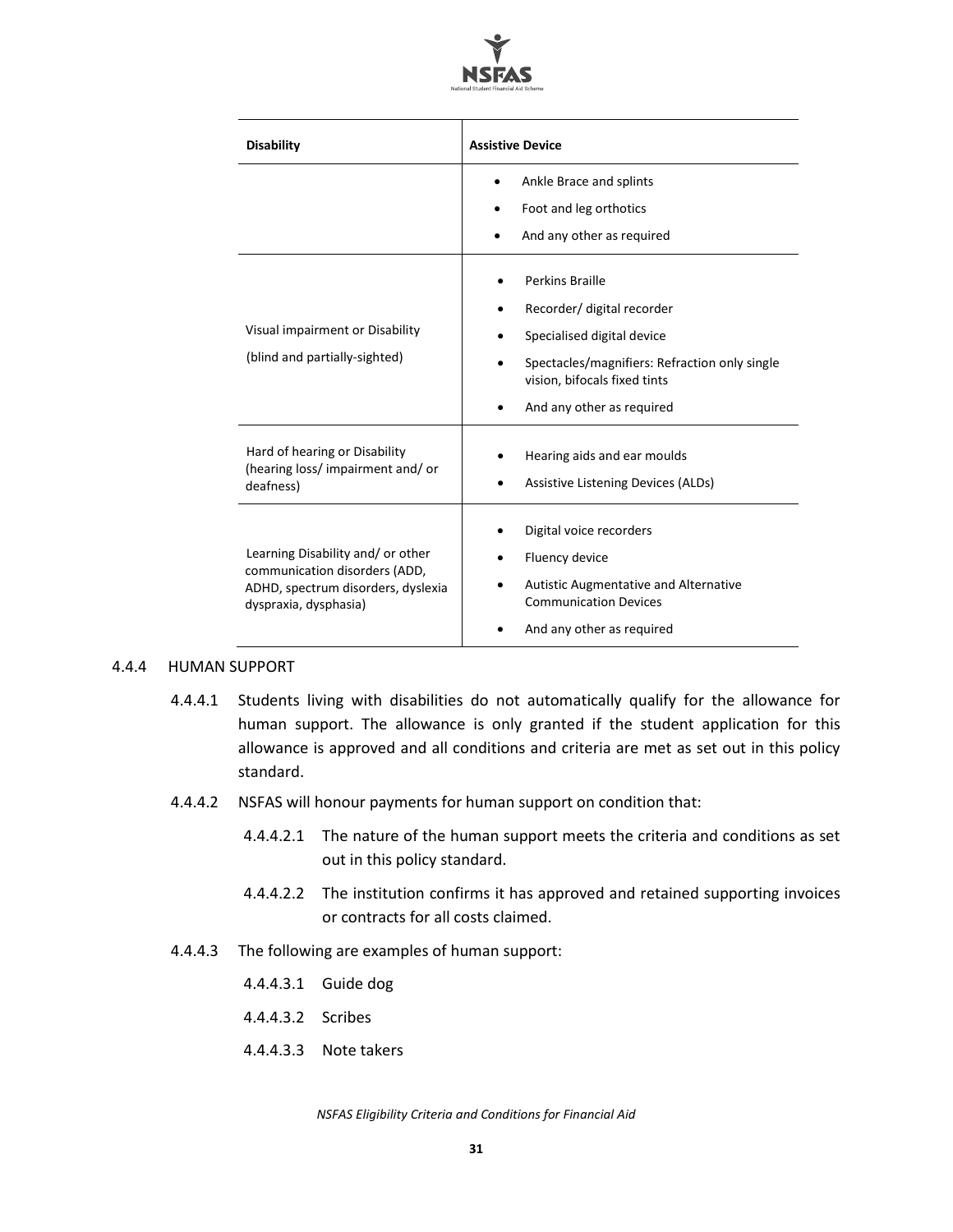

- 4.4.4.3.4 Carers
- 4.4.4.3.5 Individual reading support
- 4.4.4.3.6 Tutors
- 4.4.4.3.7 Sign Language Interpreters
- 4.4.4.4 In the event that the human support is in the form of a carer, the carer may be anyone selected by the student living with the disability and approved by the institution, provided that all supporting documents are ratified by NSFAS prior to funding being approved.
- 4.4.4.5 Where institutions provide carers as referred to in 4.4.4.4 to support a number of students living with disabilities, the following conditions apply:
	- 4.4.4.5.1 The students must have opted in to the arrangement for a minimum of one academic year and understands that the institution may retain the full human support allowance.
	- 4.4.4.5.2 The charge to NSFAS is the actual cost of the carer(s), limited to the human support allowance cap per student participating in the arrangement. Any excess costs if for the account of the institution.
	- 4.4.4.5.3 The actual cost of the carer(s) must be in line with market rates as determined by NSFAS from time to time, and must exclude all fringe benefits provided by the institution.
	- 4.4.4.5.4 Where the actual costs of the carer(s) are lower than the capped human support allowance for all students participating in the arrangement, the "saving" is to be allocated across all students participating in the arrangement equally.
- 4.4.4.6 Where students wish to enter into similar arrangement privately (i.e. the sharing of human support not arranged by the institution), approval from both the institution and NSFAS is required and similar conditions as outlined in 4.4.4.5.1 to 4.4.4.5.4 will apply.
- 4.4.4.7 A signed opt-in form should accompany the claim for Human Support in line with 4.4.4.5.1 and all supporting evidence will be considered by NSFAS in line with 4.4.4.4
- 4.4.5 Write off of loans
	- 4.4.5.1 Students who are currently funded by a NSFAS will be eligible for Disability bursary funding, if during the course of their studies, they become permanently disabled. In this event, if a student also has an existing loan with NSFAS, this loan (including interest owed) will be written off on condition that he/she meets the criteria as specified in this policy standard.
	- 4.4.5.2 Funding from non-NSFAS sources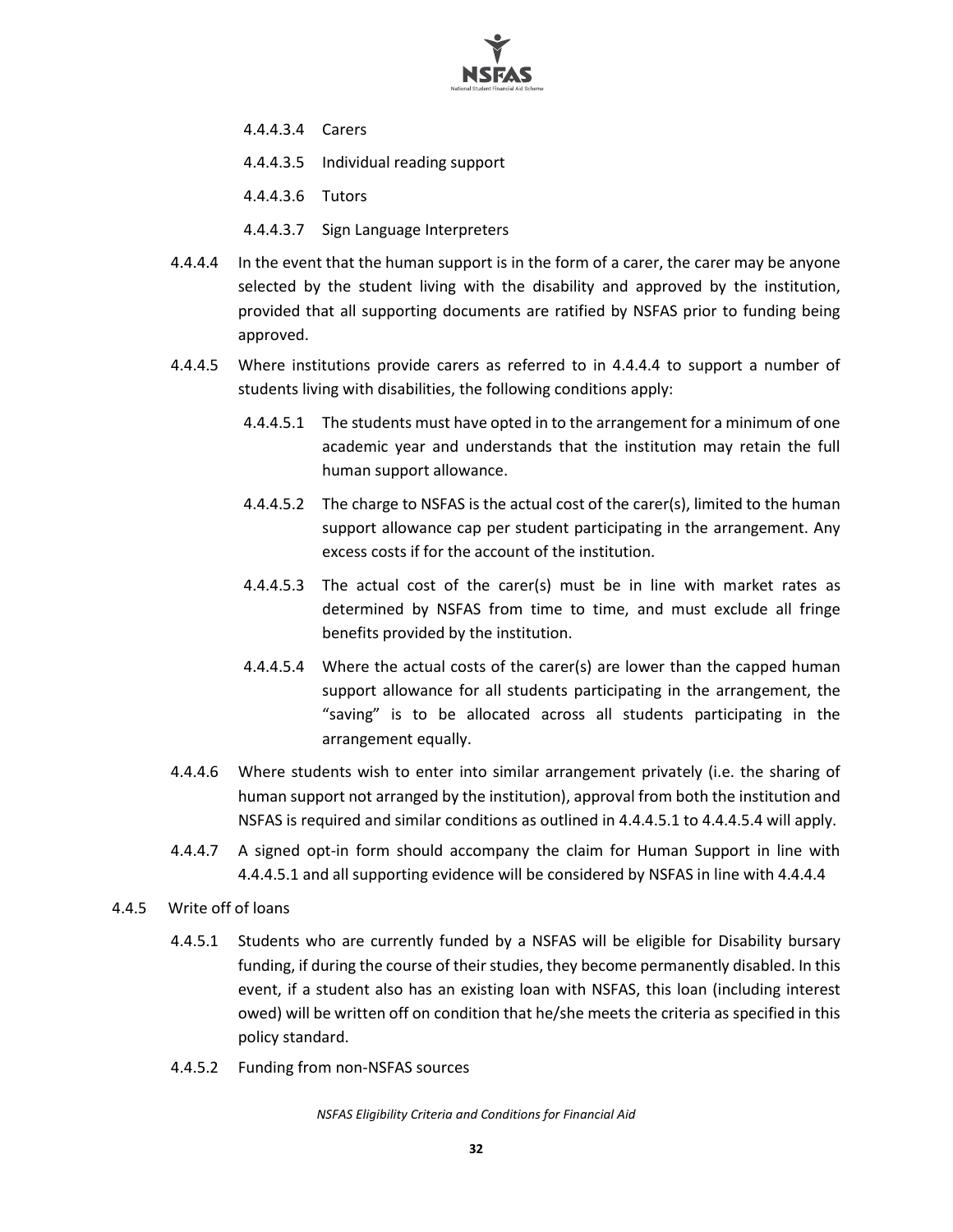

- 4.4.5.3 In the event that a student is funded by a donor other than NSFAS and that funding does not cover the full cost of study, then the student may apply to NSFAS on condition that he/she meets the criteria as specified in this policy standard.
- 4.4.5.4 In the event that a student is funded by a donor other than NSFAS and that funding does not provide for the NSFAS allowances for students with disabilities where these are required, then the student may apply for these allowances to NSFAS on condition that he/she meets the criteria as specified in this policy standard.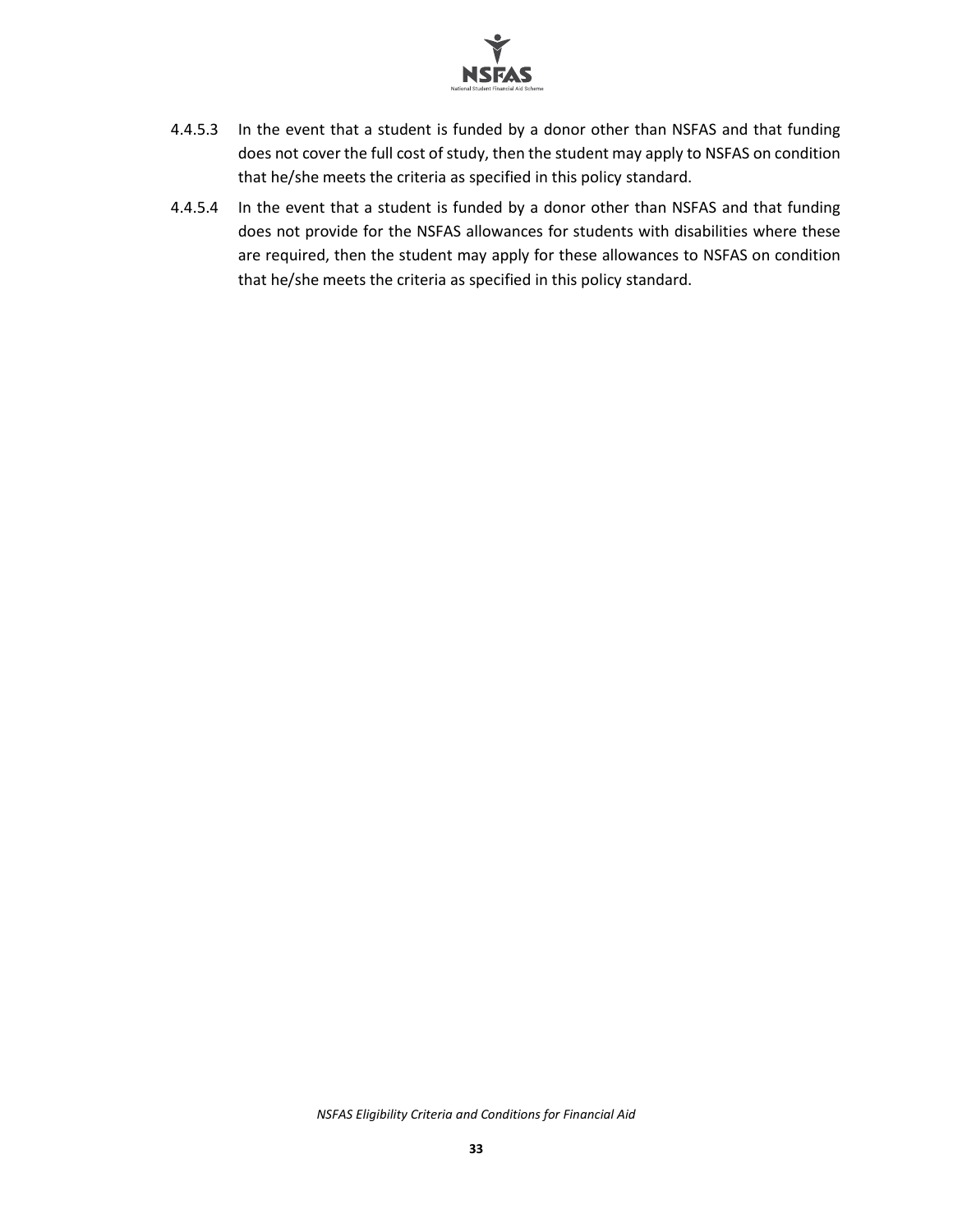

# **5 ROLES AND RESPONSIBILITIES**

#### <span id="page-34-1"></span><span id="page-34-0"></span>**5.1 University responsibilities**

- 5.1.1 Universities should notify NSFAS about students who exit the system for whatever reason during the academic year, as well as students who enrol in semester courses.
- 5.1.2 Universities must identify students receiving funding from more than one source and inform NSFAS so that NSFAS allocations are adjusted accordingly based on the amounts of other funding received.
- 5.1.3 Universities must make it known to students that they cannot receive funding for the same qualification from more than one source without notifying the institution and NSFAS.
- 5.1.4 Universities must allow students who are recipients of DHET bursaries to register without paying a registration fee, if they have been confirmed as financially eligible, as this will be paid as part of their full tuition fee.
- 5.1.5 In the event that upfront payments are made by NSFAS, the payment must in the first instance, direct funding to allowances and then secondly direct funding towards paying the first instalment of the tuition fee.
- 5.1.6 Universities must provide the following data and information:
	- 5.1.6.1 The registration details of all NSFAS eligible students studying funded approved qualifications.
	- 5.1.6.2 Student academic and results data, clearly indicating when a student has graduated.
	- 5.1.6.3 Academic eligibility of all students.
- 5.1.7 Universities must submit accurate and complete data to NSFAS within the time frames set. If the data is incorrect or incomplete and results in students that are funded that should not be funded, or a student being paid in excess of what the actual cost of study, the excess is for the institutions' own account.
- 5.1.8 Universities must only submit registration records for students who are registered on funded qualifications (and not expired) and must inform students if this is not the case.
- 5.1.9 Where a student has changed their qualification and the remaining N is not sufficient to complete the different qualification, the institution must inform the student that he/she is no longer eligible for funding and not submit the registration records for that student.
- 5.1.10 All credits owed to NSFAS must be returned to NSFAS.
- 5.1.11 Universities must only allow students to consider private accommodation if University residences are already full or in instances where the University does not have student residential facilities.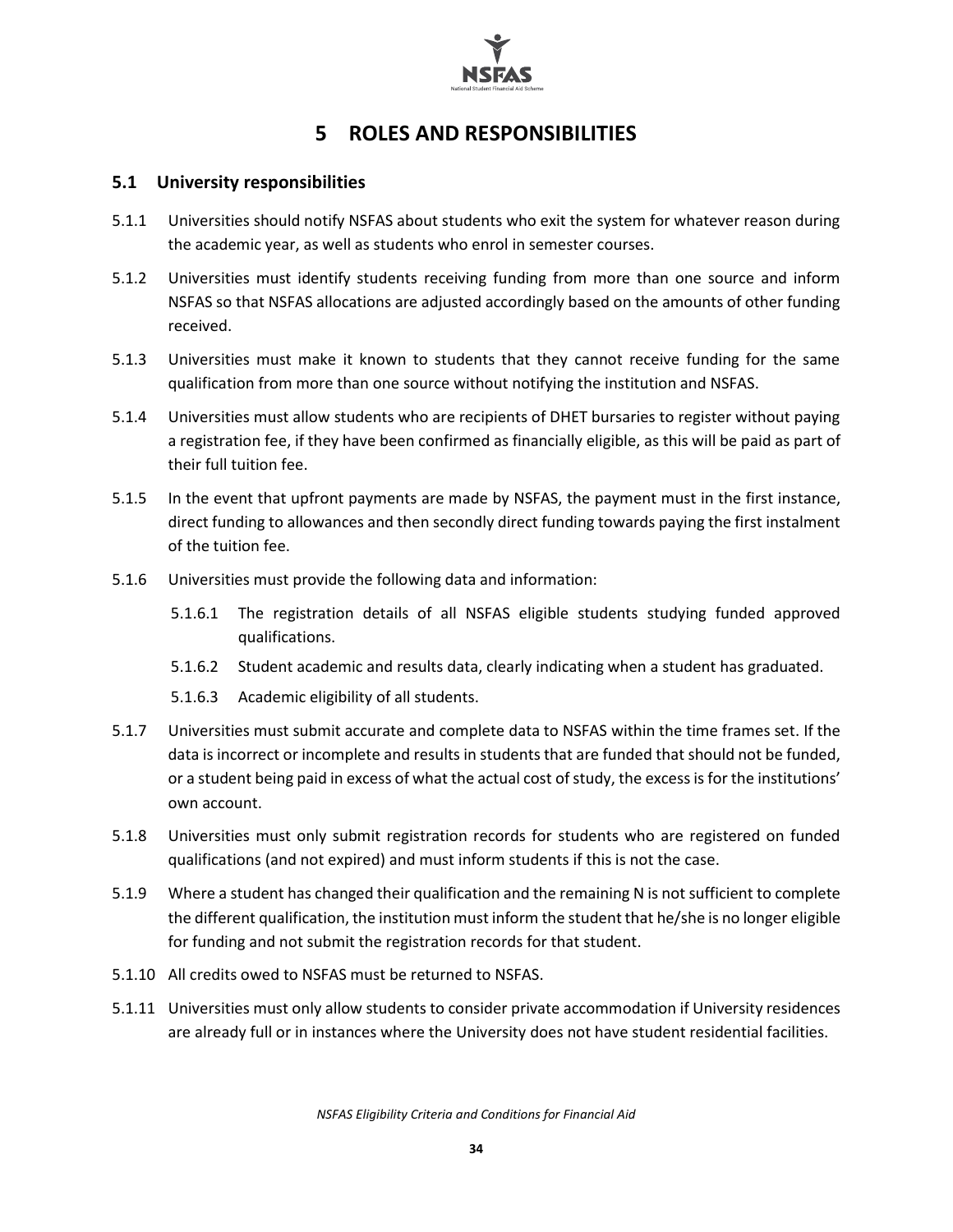

- 5.1.12 Universities will not be permitted to change allowance types submitted within a particular academic term without the change being approved by NSFAS prior to such a claim being submitted, and the necessary budgetary approval obtained.
- 5.1.13 Where an institution has claimed for an incorrect allowance type which resulted in an under payment by NSFAS, the change in allowance type must be approved by NSFAS prior to such a claim being submitted.
- 5.1.14 Where an institution has claimed correctly for university owned or university leased accommodation, or university accredited accommodation, but the student has shifted to private accommodation during the academic year, the allowances to students must be paid in terms of the relevant university policy on accommodation.
- 5.1.15 Where allowances are paid to students, a detailed system of records of payments made must be maintained and supporting audit trails retained for a minimum of 5 years.
- 5.1.16 Institutions must abide by funding rules when disbursing funding to students.

#### <span id="page-35-0"></span>**5.2 TVET College responsibilities**

- 5.2.1 TVET Colleges should notify NSFAS about students who exit the system for whatever reason during the academic cycles.
- 5.2.2 TVET Colleges must identify students receiving funding from more than one source and inform NSFAS so that NSFAS allocations are adjusted accordingly based on the amounts of other funding received.
- 5.2.3 TVET Colleges must make it known to students that they cannot receive funding for the same qualification from more than one source without notifying the institution and NSFAS.
- 5.2.4 TVET Colleges must allow students who are recipients of DHET bursaries to register without paying a registration fee, if they have been confirmed as financially eligible, as this will be paid as part of their full tuition fee.
- 5.2.5 In the event that upfront payments are made by NSFAS, the payment must in the first instance, direct funding to allowances and then secondly direct funding towards paying the first instalment of the tuition fee.
- 5.2.6 TVET Colleges must provide the following data and information:
	- 5.2.6.1 The registration details of all NSFAS eligible students studying funded approved programmes.
	- 5.2.6.2 Student academic and results data, clearly indicating when a student has graduated.
	- 5.2.6.3 Academic eligibility of all students.
- 5.2.7 TVET Colleges must submit accurate and complete data to NSFAS within the time frames set. If the data is incorrect or incomplete and results in students that are funded that should not be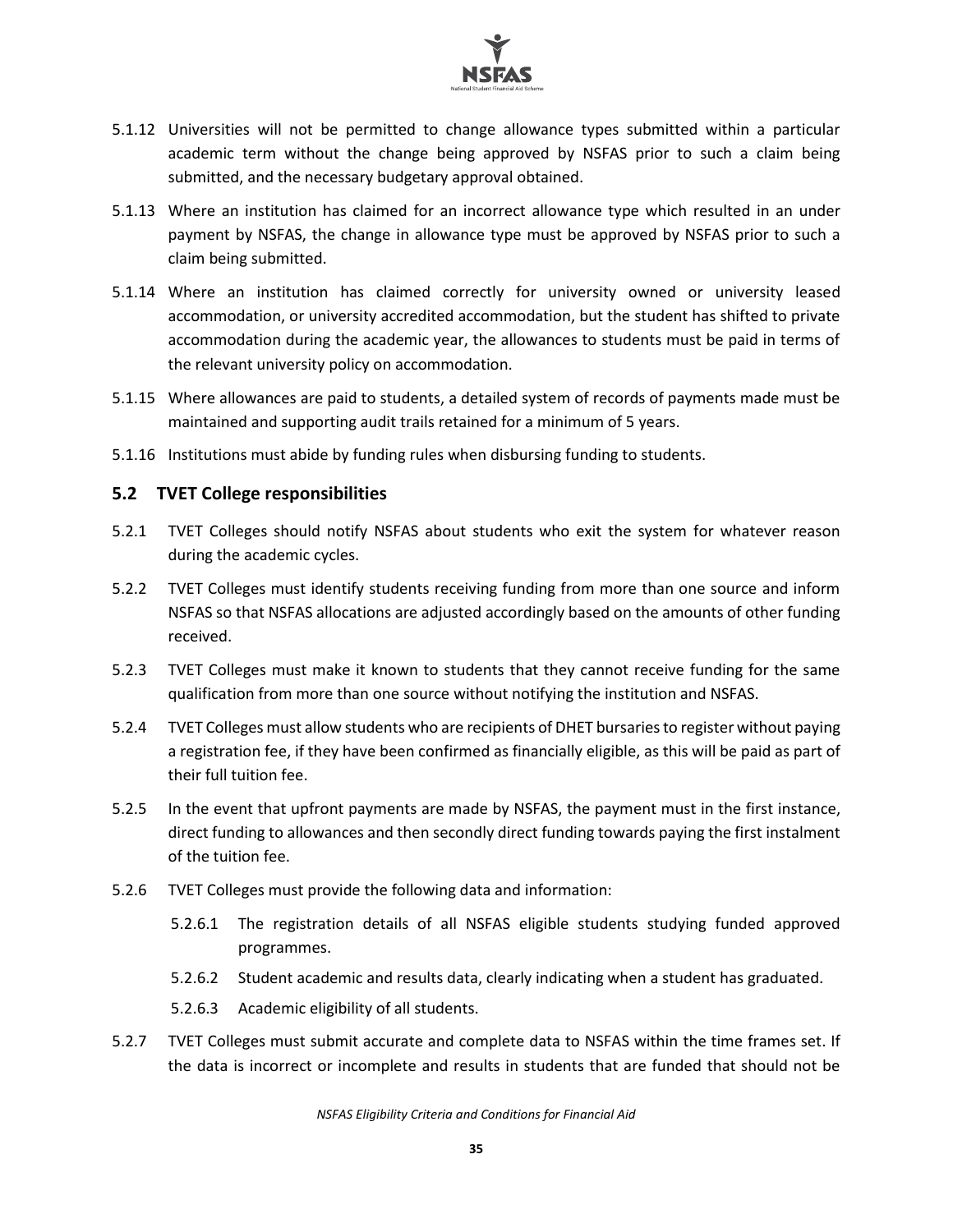

funded, or a student being paid in excess of what the actual cost of study, the excess is for the institutions' own account.

- 5.2.8 TVET Colleges must only submit registration records for students who are registered on funded qualifications (and not expired) and must inform students if this is not the case.
- 5.2.9 Where a student has changed their qualification and the remaining N is not sufficient to complete the different qualification, the institution must inform the student that he/she is no longer eligible for funding and not submit the registration records for that student.
- 5.2.10 All credits owed to NSFAS must be returned to NSFAS.
- 5.2.11 TVET Colleges must only allow students to consider private accommodation if TVET College residences are already full or in instances where the TVET College does not have student residential facilities.
- 5.2.12 TVET Colleges will not be permitted to change allowance types submitted within a particular academic term without the change being approved by NSFAS prior to such a claim being submitted, and the necessary budgetary approval obtained.
- 5.2.13 Where an institution has claimed for an incorrect allowance type which resulted in an under payment by NSFAS, the change in allowance type must be approved by NSFAS prior to such a claim being submitted, and the necessary budgetary approval obtained from the DHET.
- 5.2.14 Where allowances are paid to students by the TVET College, a detailed system of records of payments made must be maintained and supporting audit trails retained for a minimum of 5 years.
- 5.2.15 TVET Colleges must abide by funding rules when disbursing funding to students.

#### <span id="page-36-0"></span>**5.3 Student responsibilities**

- 5.3.1 Students must apply for NSFAS financial aid on time, submitting all the required documents.
- 5.3.2 Students must submit accurate information to NSFAS when applying for financial aid and when submitting appeals. Failure to do so will result in applications and appeals being rejected.
- 5.3.3 Should a student or applicant submit data that is incorrect or incomplete and this results in students that are funded that should not be funded, or a student being paid in excess of the actual cost of study, then NSFAS reserves the right to withdraw its financial aid and claim the funds back from the student.
- 5.3.4 Students must inform NSFAS and their institutions if they have other sources of funding (i.e. double-dipping).
- 5.3.5 Students must notify NSFAS through their institution in the event of a change of programme or when they exit a programme.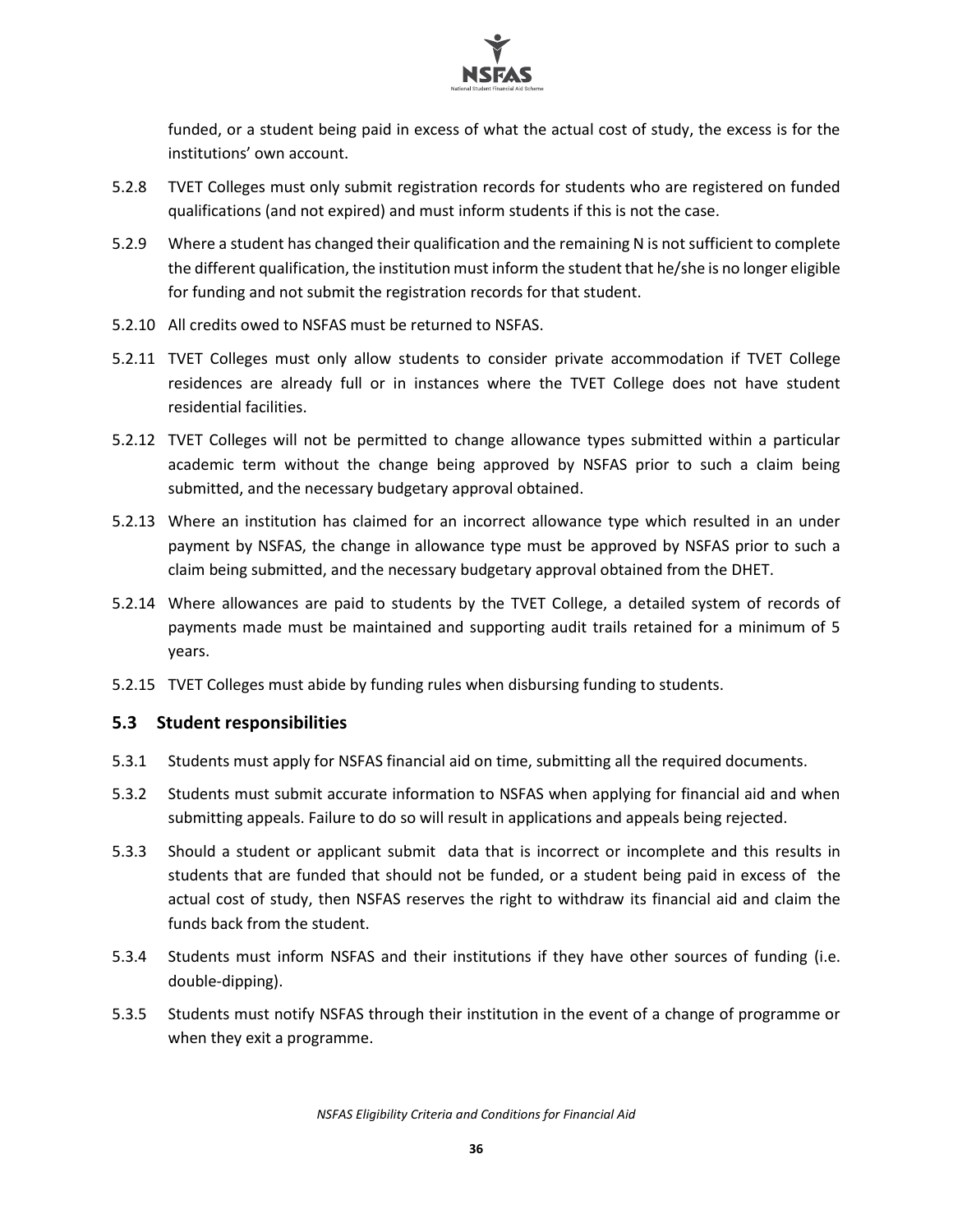

- 5.3.6 Students must verify that their qualification is indeed funded (and not expired) with their institution prior to registering.
- 5.3.7 Students must meet all academic progression criteria and attendance requirements of their courses and institutions.
- 5.3.8 Students must meet individual financial commitments, e.g. *paying landlords on time*, and managing allowances.
- 5.3.9 NSFAS students are subject to the student residence and accommodation policies of the institution at which they are registered to study.
- 5.3.10 Students are required to read and understand the institution policy with respect to accommodation allowances and especially note the terms and conditions when electing to shift from one accommodation type to another during the academic term.
- 5.3.11 Students who apply at various institutions must cancel registration at all institutions where they are not eventually formally registered to avoid dual registrations. Failure to do so will result in NSFAS blocking all payments to such students until dual registrations are resolved.
- 5.3.12 All students in receipt of the financial aid from NSFAS must abide by terms and conditions as set out in the agreement.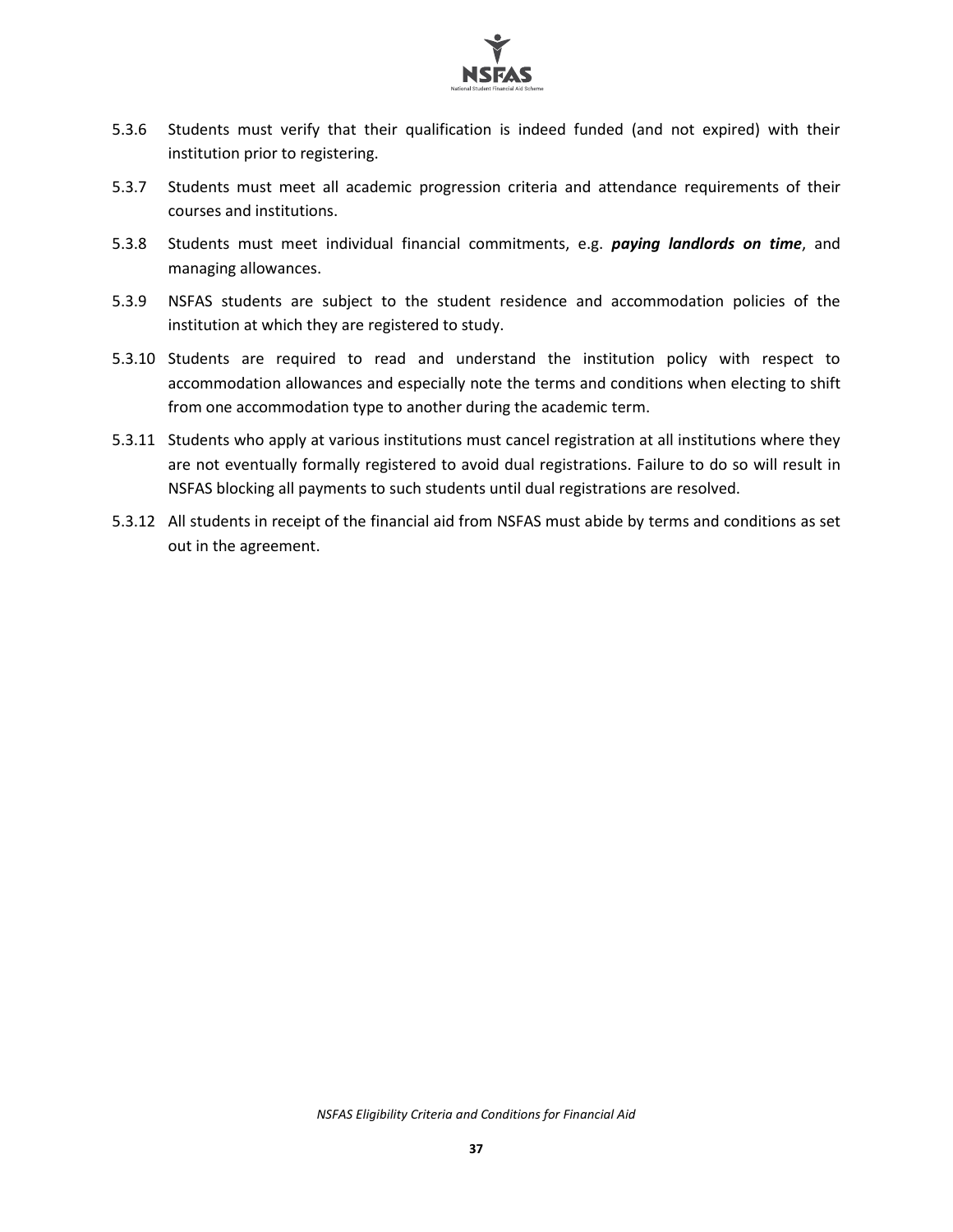

# **6 TRANSITION ARRANGEMENTS**

#### <span id="page-38-1"></span><span id="page-38-0"></span>**6.1 Alignment in NSFAS allowances between TVET and University Students**

- 6.1.1 Discrepancies exist between NSFAS allowances for TVET students and University students. The differences are historical in nature but need to be remedied in the interest of fairness. As such, increases to all NSFAS allowances will be restricted and available budget directed towards the NSFAS allowances for TVET students until such time that parity is achieved.
- 6.1.2 The University accommodation allowance cap will be introduced as of the 2023 academic year onwards. NSFAS will undertake research to understand the different categories of accommodation costs across the sector. It is envisaged that universities will need to provide comprehensive motivations to NSFAS for any higher costs going forward.
- 6.1.3 The University accommodation cap will be revised each year until parity between the TVET and University accommodation allowances are achieved. Universities are thus advised to re-negotiate accommodation contracts to achieve greater levels of efficiency over time.
- 6.1.4 As with the TVET Colleges accommodation allowance, Universities will need to classify private accommodation providers into rural, peri-urban and urban categories. University allowances for private accommodation will be capped per category to align with TVET College private accommodation allowances as of the 2023 academic year.

#### <span id="page-38-2"></span>**6.2 Payment of private accommodation allowances**

- 6.2.1 The payment of all private accommodation allowances will be required to be paid directly to private accommodation service providers by institutions as of the 2022 academic year and any excess funds returned to NSFAS.
- 6.2.2 Institutions are thus advised to prepare the necessary processes and controls in order to comply with this requirement in time for the 2022 academic year.
- 6.2.3 Should an institution envisage that it will not be able to execute on the payments of accommodation allowances directly to landlords, the institution must apply to NSFAS to deviate from this requirement together with the necessary motivation.

#### <span id="page-38-3"></span>**6.3 TVET students with disabilities**

- 6.3.1 NSFAS aims to administer the allowances for TVET students with disabilities similar to how it is administered for University students with disabilities as of the 2023 academic year.
- 6.3.2 TVET students with disabilities must therefore be on alert for applications for NSFAS Disability allowances during the 2022 academic term.
- 6.3.3 TVET Colleges are expected to collaborate with NSFAS on establishing revised processes for the management of the Disability allowances.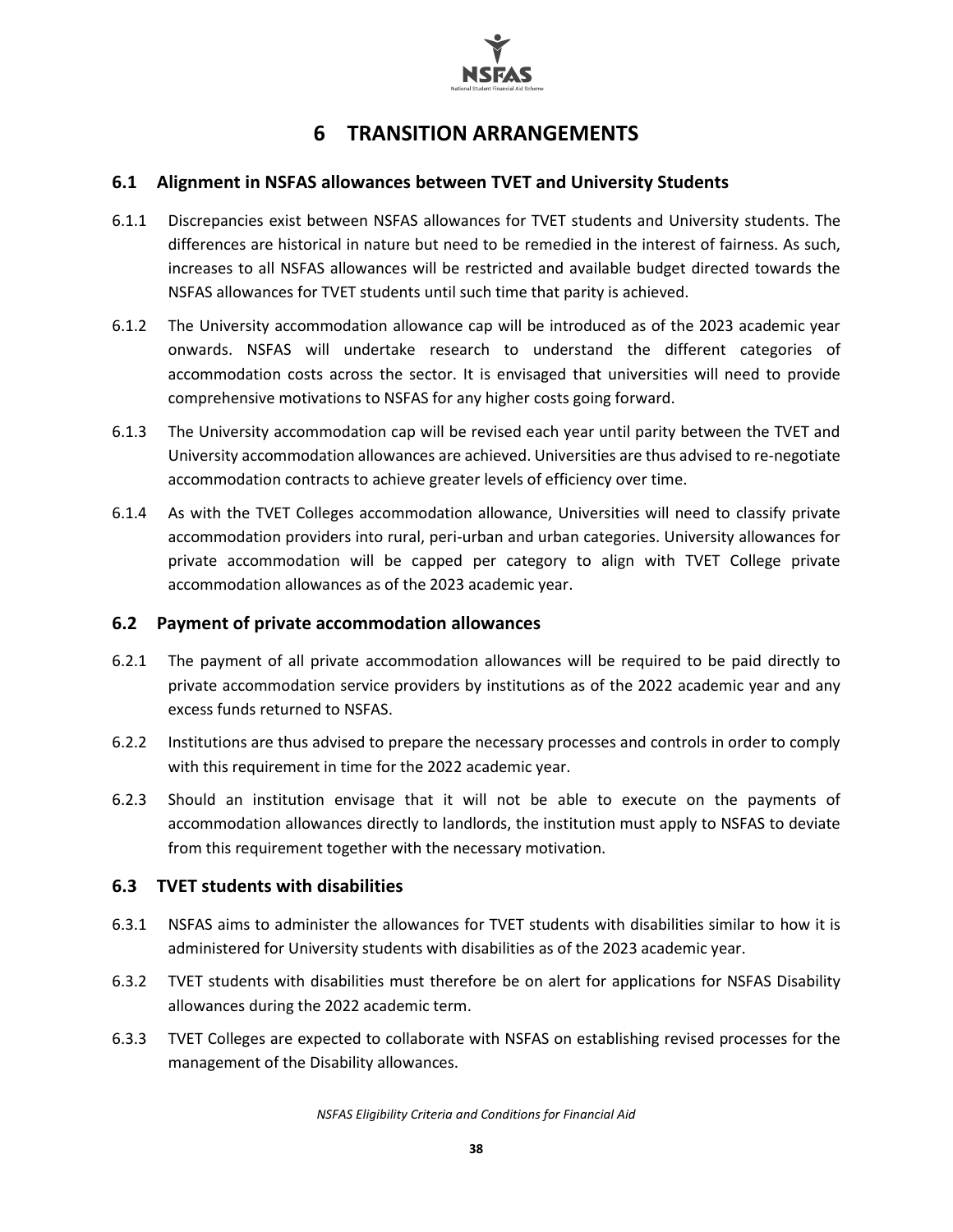

### <span id="page-39-0"></span>**6.4 Revised financial eligibility threshold for university students who first registered prior to 2018**

- 6.4.1 As of the 2022 academic year, NSFAS will apply the household income threshold of R350,000 students to all students who apply for financial aid for the 2022 academic year and beyond.
- 6.4.2 The application of 6.4.1 will not have a retrospective effect. In other words, students who were denied funding in the 2021 academic year (or prior to this) whose household income was higher than R122,000 but below R350,000 will not qualify for financial aid retrospectively.

#### <span id="page-39-1"></span>**6.5 New NSFAS academic eligibility requirements for continuing University students**

- 6.5.1 All continuing students that were not a FTEN student in their previous academic term of study must meet ongoing academic eligibility requirements in order to remain funded by NSFAS.
- 6.5.2 This now includes students who first registered at a University in 2018 or later.
- 6.5.3 At a minimum, all continuing students must pass the number of the number of courses as specified in the course pass rate table is they were not a FTEN student in 2022.
- 6.5.4 This requirement will become effective as of the 2023 academic year.
- 6.5.5 This course rate table will be reviewed each year.
- 6.5.6 Students who fail to meet this requirement will be allowed to appeal, subject to the appeal criteria as specified in this policy standard.

#### <span id="page-39-2"></span>**6.6 Revised N+ Rule**

- 6.6.1 The N+ Rule is now standardised for all students at N+1 and will be used to limit the duration that NSFAS provides financial aid to students.
- 6.6.2 The revised N+ Rule will not have retrospective applicability and will only become for the 2022 academic year and onwards.
- 6.6.3 Where NSFAS ceased the provision of financial aid to a student based on the N+1 Rule in 2021 or earlier, these students may not qualify for further financial aid from NSFAS in 2022 or beyond.
- 6.6.4 Students with disabilities remain on the N+2 Rule.
- 6.6.5 The N+ Rule is no longer applied only at the exit point of the programme for TVET College students as of the 2022 academic term.

#### <span id="page-39-3"></span>**6.7 Transition arrangements for legal guardianship**

6.7.1 NSFAS will only accept legal guardianship for an applicant where the guardian is appointed by a court. Affadavits declaring that a guardian is an applicant's legal guardian will no longer be accepted.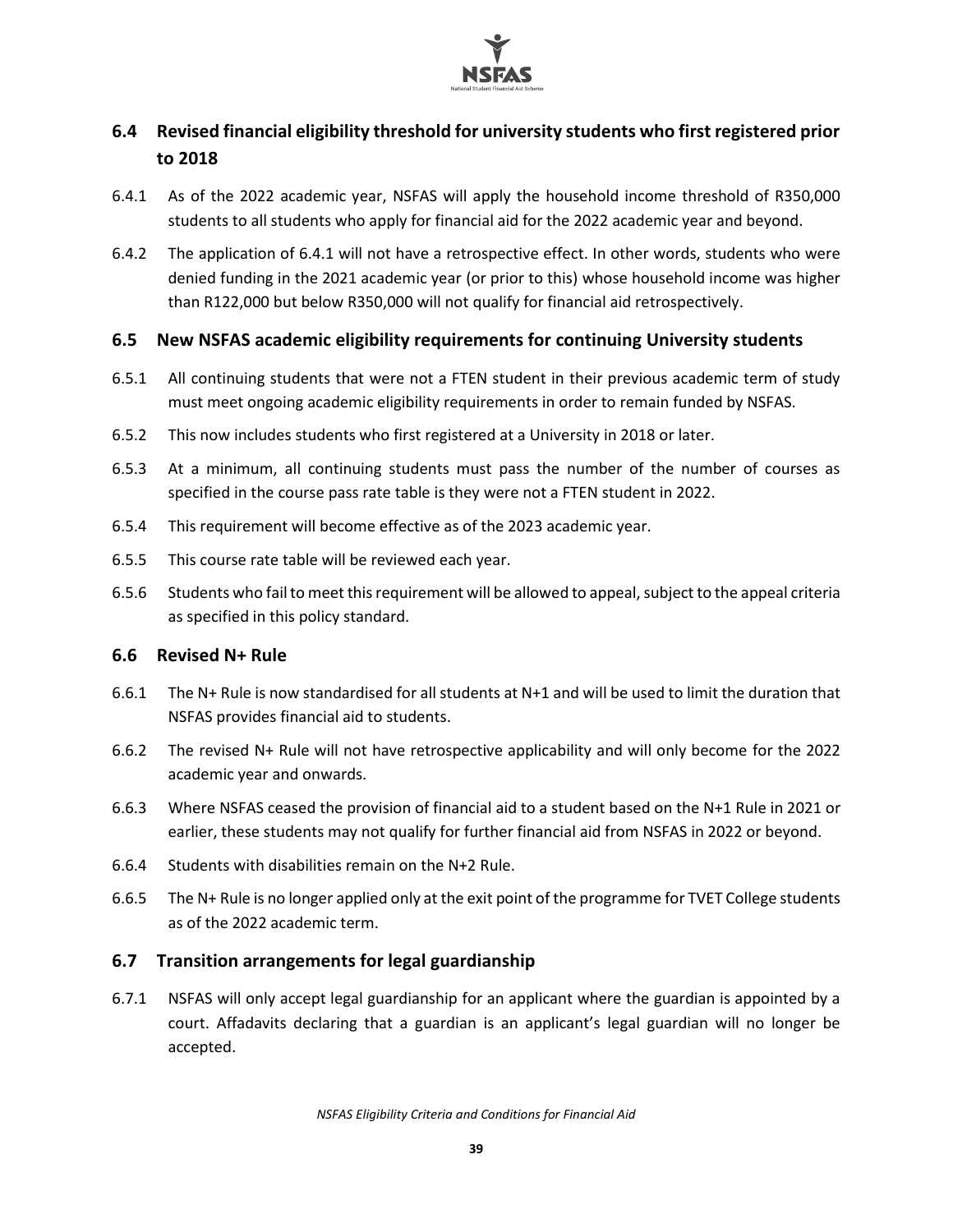

- 6.7.2 Due to the time taken to obtain a court appointment, NSFAS has introduced a declaration form for the 2022 application cycle which must be completed as part of the application process.
- 6.7.3 Applicants are reminded that if any aspect of the declaration is false, all moneys paid by NSFAS will have to be repaid and NSFAS reserves the right to institute criminal charges against all those involved.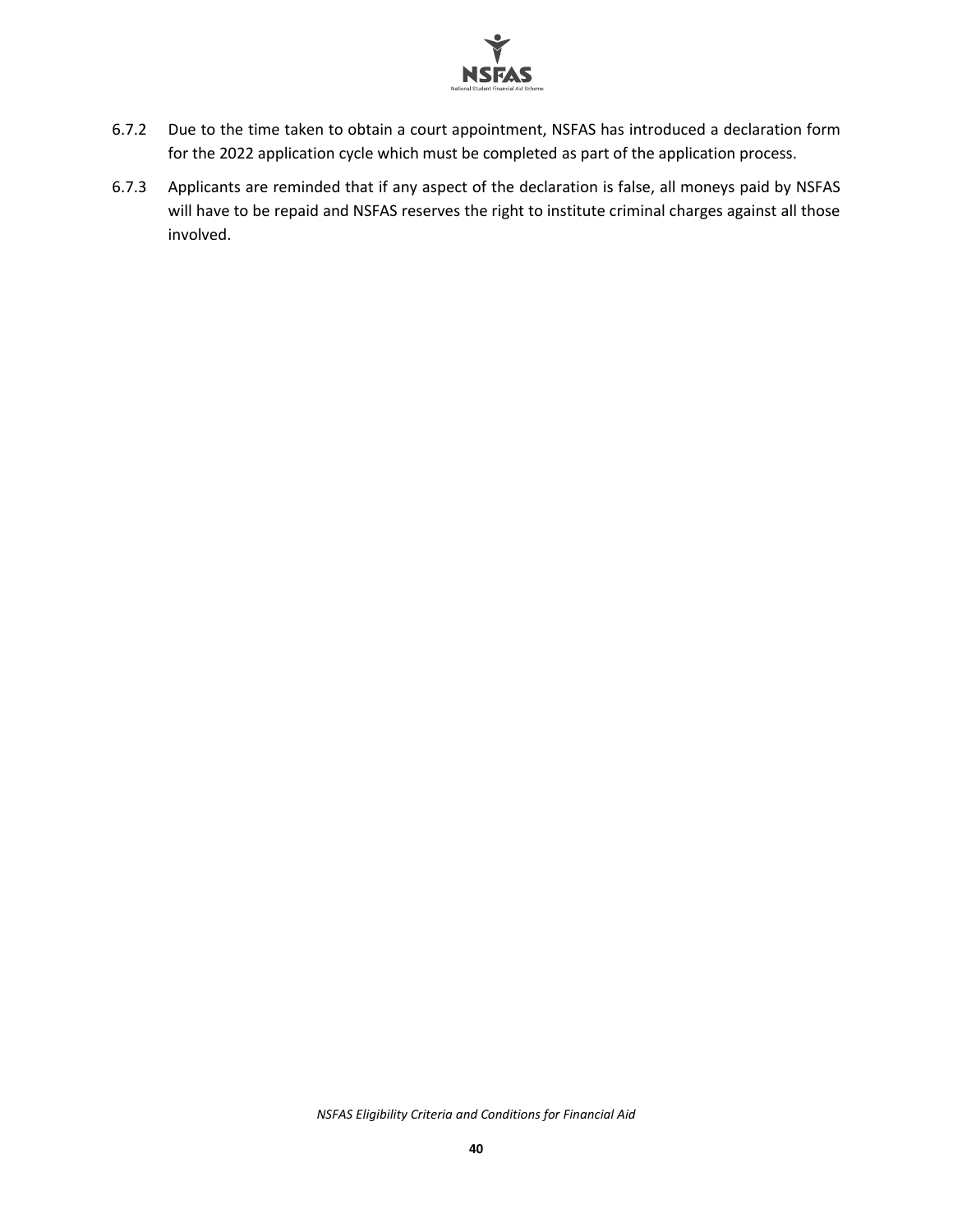

# **7 COMBATTING FRAUD AND CORRUPTION**

#### <span id="page-41-1"></span><span id="page-41-0"></span>7.1 **Combatting fraud and corruption**:

- 7.1.1 NSFAS has a zero tolerance to fraud and corruption and as such will do what is required to combat any such acts that are discovered within its environment.
- 7.1.2 NSFAS funding is aimed at those students who meet the eligibility criteria as contained in this document. NSFAS makes funding decisions based on the information submitted by the students and the institutions and verifies this information against third party data sources as far as possible. Where NSFAS finds that students have misrepresented, omitted or falsified their information in any way, or where the information submitted does not align to third party data sources, NSFAS reserved the right to terminate or deny financial aid to the student, as well as deny any further financial aid to that student, and recover all costs to date from that student.
- 7.1.3 Where incorrect information is provided by an institution (whether in error or deliberately) which results in NSFAS making erroneous funding decision or paying a student incorrectly, the institution is liable for those costs.
- 7.1.4 NSFAS reserves the right to initiate criminal and/ or civil proceedings to parties who falsely present themselves as the parents or guardians or spouse of an applicant as well as the biological parents of applicants who knowingly allow their children to falsify parental information in an application for NSFAS funding, or the actual spouse in the case of a married applicant.
- 7.1.5 Students as well as Departmental, institution officials, and NSFAS employees are not allowed to provide travel and accommodation or any other services to NSFAS beneficiaries. This practice constitutes a conflict of interest.
- 7.1.6 Students, institution officials, departmental officials or NSFAS staff who are found to have defrauded NSFAS or NSFAS funded students, or misrepresented any information to NSFAS, will be subjected to an investigation process.
- 7.1.7 NSFAS reserves the right to institute civil and/ criminal proceedings where students and/ or institutions do not declare instances of double dipping to NSFAS such that excess funds can be returned to NSFAS within the relevant academic year.
- 7.1.8 Students residing with immediate family members do not qualify for accommodation allowances. Where this is found to be the case, it is considered fraud.
- 7.1.9 Upon completion of this investigation process any students, institution officials or NSFAS employees may be subjected to the relevant disciplinary process and may have criminal charges laid against them.
- 7.1.10 The civil process will also be followed by NSFAS to recover any loss suffered as a result of any fraudulent act committed by any students, institution officials or NSFAS employees.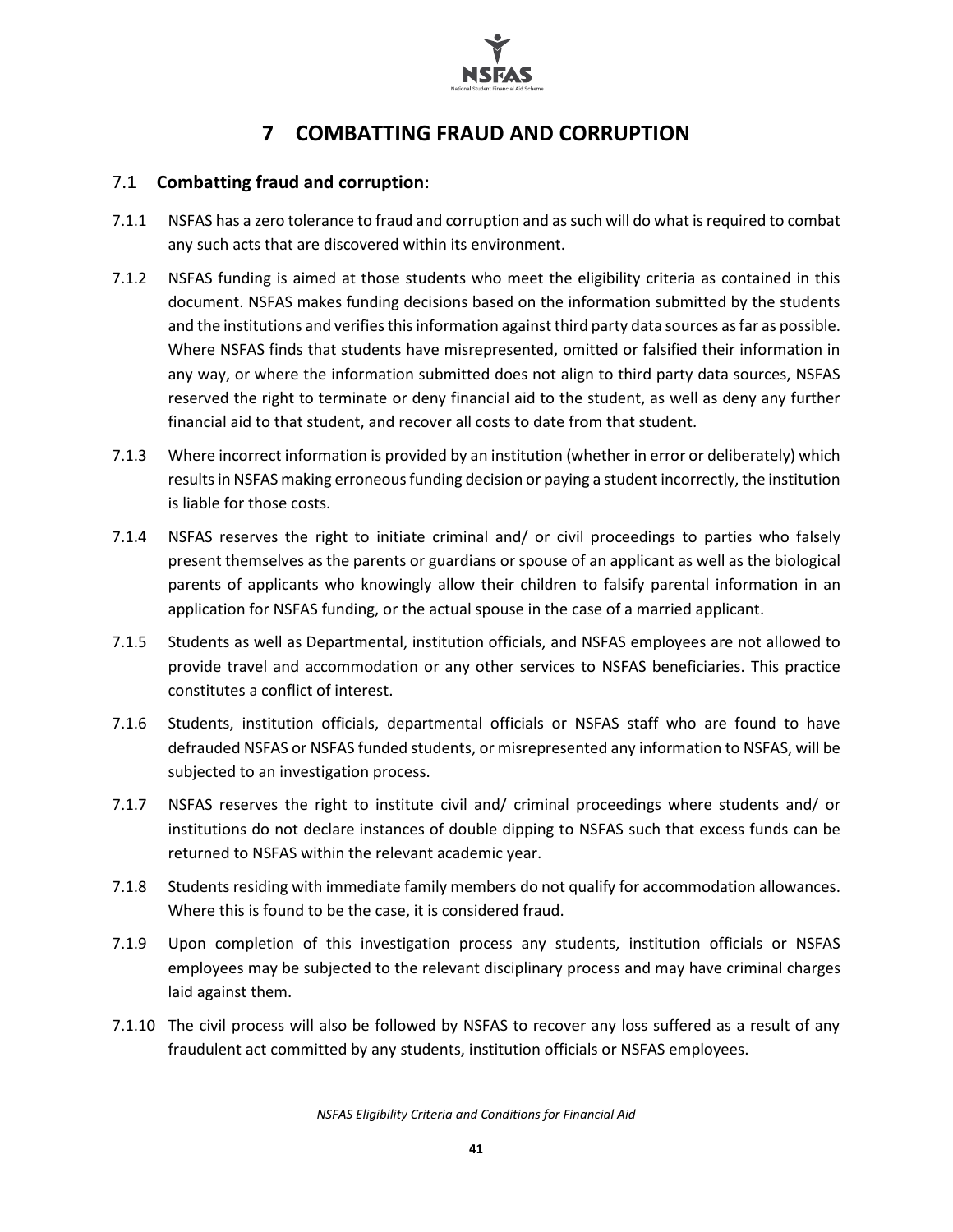

- 7.1.11 In the event that these suspects are found guilty, the relevant sanctions will apply which may include withdrawal of the bursary, cancellation of allowances, disqualification from ever being eligible for NSFAS funding in future, re-payment of all funding received to date, and/ or expulsion/dismissal.
- 7.1.12 High levels of fraud and corruption involved in the awarding of accommodation allowances to students have been noted. Each institution must verify residential addresses of beneficiaries of accommodation allowances to combat fraud and corruption, including the use of independent third parties to conduct physical address verification and the use of randomized samples. A minimum of 10-25% random samples is recommended. Institutions must maintain reports on verification of residential addresses of beneficiaries of accommodation allowances for audit purposes and confirm that those in receipt of the accommodation allowance qualify in terms of this policy standard and for the amounts that are being paid.
- 7.1.13 Where institutions are paying allowances to students, the correct allowance allocations, as set out in this document, must be paid to students. The inflation of allowances or tuition costs is regarded as an abuse of NSFAS funding.

#### *Kindly note:*

• *NSFAS has been exempted from obtaining consent for the processing of information and data by the Information Regulator. As such, NSFAS has, and will continue to expand, access to third party data sources to verify information and data submitted to NSFAS. Students/ applicants are thus obliged to submit all relevant and true information to NSFAS.*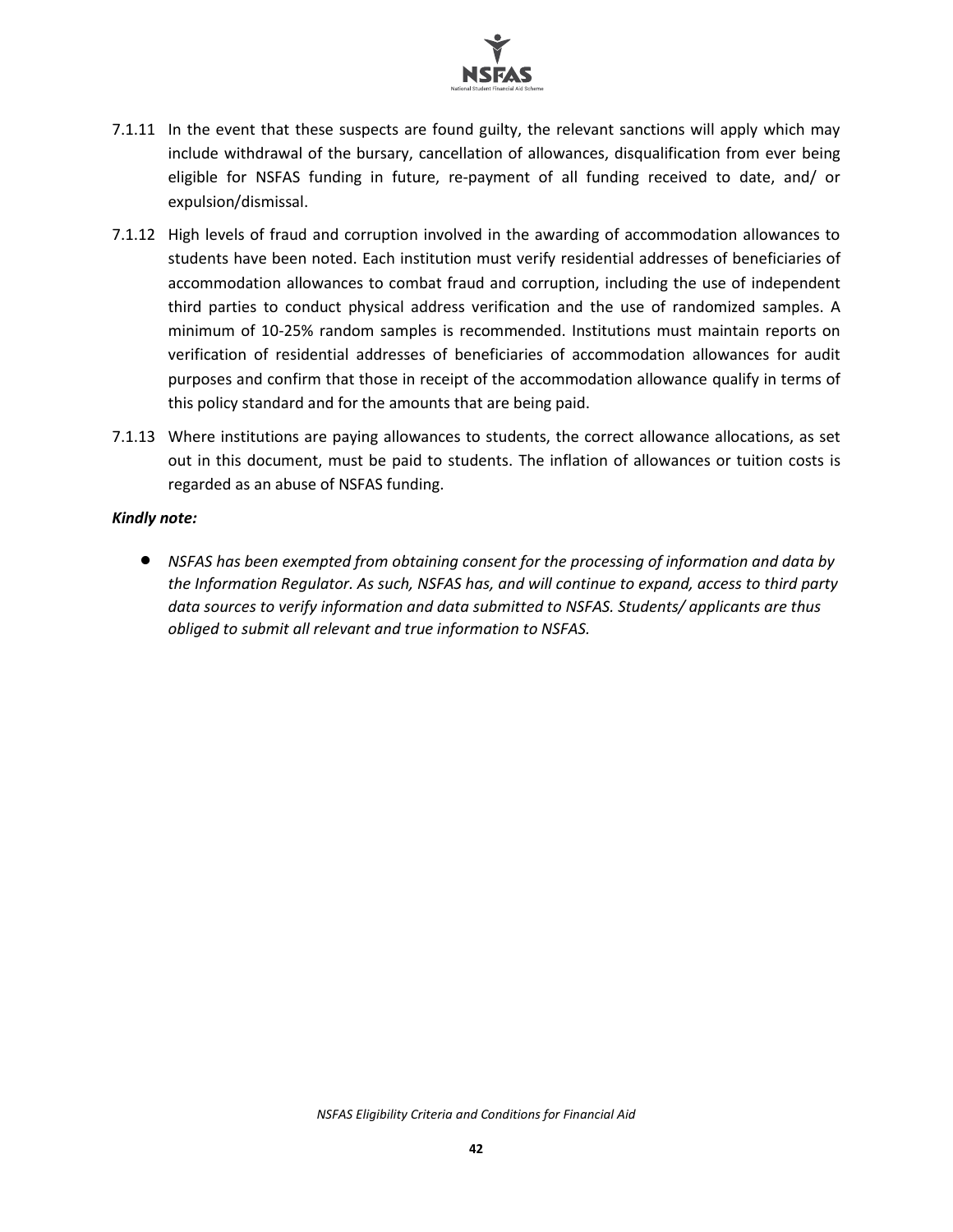

# **8 EXCEPTIONS AND DEVIATIONS**

#### <span id="page-43-1"></span><span id="page-43-0"></span>**8.1 Non-compliance or deviations to this policy standard**

- 8.1.1 Notwithstanding anything to the contrary, any institution who is non-compliant to the provisions set out in this document, or who is not able to comply with any provision, must apply for a deviation which must be tendered to and accepted by NSFAS by way of a written declaration or application for consideration.
- 8.1.2 An application for deviation must include the reasons for the deviation, any mitigations that may apply, and the action plan that the institution will implement in order to become compliant, together with target dates.
- 8.1.3 To the extent that the non-compliance relates to a condition or criteria for funding, the consultation of the Minister must be sought by NSFAS.
- 8.1.4 The institution must submit their application for deviation 20 working days prior to any expected disbursement by NSFAS relating to the non-compliance.
- 8.1.5 Institutions who wish to deviate from this policy standard with respect to the award of allowances must apply to do so to NSFAS by no later than 28 February 2022. The application must clearly state which provisions it wishes to deviate from, the number of students impacts, and the financial implications, clearly indicating where there are additional financial requirements, if any.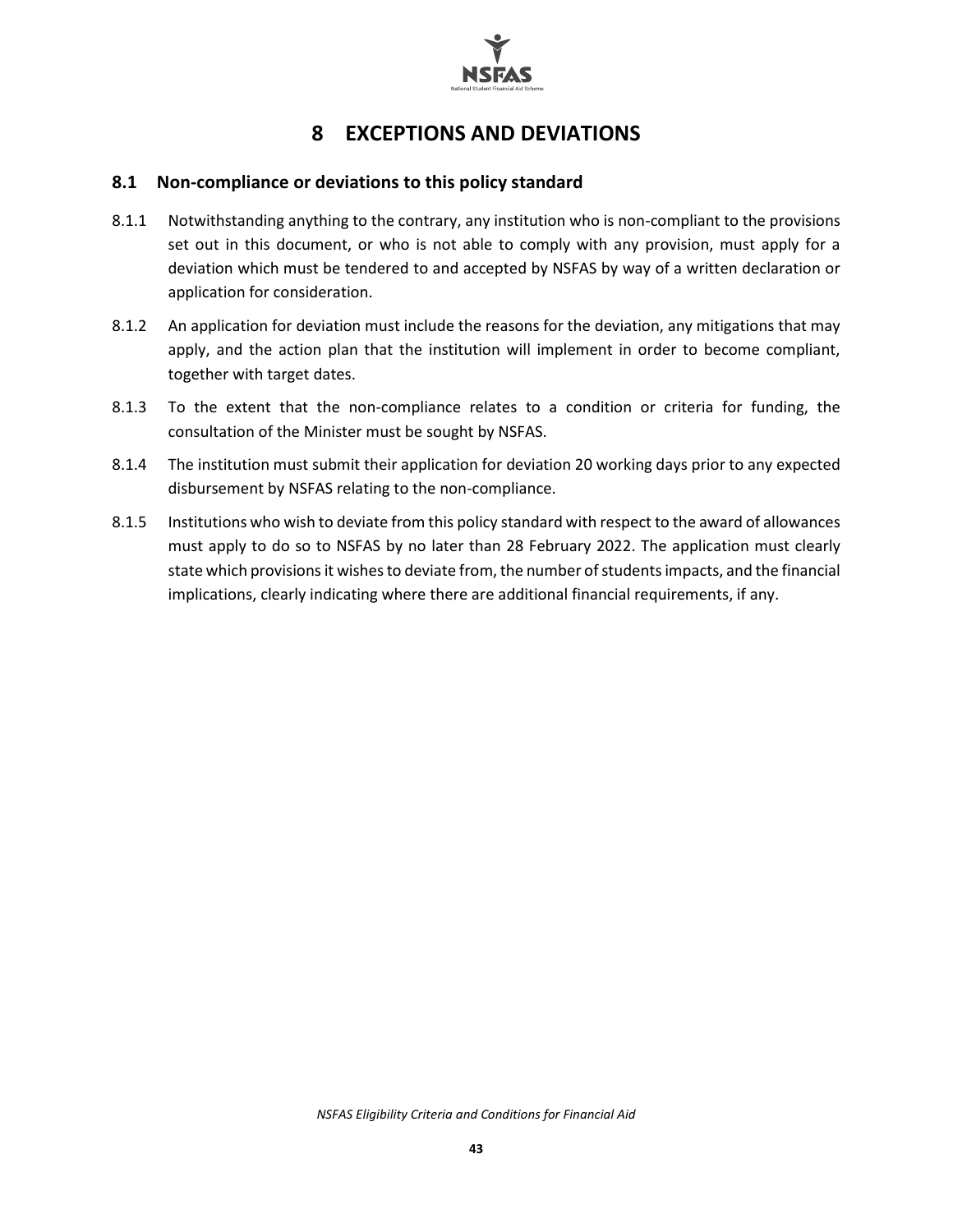

# **9 Review and Revision**

# <span id="page-44-1"></span><span id="page-44-0"></span>**9.1 Review and revision of this policy**

9.1.1 This policy is subject to review and revision at least annually.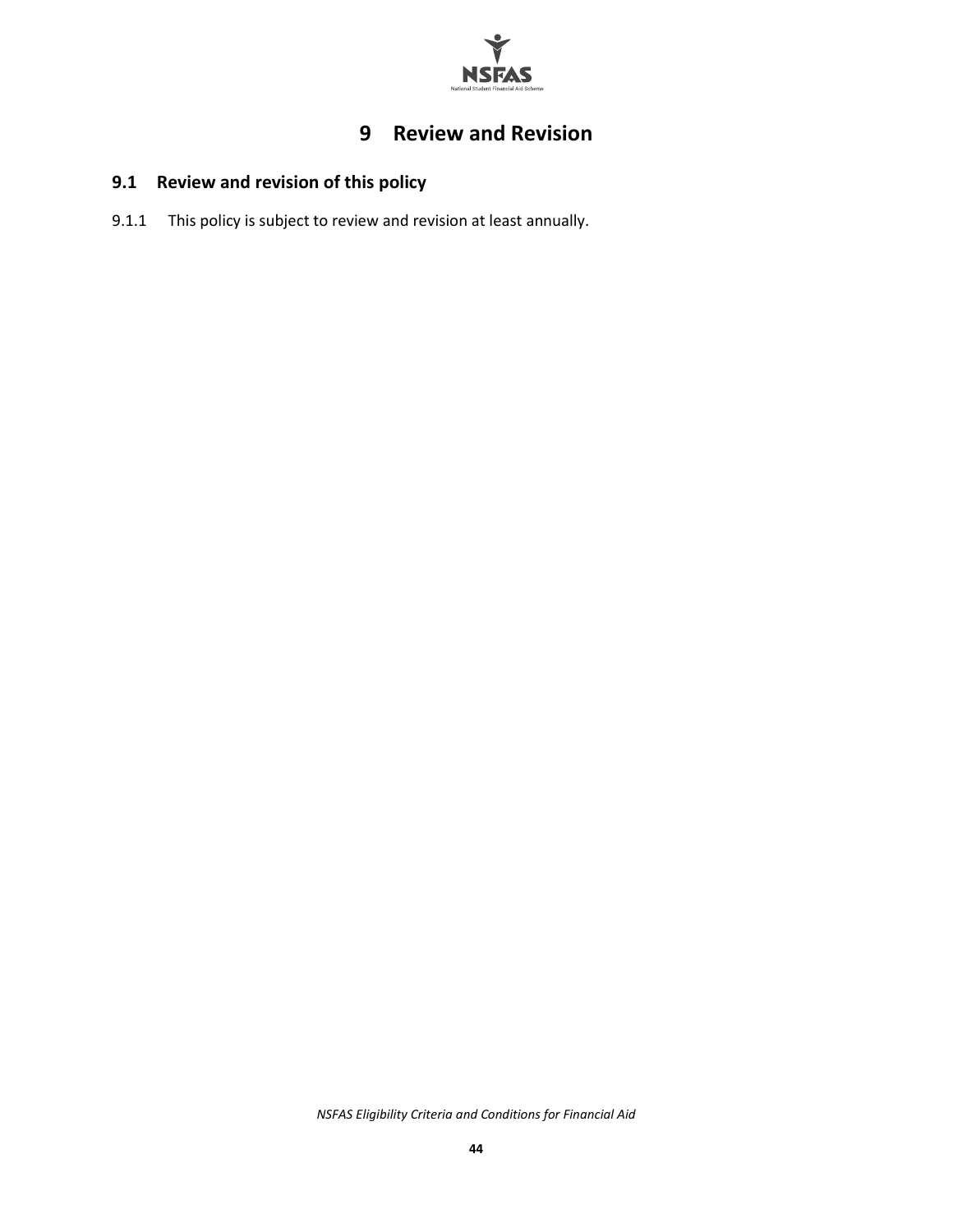

## **10 GUIDANCE AND ILLUSTRATIONS**

#### <span id="page-45-1"></span><span id="page-45-0"></span>**10.1 Submitting accurate information on a NSFAS application**

- 10.1.1 Applicants must take care to submit the correct information on their application forms in order to avoid disappointment:
	- 10.1.1.1 Their identity number, name and surname must be correctly entered on the application form AS IT APPEARS ON THE IDENTITY DOCUMENT. This is crucial as an error here could lead to NSFAS not being able to process that application and thus rejecting the applicant for funding.
	- 10.1.1.2 The same applies to parental information. This must be provided even if the applicant is not living with their biological parent(s) or if either parent is deceased.
- 10.1.2 The same applies to supporting documents. While NSFAS makes use of third party data sources to validated information, there are occasions when physical documents must be submitted along with the application.
- 10.1.3 Failure to submit the requisite documents will result in the application process being delayed and/ or rejected for that applicant.
- 10.1.4 NSFAS reserves the right to call for any supporting documents or evidence in order to validate the details in an application.
- 10.1.5 NSFAS cautions applicants against accepting assistance from others when completing their applications, and especially when registering on the MYNSFAS portal or completing details for disbursements.
- 10.1.6 NSFAS advises applicants to ensure that their contact details (email and mobile phone) are correct and that these do not change, particularly during the application process.
- 10.1.7 A NSFAS official will **NEVER** ask an applicant or student for their password details. NSFAS cautions applicants and students from sharing such information with ANYONE.

#### <span id="page-45-2"></span>**10.2 Disallowance of affidavits for legal guardians**

- 10.2.1 NSFAS has detected increased fraud whereby students are qualifying incorrectly for funding from NSFAS by misrepresenting their parental information. As a result, the following changes to the application process is introduced as of the 2022 academic year:
	- 10.2.1.1 All applicants must submit the details of their biological parents even if their parents are deceased or applicants are not living with their parents.
	- 10.2.1.2 NSFAS no longer accepts affidavits stating that persons are their guardians. Guardians will only be accepted if they are appointed as *legal* guardians to an applicant by the High Court.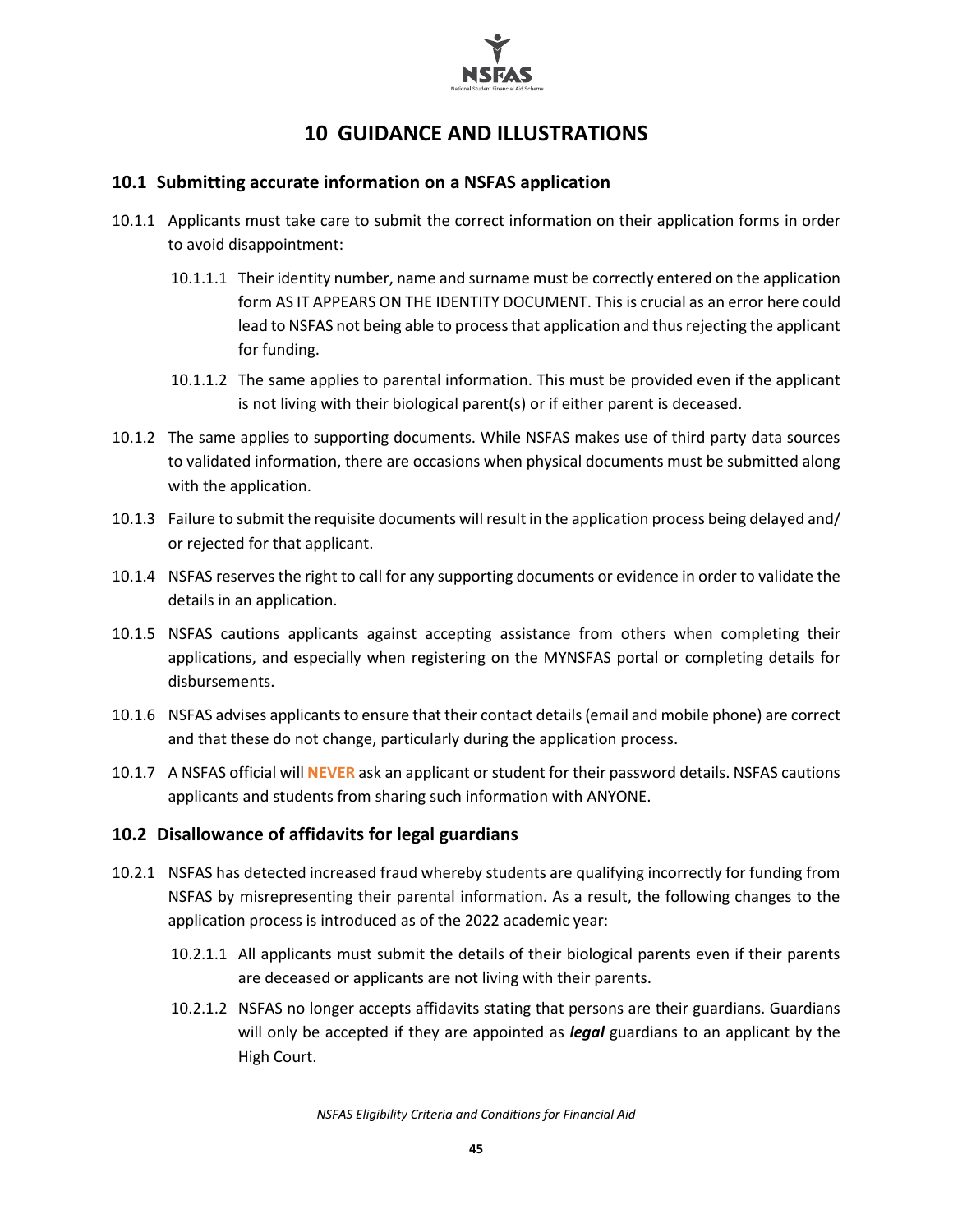

- 10.2.1.3 In situations where applicants truly do not know their parental information, a report from a social worker is required to validate this scenario.
- 10.2.1.4 NSFAS reserves the right to disqualify any applicant who is found to have misrepresented their parental information or household income and may do so for all future applications.

#### <span id="page-46-0"></span>**10.3 Registering for qualifications that are funded by NSFAS**

- 10.3.1 NSFAS only funds a student when they registered on an approved qualification, even if the student meets all other eligibility criteria. This means that a student may be eligible for financial aid and will not receive any funding if they are registered for an unfunded qualification.
- 10.3.2 NSFAS confirms whether a student is indeed registered on a funded qualification when it receives the registration data from an institution.
- 10.3.3 In addition, NSFAS will not fund a qualification that is expired or that is not registered on the NQF. An expired qualification is determined by considering the last enrolment date, last registration date and last achievement date for that qualification.
- 10.3.4 Students are advised to verify that their qualification is indeed funded (and not expired) with their institution prior to registering.

#### <span id="page-46-1"></span>**10.4 The N+ Rule explained for University students**

- 10.4.1 The N+ Rule for University students will continue to be based on the number of years in higher education rather than the number of years funded. The rationale for the rule being applied in this way is based on the principle that NSFAS is assisting students achieve their first qualification for University students.
- 10.4.2 There is also a fairness element to this- if the number of years funded are counted, a student who is funded from their first year will have to complete their qualification within the required time frames for that qualification. However, a student who is funded from their third year of study, for example, may in fact benefit from additional years to complete their qualification.

#### <span id="page-46-2"></span>**10.5 The N+ Rule explained for TVET College students**

- 10.5.1 Unlike the N+ Rule for University students, the N+ Rule for TVET Colleges was only introduced for the first time in the 2021 academic year.
- 10.5.2 The N+ Rule for TVET Colleges is based on number of academic terms funded, given the shorter cycles that students are funded for and the higher probability that students may exit the system.

#### <span id="page-46-3"></span>**10.6 Meeting NSFAS academic performance requirements**

10.6.1 NSFAS wishes to direct financial aid to students who are both financially and academically deserving.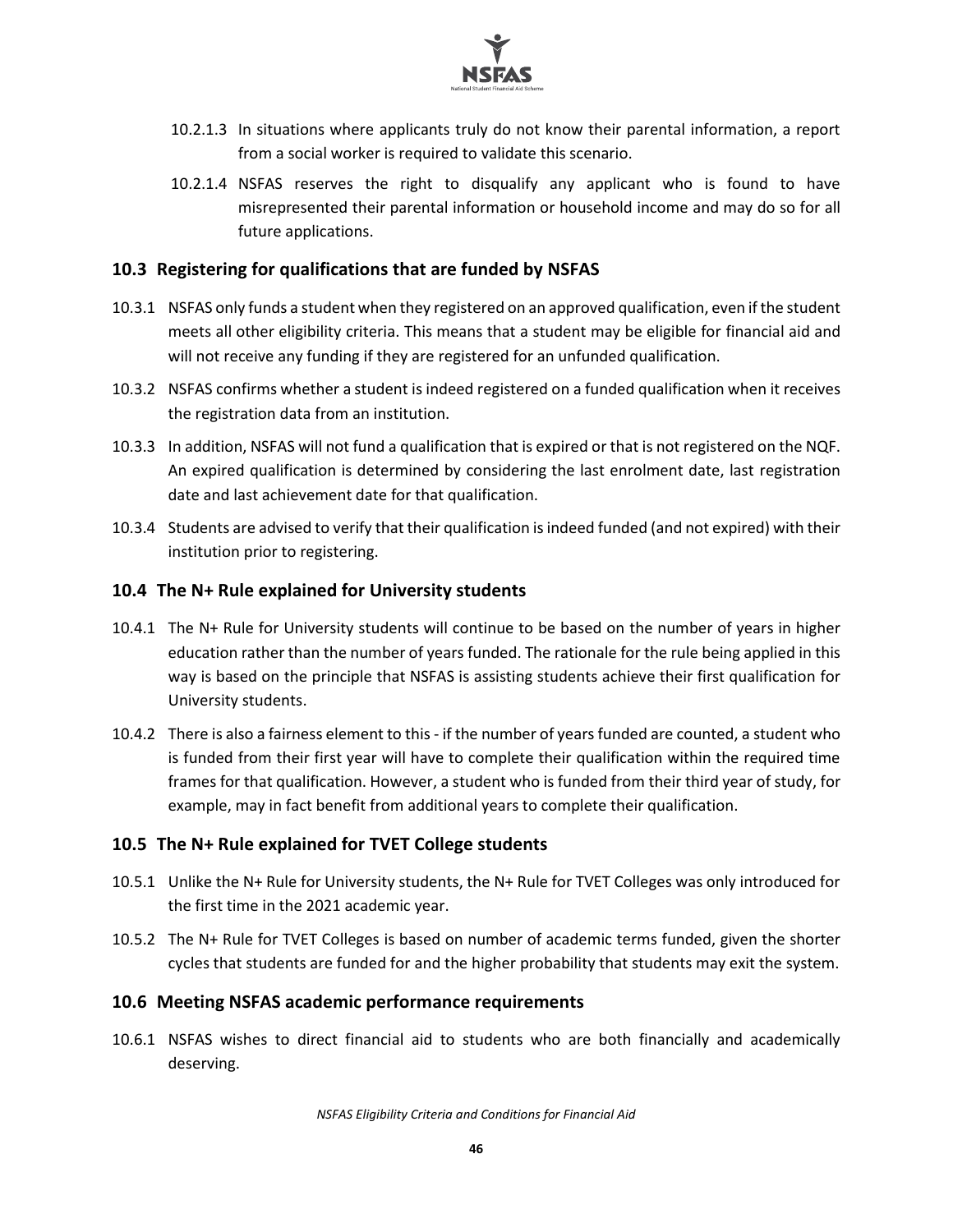

10.6.2 For this reason, *over and above the academic requirements of an institution*, NSFAS also has academic performance requirements for students to continue receiving financial aid from one academic term to the next.

#### <span id="page-47-0"></span>**10.7 Switching qualifications**

- 10.7.1 While NSFAS does not disallow students from switching qualifications, the number of academic terms that NSFAS funds a student will be affected.
- 10.7.2 Students are advised to take care when switching qualifications and fully understanding the impact on their financial aid from NSFAS.
- 10.7.3 Where a student has changed their qualification and the remaining N is not sufficient to complete the different qualification, the student will no longer be funded.

#### <span id="page-47-1"></span>**10.8 Students receiving allowances from their institution**

- 10.8.1 In many instances (including all universities), NSFAS pays student allowances to the institution who then pays this to the student.
- 10.8.2 Some institutions have adopted different policies and practices on how and when these allowances are paid to students.
- 10.8.3 Students are advised to consult their institution to determine when and how they will receive their allowances.

#### <span id="page-47-2"></span>**10.9 Dealing with financial aid being withdrawn**

- 10.9.1 NSFAS may withdraw its financial aid from students in the following circumstances:
	- 10.9.1.1 You failed to meet the NSFAS academic eligibility criteria for continuing students.
	- 10.9.1.2 NSFAS has reviewed your financial eligibility and note that your household income has changed to be beyond the permitted thresholds, even after taking inflationary adjustments into account.
	- 10.9.1.3 A report of fraud has been reported against you, and NSFAS has confirmed that you have misrepresented information provided during your application.
	- 10.9.1.4 NSFAS has discovered that you have already obtained an undergraduate qualification which was not known to NSFAS at the time of assessing your application.
	- 10.9.1.5 You no longer meet one or more eligibility criteria as specified in this policy standard.
	- 10.9.1.6 You were awarded financial aid in error.
	- 10.9.1.7 You have been found to have defrauded other beneficiaries.
- 10.9.2 NSFAS allows students to appeal a decision to withdraw funding prior to finalising this decision. Students are advised to submit their appeals on time, and only to those channels specified by